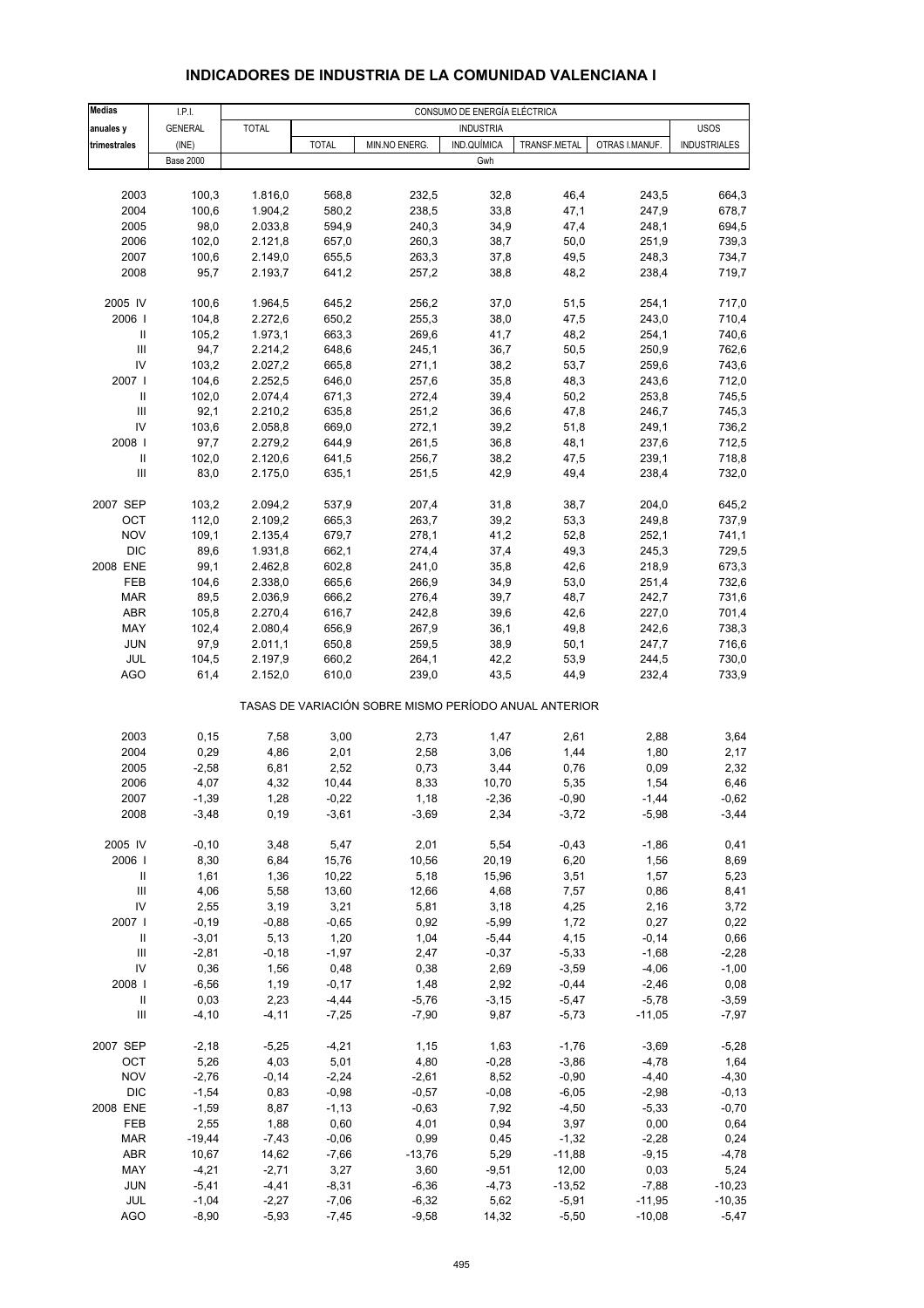### **INDICADORES DE INDUSTRIA DE LA COMUNIDAD VALENCIANA. II**

| <b>Medias</b>                      |                    | ENCUESTA DE COYUNTURA INDUSTRIAL: TOTAL INDUSTRIA (1) |                   |               |                    |
|------------------------------------|--------------------|-------------------------------------------------------|-------------------|---------------|--------------------|
| anuales y                          | INDICADOR DE       | NIVEL CARTERA                                         | <b>TENDENCIA</b>  | <b>NIVEL</b>  | <b>UTILIZACIÓN</b> |
| trimestrales                       | CLIMA INDUST.      | <b>PEDIDOS</b>                                        | <b>PRODUCCIÓN</b> | <b>STOCKS</b> | CAPACIDAD          |
|                                    |                    | Saldo de respuestas                                   |                   |               | $\%$               |
|                                    |                    |                                                       |                   |               |                    |
| 2003                               | $-8,3$             | $-19$                                                 | 6                 | 13            | 76,5               |
| 2004                               | $-9,9$             | $-18$                                                 | $\overline{7}$    | 20            | 74,9               |
| 2005                               | $-11,9$            | $-19$                                                 | $-2$              | 16            | 74,2               |
|                                    |                    |                                                       | -3                |               |                    |
| 2006                               | $-11,9$<br>$-14,6$ | $-18$                                                 | $-5$              | 16<br>14      | 74,2               |
| 2007                               |                    | $-23$                                                 |                   |               | 75,3               |
| 2008                               | $-17,9$            | $-37$                                                 | $-15$             | 20            | 72,5               |
|                                    |                    |                                                       |                   |               |                    |
| 2005 IV                            | $-12,3$            | $-18$                                                 | $-10$             | 17            | 76,8               |
| 2006                               | $-11,1$            | $-15$                                                 | 1                 | 13            | 74,7               |
| Ш                                  | $-11,2$            | $-16$                                                 | 5                 | 15            | 73,4               |
| $\ensuremath{\mathsf{III}}\xspace$ | $-12,1$            | $-19$                                                 | -8                | 18            | 74,8               |
| IV                                 | $-13,4$            | $-20$                                                 | $-11$             | 17            | 74,0               |
| 2007                               | $-15,1$            | $-34$                                                 | 4                 | 18            | 73,4               |
| Ш                                  | $-14,8$            | $-23$                                                 | 0                 | 15            | 76,3               |
| Ш                                  | $-14,1$            | $-15$                                                 | $-11$             | 11            | 75,5               |
| IV                                 | $-14,1$            | $-22$                                                 | $-13$             | 12            | 76,0               |
| 2008                               | $-15,8$            | $-31$                                                 | $-3$              | 17            | 73,7               |
| Ш                                  | $-19,9$            | $-34$                                                 | -9                | 23            | 70,9               |
| $\ensuremath{\mathsf{III}}\xspace$ |                    | $-47$                                                 | $-33$             | 22            | 73,0               |
|                                    |                    |                                                       |                   |               |                    |
| 2007 OCT                           | $-14,0$            | $-18$                                                 | $-10$             | 15            |                    |
| <b>NOV</b>                         | $-14,1$            | $-19$                                                 | $-15$             | 13            |                    |
| <b>DIC</b>                         | $-14,3$            | $-29$                                                 | $-16$             | 9             |                    |
| 2008 ENE                           | $-14,8$            | $-31$                                                 | $-2$              | 18            |                    |
| FEB                                | $-15,8$            | $-34$                                                 | $-4$              | 18            |                    |
| <b>MAR</b>                         | $-16,9$            | $-27$                                                 | $-2$              | 15            |                    |
| ABR                                | $-18,1$            | $-33$                                                 | -9                | 16            |                    |
| MAY                                | $-19,6$            | $-40$                                                 | $-3$              | 26            |                    |
| JUN                                | $-21,9$            | $-29$                                                 | $-16$             | 25            |                    |
| JUL                                |                    | $-36$                                                 | $-29$             | 21            |                    |
| AGO                                |                    | $-43$                                                 | $-30$             | 21            |                    |
| <b>SEP</b>                         |                    | $-62$                                                 | $-41$             | 22            |                    |
|                                    |                    |                                                       |                   |               |                    |
|                                    |                    | TASAS DE VARIACIÓN SOBRE MISMO PERÍODO ANUAL ANTERIOR |                   |               |                    |
|                                    |                    |                                                       |                   |               |                    |
| 2003                               |                    |                                                       | ٠                 |               |                    |
| 2004                               |                    |                                                       |                   |               |                    |
| 2005                               |                    | ä,                                                    | ä,                |               | $\overline{a}$     |
| 2006                               |                    |                                                       | ä,                |               |                    |
| 2007                               |                    |                                                       |                   |               |                    |
| 2008                               |                    |                                                       |                   |               |                    |
|                                    |                    |                                                       |                   |               |                    |
| 2005 IV                            |                    |                                                       |                   |               |                    |
| 2006                               |                    |                                                       |                   |               |                    |
| Ш                                  |                    |                                                       |                   |               |                    |
| Ш                                  |                    |                                                       |                   |               |                    |
| IV                                 |                    |                                                       |                   |               |                    |
| 2007 l                             |                    |                                                       |                   |               |                    |
| Ш                                  |                    |                                                       |                   |               |                    |
| Ш                                  |                    |                                                       |                   |               |                    |
| IV                                 |                    |                                                       |                   |               |                    |
| 2008                               |                    |                                                       |                   |               |                    |
| Ш                                  |                    |                                                       |                   |               |                    |
| Ш                                  |                    |                                                       |                   |               |                    |
|                                    |                    |                                                       |                   |               |                    |
| 2007 OCT                           |                    |                                                       |                   |               |                    |
|                                    |                    |                                                       |                   |               |                    |
| <b>NOV</b>                         |                    |                                                       |                   |               |                    |
| <b>DIC</b>                         |                    |                                                       |                   |               |                    |
| 2008 ENE                           |                    |                                                       |                   |               |                    |
| FEB                                |                    |                                                       |                   |               |                    |
| <b>MAR</b>                         |                    |                                                       |                   |               |                    |
| <b>ABR</b>                         |                    |                                                       |                   |               |                    |
| MAY                                |                    |                                                       |                   |               |                    |
| <b>JUN</b>                         |                    |                                                       |                   |               |                    |
| JUL                                |                    |                                                       |                   |               |                    |
| <b>AGO</b>                         |                    |                                                       |                   |               |                    |
| <b>SEP</b>                         |                    |                                                       |                   |               |                    |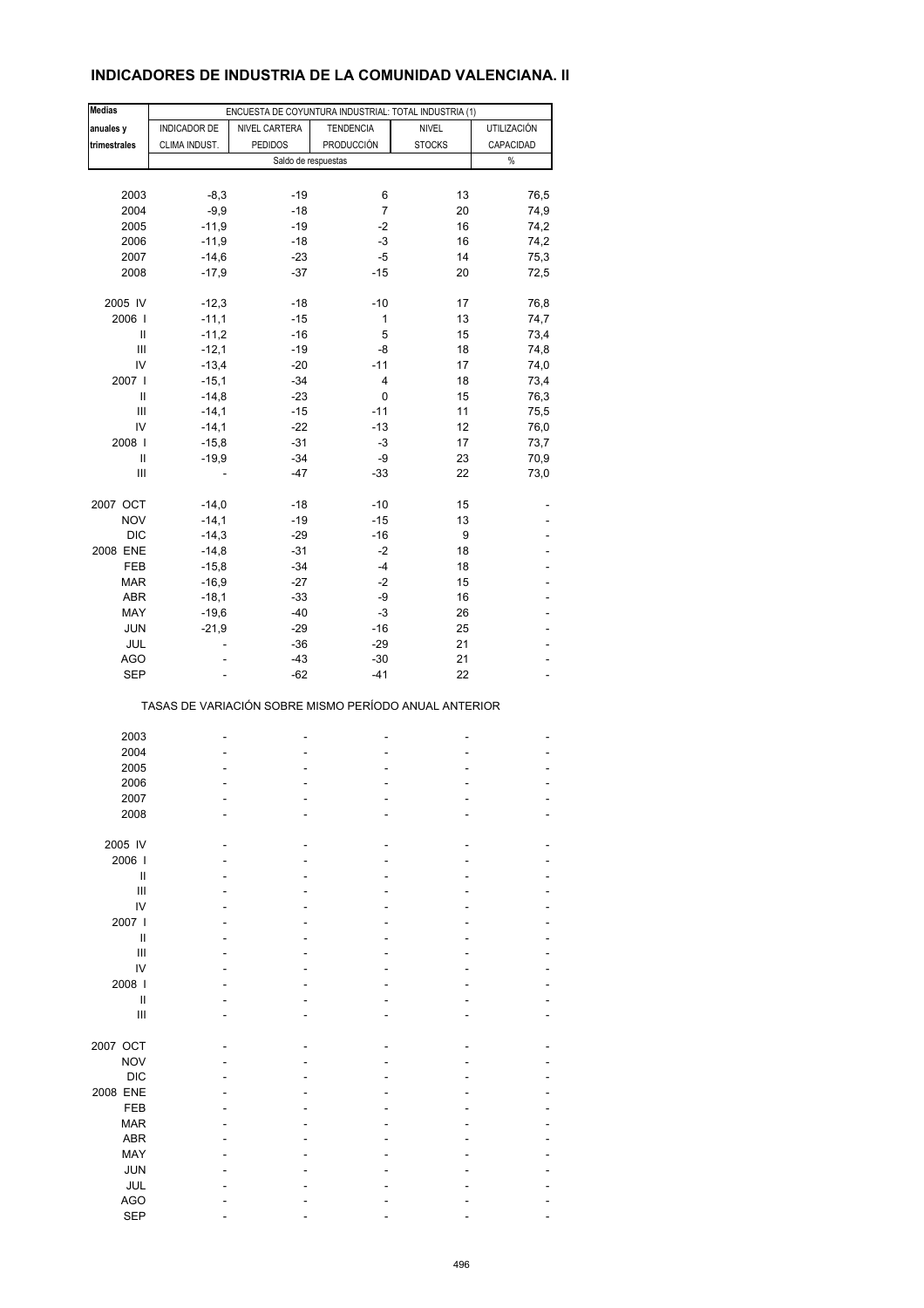## **INDICADORES DE CONSTRUCCIÓN DE COMUNIDAD VALENCIANA. I**

| <b>Medias</b>                      |              | VISADOS: SUPERFICIE A CONSTRUIR |                                                       |                 |                          |              | LICENCIAS: SUPERFICIE A CONSTRUIR |                          |           |
|------------------------------------|--------------|---------------------------------|-------------------------------------------------------|-----------------|--------------------------|--------------|-----------------------------------|--------------------------|-----------|
| anuales y                          | <b>TOTAL</b> | <b>EDIFICIOS</b>                | <b>SERVICIOS</b>                                      | <b>OTROS</b>    | <b>TOTAL</b>             |              | <b>RESIDENCIAL</b>                |                          | NO RESID. |
| trimestrales                       |              | <b>VIVIENDAS</b>                | COMERCIALES                                           | <b>DESTINOS</b> |                          | <b>TOTAL</b> | <b>VIVIENDAS</b>                  | COLECTIVOS               |           |
|                                    |              |                                 |                                                       |                 |                          |              |                                   |                          |           |
|                                    |              | Metros cuadrados                |                                                       |                 |                          |              | Miles de metros cuadrados         |                          |           |
|                                    |              |                                 |                                                       |                 |                          |              |                                   |                          |           |
| 2003                               | 1.569.323    | 1.296.060                       | 102.344                                               | 170.919         | 1.258                    | 1.047        | 1.021                             | 26                       | 210       |
| 2004                               | 1.527.051    | 1.305.167                       | 82.569                                                | 139.315         | 1.275                    | 1.081        | 1.063                             | 18                       | 194       |
| 2005                               | 1.535.810    | 1.337.482                       | 66.205                                                | 132.123         | 1.361                    | 1.156        | 1.128                             | 28                       | 205       |
| 2006                               | 1.866.261    | 1.586.664                       | 112.846                                               | 166.751         | 1.501                    | 1.252        | 1.224                             | 28                       | 249       |
| 2007                               | 1.409.807    | 1.170.220                       | 59.719                                                | 179.869         | 1.310                    | 1.063        | 1.051                             | 12                       | 248       |
| 2008                               | 681.212      | 520.128                         | 35.089                                                | 125.995         | 819                      | 561          | 558                               | 3                        | 259       |
|                                    |              |                                 |                                                       |                 |                          |              |                                   |                          |           |
| 2005 IV                            | 1.545.674    | 1.334.027                       | 80.751                                                | 130.897         | 1.420                    | 1.188        | 1.175                             | 13                       | 232       |
| 2006                               | 1.840.293    | 1.459.024                       | 270.291                                               | 110.977         | 1.454                    | 1.221        | 1.189                             | 32                       | 234       |
|                                    |              |                                 |                                                       |                 |                          |              |                                   |                          | 265       |
| Ш                                  | 1.767.918    | 1.559.338                       | 53.517                                                | 155.063         | 1.413                    | 1.148        | 1.125                             | 23                       |           |
| Ш                                  | 2.210.107    | 2.013.900                       | 49.552                                                | 146.654         | 1.348                    | 1.124        | 1.111                             | 12                       | 224       |
| IV                                 | 1.646.728    | 1.314.395                       | 78.023                                                | 254.310         | 1.788                    | 1.516        | 1.471                             | 45                       | 272       |
| 2007                               | 1.897.050    | 1.660.306                       | 79.809                                                | 156.934         | 1.486                    | 1.233        | 1.225                             | 9                        | 253       |
| Ш                                  | 1.490.538    | 1.259.613                       | 55.877                                                | 175.048         | 1.480                    | 1.194        | 1.191                             | $\overline{\mathbf{c}}$  | 286       |
| $\ensuremath{\mathsf{III}}\xspace$ | 1.164.451    | 909.998                         | 60.802                                                | 193.651         | 1.242                    | 1.017        | 1.000                             | 17                       | 225       |
| IV                                 | 1.087.189    | 850.962                         | 42.387                                                | 193.840         | 1.034                    | 806          | 788                               | 19                       | 227       |
| 2008                               | 728.323      | 582.978                         | 37.246                                                | 108.100         | 772                      | 547          | 547                               | $\mathbf{1}$             | 225       |
| Ш                                  | 683.455      | 496.996                         | 36.867                                                | 149.592         | 959                      | 600          | 591                               | 9                        | 359       |
| Ш                                  | 533.152      | 400.979                         | 23.286                                                | 108.887         |                          |              |                                   | $\overline{\phantom{a}}$ |           |
|                                    |              |                                 |                                                       |                 |                          |              |                                   |                          |           |
| 2007 AGO                           | 769.649      | 550.851                         | 49.132                                                | 169.666         | 753                      | 597          | 592                               | 5                        | 156       |
| <b>SEP</b>                         | 1.239.813    | 939.137                         | 21.491                                                | 279.185         | 1.158                    | 848          | 830                               | 18                       | 310       |
|                                    |              |                                 |                                                       |                 |                          |              |                                   |                          |           |
| OCT                                | 1.112.192    | 893.131                         | 81.365                                                | 137.696         | 1.271                    | 1.022        | 980                               | 42                       | 249       |
| <b>NOV</b>                         | 1.196.887    | 992.759                         | 15.465                                                | 188.663         | 1.054                    | 846          | 838                               | 8                        | 208       |
| <b>DIC</b>                         | 952.487      | 666.995                         | 30.330                                                | 255.162         | 776                      | 551          | 545                               | 6                        | 225       |
| 2008 ENE                           | 781.235      | 632.876                         | 64.604                                                | 83.755          | 686                      | 508          | 506                               | $\overline{\mathbf{c}}$  | 178       |
| FEB                                | 696.093      | 513.791                         | 38.414                                                | 143.888         | 852                      | 689          | 689                               | 0                        | 163       |
| <b>MAR</b>                         | 707.641      | 602.266                         | 8.719                                                 | 96.656          | 779                      | 445          | 445                               | $\pmb{0}$                | 334       |
| <b>ABR</b>                         | 742.608      | 600.849                         | 31.259                                                | 110.500         | 959                      | 600          | 591                               | 9                        | 359       |
| MAY                                | 661.761      | 487.137                         | 36.059                                                | 138.565         |                          | ÷,           |                                   | ÷,                       |           |
| <b>JUN</b>                         | 645.996      | 403.001                         | 43.284                                                | 199.711         |                          |              |                                   | ÷,                       |           |
| JUL                                | 533.152      | 400.979                         | 23.286                                                | 108.887         |                          |              |                                   |                          |           |
|                                    |              |                                 |                                                       |                 |                          |              |                                   |                          |           |
|                                    |              |                                 | TASAS DE VARIACIÓN SOBRE MISMO PERÍODO ANUAL ANTERIOR |                 |                          |              |                                   |                          |           |
|                                    |              |                                 |                                                       |                 |                          |              |                                   |                          |           |
| 2003                               | 18,43        | 24,46                           | 3,27                                                  | $-7,43$         | 18,72                    | 22,17        | 22,53                             | 9,79                     | 4,08      |
| 2004                               | $-2,69$      | 0,70                            | $-19,32$                                              | $-18,49$        | 1,36                     | 3,18         | 4,06                              | $-30,89$                 | $-7,69$   |
| 2005                               | 0,57         | 2,48                            | $-19,82$                                              | $-5,16$         | 6,77                     | 6,98         | 6, 13                             | 57,14                    | 5,62      |
| 2006                               | 21,52        | 18,63                           | 70,45                                                 | 26,21           | 10,26                    | 8,30         | 8,56                              | $-1,76$                  | 21,29     |
| 2007                               | $-24,46$     | $-26,25$                        | $-47,08$                                              |                 | 7,87 -12,69              | $-15,13$     | $-14,15$                          | $-58,51$                 | $-0,37$   |
| 2008                               | $-59,06$     | $-63,59$                        | $-52,66$                                              | -21,82          | -44,06                   | $-52,96$     | $-52,90$                          | $-62,07$                 | $-5,14$   |
|                                    |              |                                 |                                                       |                 |                          |              |                                   |                          |           |
| 2005 IV                            | $-1,94$      | $-0,04$                         | 94,10                                                 | $-34,57$        | $-2,23$                  | $-5,21$      | $-4,60$                           | $-39,39$                 | 16,58     |
| 2006                               | 21,63        | 8,44                            | 522,18                                                | $-10,58$        | 5,39                     | 3,45         | 3,99                              | $-13,64$                 | 16,83     |
|                                    |              |                                 |                                                       |                 |                          |              |                                   |                          |           |
| Ш                                  | $-0,31$      | 1,63                            | $-35,72$                                              | $-0,45$         | 2,17                     | $-2,13$      | $-2,40$                           | 13,33                    | 26,15     |
| $\ensuremath{\mathsf{III}}\xspace$ | 68,56        | 77,27                           | $-13,64$                                              | 24,58           | 6,87                     | 3,72         | 6,89                              | $-71,76$                 | 26,03     |
| IV                                 | 6,54         | $-1,47$                         | $-3,38$                                               | 94,28           | 25,89                    | 27,60        | 25,22                             | 237,50                   | 17,10     |
| 2007                               | 3,08         | 13,80                           | $-70,47$                                              | 41,41           | 2,18                     | 1,04         | 3,00                              | $-72,63$                 | 8,13      |
| Ш                                  | $-15,69$     | $-19,22$                        | 4,41                                                  | 12,89           | 4,74                     | 4,01         | 5,90                              | $-89,71$                 | 7,91      |
| Ш                                  | $-47,31$     | $-54,81$                        | 22,70                                                 | 32,05           | $-7,86$                  | $-9,49$      | $-9,99$                           | 35,14                    | 0,30      |
| IV                                 | $-33,98$     | $-35,26$                        | $-45,67$                                              | $-23,78$        | $-42,19$                 | $-46,82$     | $-46,47$                          | $-58,52$                 | $-16,32$  |
| 2008                               | $-61,61$     | $-64,89$                        | $-53,33$                                              | $-31,12$        | $-48,03$                 | $-55,62$     | $-55,36$                          | $-92,31$                 | $-10,95$  |
| $\, \parallel$                     | $-54,15$     | $-60,54$                        | $-34,02$                                              | -14,54          | $-31,40$                 | $-43,71$     | $-44,40$                          | 200,00                   | 8,13      |
| Ш                                  | $-64,07$     | $-67,66$                        | $-79,17$                                              | $-17,57$        |                          |              |                                   |                          |           |
|                                    |              |                                 |                                                       |                 |                          |              |                                   |                          |           |
| 2007 AGO                           | $-34,62$     | $-47,14$                        | 37,69                                                 | 70,58           | $-10,78$                 | $-16,39$     | $-15,79$                          | $-54,55$                 | 20,00     |
| <b>SEP</b>                         | $-61,67$     | $-67,97$                        | $-65,07$                                              | 16,07           | $-9,39$                  | $-18,23$     | $-19,73$                          | 500,00                   | 28,63     |
| OCT                                |              |                                 | 92,77                                                 | $-32,70$        |                          | $-33,81$     |                                   | $-43,24$                 |           |
|                                    | $-37,10$     | $-41,29$                        |                                                       |                 | $-29,90$                 |              | $-33,33$                          |                          | $-7,43$   |
| <b>NOV</b>                         | $-29,50$     | $-22,33$                        | $-89,91$                                              | $-29,17$        | $-43,97$                 | $-45,94$     | $-46,04$                          | $-33,33$                 | $-34,18$  |
| <b>DIC</b>                         | $-35,40$     | $-41,68$                        | $-21,49$                                              | $-12,60$        | $-53,53$                 | $-61,74$     | $-60,82$                          | $-87,76$                 | $-2,17$   |
| 2008 ENE                           | $-44,30$     | $-46, 10$                       | 11,43                                                 | $-50,82$        | $-46,90$                 | $-54,76$     | $-54,82$                          | $-33,33$                 | 5,33      |
| FEB                                | $-54,65$     | $-63,57$                        | $-16,54$                                              | 83,01           | $-52,80$                 | $-53,54$     | $-53,16$                          | $\blacksquare$           | $-49,38$  |
| <b>MAR</b>                         | $-74,30$     | $-74,87$                        | $-93,56$                                              | $-56,44$        | $-42,76$                 | $-59,32$     | $-58,91$                          | $\blacksquare$           | 25,09     |
| ABR                                | $-54,16$     | $-57,55$                        | $-5,31$                                               | $-35,49$        | $-31,40$                 | $-43,71$     | $-44,40$                          | 200,00                   | 8,13      |
| MAY                                | $-48,62$     | $-55,07$                        | 213,97                                                | $-27,94$        | $\overline{\phantom{a}}$ |              |                                   |                          |           |
| JUN                                | $-58,69$     | $-68,49$                        | $-64,85$                                              | 23,61           |                          |              |                                   |                          |           |
| JUL                                | $-64,07$     | $-67,66$                        | $-79,17$                                              | $-17,57$        |                          |              |                                   |                          |           |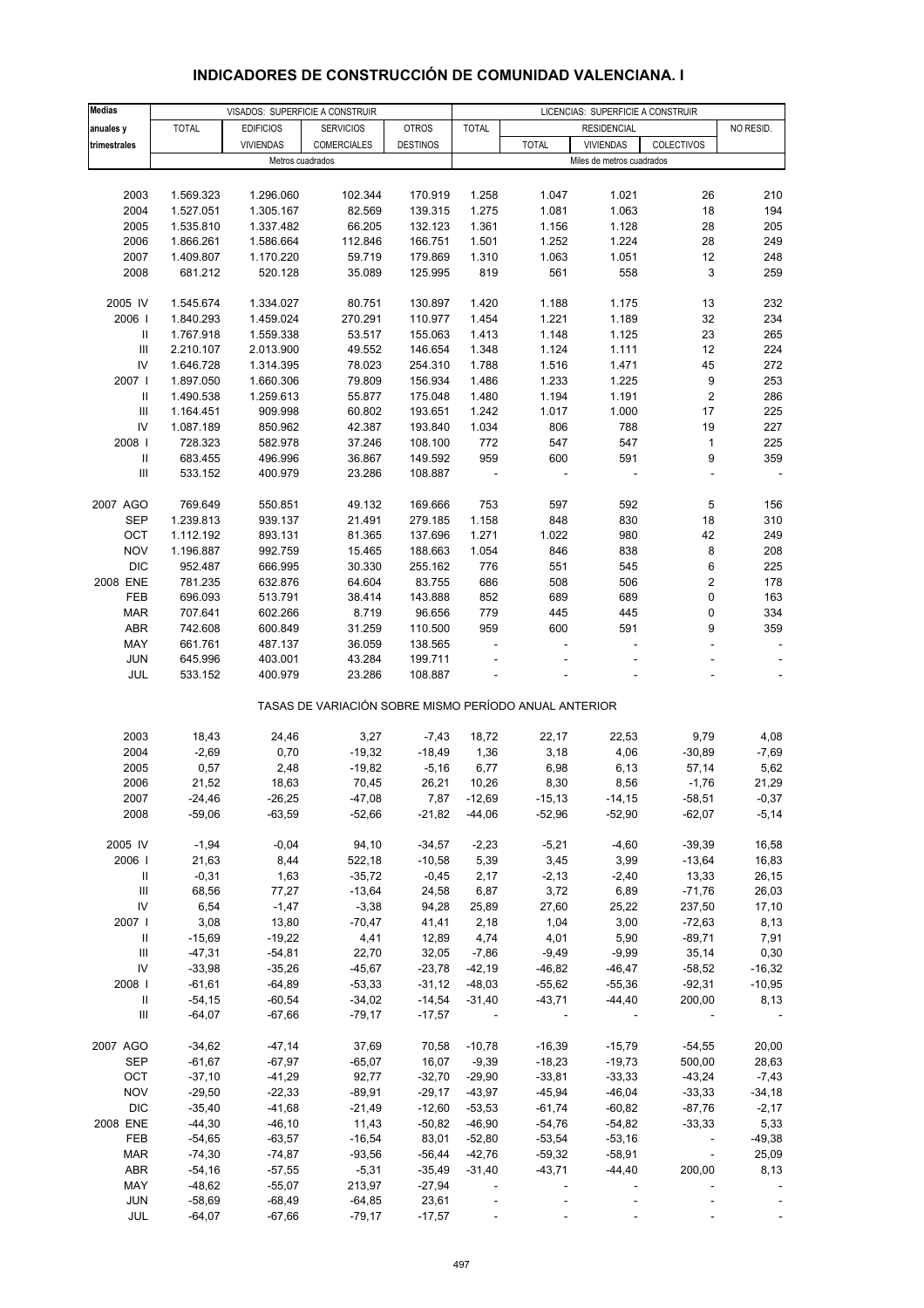| <b>Medias</b>                      |                      |                      |                      | VIVIENDAS VISADAS COLEGIO ARQUITECTOS TÉCNICOS        |                   |                     | LICENCIAS MUNIC.: Nº DE VIVIENDAS |                          |                          |
|------------------------------------|----------------------|----------------------|----------------------|-------------------------------------------------------|-------------------|---------------------|-----------------------------------|--------------------------|--------------------------|
| anuales y                          | <b>TOTAL</b>         |                      | OBRA NUEVA           |                                                       | Α                 | Α                   | <b>OBRA</b>                       | REHABI-                  | DEMO-                    |
| trimestrales                       |                      | <b>TOTAL</b>         | EDIF.VIV.            | OTROS EDIF.                                           | <b>AMPLIAR</b>    | <b>REFORMAR</b>     | <b>NUEVA</b>                      | LITACIÓN                 | <b>LICIÓN</b>            |
|                                    |                      |                      |                      |                                                       | Unidades          |                     |                                   |                          |                          |
|                                    |                      |                      |                      |                                                       |                   |                     |                                   |                          |                          |
| 2003                               | 8.832                | 8.341                | 8.305                | 37                                                    | 152               | 339                 | 6.377                             | 123                      | 188                      |
| 2004                               | 8.711                | 8.218                | 8.263                | 5                                                     | 155               | 337                 | 6.926                             | 132                      | 240                      |
| 2005                               | 8.876                | 8.350                | 8.349                | $\overline{\mathbf{c}}$                               | 136               | 390                 | 7.507                             | 177                      | 276                      |
| 2006                               | 10.490               | 10.060               | 10.053               | 7                                                     | 130               | 300                 | 7.714                             | 164                      | 282                      |
| 2007                               | 7.801                | 7.402                | 7.401                | 0                                                     | 125               | 274                 | 6.775                             | 154                      | 273                      |
| 2008                               | 3.487                | 3.117                | 3.117                | 0                                                     | 103               | 268                 | 3.424                             | 102                      | 183                      |
| 2005 IV                            |                      |                      |                      | $\mathbf{1}$                                          |                   |                     |                                   |                          | 302                      |
| 2006                               | 8.824<br>9.532       | 8.250<br>9.007       | 8.249<br>9.007       | 0                                                     | 151<br>146        | 423<br>378          | 7.636<br>7.415                    | 170<br>181               | 284                      |
| Ш                                  | 10.286               | 9.867                | 9.867                | 0                                                     | 145               | 274                 | 7.178                             | 172                      | 267                      |
| $\ensuremath{\mathsf{III}}\xspace$ | 13.242               | 12.853               | 12.853               | 0                                                     | 127               | 262                 | 6.899                             | 131                      | 217                      |
| IV                                 | 8.899                | 8.513                | 8.487                | 26                                                    | 101               | 285                 | 9.365                             | 173                      | 361                      |
| 2007 l                             | 10.833               | 10.384               | 10.384               | 0                                                     | 149               | 299                 | 7.880                             | 159                      | 286                      |
| $\ensuremath{\mathsf{II}}$         | 8.456                | 8.053                | 8.052                | 1                                                     | 133               | 270                 | 7.787                             | 172                      | 343                      |
| $\ensuremath{\mathsf{III}}\xspace$ | 6.147                | 5.804                | 5.804                | 0                                                     | 101               | 242                 | 6.219                             | 140                      | 229                      |
| IV                                 | 5.767                | 5.365                | 5.365                | 0                                                     | 117               | 284                 | 5.213                             | 147                      | 233                      |
| 2008                               | 3.977                | 3.646                | 3.646                | 0                                                     | 84                | 246                 | 3.330                             | 101                      | 173                      |
| $\sf II$                           | 3.199                | 2.824                | 2.824                | 0                                                     | 107               | 268                 | 3.705                             | 105                      | 213                      |
| $\ensuremath{\mathsf{III}}\xspace$ | 2.886                | 2.406                | 2.406                | 0                                                     | 145               | 335                 |                                   |                          |                          |
|                                    |                      |                      |                      |                                                       |                   |                     |                                   |                          |                          |
| 2007 AGO                           | 3.856                | 3.677                | 3.676                | $\mathbf{1}$                                          | 61                | 118                 | 3.688                             | 97                       | 169                      |
| <b>SEP</b>                         | 6.553                | 6.199                | 6.199                | 0                                                     | 91                | 263                 | 5.338                             | 108                      | 214                      |
| OCT<br><b>NOV</b>                  | 5.988<br>6.570       | 5.571<br>6.089       | 5.571<br>6.089       | 0<br>0                                                | 109<br>150        | 308<br>331          | 6.364<br>5.781                    | 163<br>104               | 228<br>260               |
| <b>DIC</b>                         | 4.742                | 4.436                | 4.436                | 0                                                     | 93                | 213                 | 3.495                             | 174                      | 211                      |
| 2008 ENE                           | 4.344                | 3.947                | 3.947                | 0                                                     | 107               | 290                 | 3.213                             | 117                      | 145                      |
| FEB                                | 3.199                | 2.938                | 2.938                | 0                                                     | 57                | 204                 | 4.057                             | 105                      | 217                      |
| <b>MAR</b>                         | 4.387                | 4.054                | 4.054                | 0                                                     | 89                | 244                 | 2.721                             | 80                       | 157                      |
| <b>ABR</b>                         | 3.907                | 3.474                | 3.474                | 0                                                     | 148               | 285                 | 3.705                             | 105                      | 213                      |
| MAY                                | 3.098                | 2.767                | 2.767                | 0                                                     | 96                | 235                 | L,                                | $\overline{\phantom{0}}$ | $\overline{\phantom{a}}$ |
| <b>JUN</b>                         | 2.591                | 2.231                | 2.231                | 0                                                     | 77                | 283                 |                                   |                          |                          |
| JUL                                | 2.886                | 2.406                | 2.406                | 0                                                     | 145               | 335                 |                                   |                          |                          |
|                                    |                      |                      |                      | TASAS DE VARIACIÓN SOBRE MISMO PERÍODO ANUAL ANTERIOR |                   |                     |                                   |                          |                          |
| 2003                               | 24,78                | 25,74                | 26,28                | $-36,52$                                              | 18,49             | 7,24                | 17,13                             | $-18,46$                 | 5,78                     |
| 2004                               | $-1,38$              | $-1,48$              | $-0,50$              | $-85,16$                                              | 2,47              | $-0,71$             | 8,61                              | 7,75                     | 27,89                    |
| 2005                               | 1,90                 | 1,61                 | 1,03                 | $-66, 15$                                             | $-12,49$          | 15,76               | 8,39                              | 34,26                    | 15,14                    |
| 2006                               | 18,18                | 20,48                | 20,42                | 263,64                                                | $-4,53$           | $-23,12$            | 2,76                              | $-7,47$                  | 2,11                     |
| 2007                               | -25,64               | -26,43               | $-26,38$             | -93,75                                                | $-3,66$           | -8,64               | $-12,18$                          | $-5,94$                  | $-3,25$                  |
| 2008                               | $-62,95$             | $-65,29$             | $-65,28$             |                                                       | $-27,88$          | $-8,67$             | $-55,08$                          | $-36,21$                 | $-42,23$                 |
|                                    |                      |                      |                      |                                                       |                   |                     |                                   |                          |                          |
| 2005 IV                            | 0,32                 | $-0,57$              | $-2,94$              | 100,00                                                | $-8,47$           | 26,90               | $-3,81$                           | 22,95                    | 10,48                    |
| 2006                               | 8,57                 | 9,37                 | 9,37                 |                                                       | 8,13              | $-7,57$             | 0,20                              | $-15,44$                 | 7,71                     |
| Ш                                  | 0,30                 | 2,46                 | 2,53                 | $-95,00$                                              | $-5,22$           | $-42,02$            | $-12,29$                          | $-20,12$                 | $-8,67$                  |
| $\ensuremath{\mathsf{III}}\xspace$ | 73,19                | 76,40                | 76,40                |                                                       | 21,79             | 2,61                | 1,32                              | 18,37                    | $-12,15$                 |
| IV<br>2007 l                       | 0,85                 | 3,19<br>15,29        | 2,88                 |                                                       | $-33,26$          | $-32,62$            | 22,65<br>6,27                     | 1,77                     | 19,29                    |
| Ш                                  | 13,65<br>$-17,79$    | $-18,39$             | 15,28<br>$-18,40$    | 200,00                                                | 2,05<br>$-8,49$   | $-20,88$<br>$-1,22$ | 8,49                              | $-12,18$<br>0,00         | 0,82<br>28,59            |
| $\ensuremath{\mathsf{III}}\xspace$ | $-53,58$             | $-54,84$             | $-54,84$             |                                                       | $-20,53$          | $-7,75$             | $-9,86$                           | 6,62                     | 5,68                     |
| IV                                 | $-35,20$             | $-36,97$             | $-36,78$             |                                                       | 16,17             | $-0,35$             | $-44,33$                          | $-14,86$                 | $-35,40$                 |
| 2008                               | $-63,29$             | $-64,89$             | $-64,88$             |                                                       | $-43,53$          | $-17,82$            | $-57,74$                          | $-36,55$                 | $-39,58$                 |
| Ш                                  | $-62,17$             | $-64,93$             | $-64,93$             |                                                       | $-19,55$          | $-0,99$             | $-45,92$                          | $-35,19$                 | $-47,79$                 |
| Ш                                  | $-64,07$             | $-68,08$             | $-68,08$             |                                                       | $-3,33$           | $-2,90$             |                                   |                          |                          |
|                                    |                      |                      |                      |                                                       |                   |                     |                                   |                          |                          |
| 2007 AGO                           | $-40,26$             | $-41,15$             | $-41,17$             |                                                       | 1,67              | $-19,73$            | $-20,16$                          | 25,97                    | 9,74                     |
| <b>SEP</b>                         | $-67,38$             | $-68,34$             | $-68,34$             |                                                       | $-41,29$          | $-25,71$            | $-16,50$                          | $-34,94$                 | $-13,71$                 |
| OCT                                | $-40,65$             | $-43,14$             | $-43,14$             |                                                       | 18,48             | 54,00               | $-30,77$                          | 2,52                     | $-44, 12$                |
| <b>NOV</b>                         | $-26,82$             | $-27,65$             | $-26,96$             |                                                       | 20,97             | $-24,43$            | $-42,53$                          | $-44,09$                 | $-22,16$                 |
| <b>DIC</b>                         | $-37,85$             | $-39,45$             | $-39,45$             |                                                       | 6,90              | $-1,84$             | $-60,48$                          | 0,58                     | $-37,94$                 |
| 2008 ENE                           | $-44,57$             | $-47,21$             | $-47,21$             |                                                       | $-14,40$          | 23,40               | $-57,42$                          | $-22,52$                 | $-44,66$                 |
| FEB                                | $-64,89$             | $-66, 16$            | $-66, 16$            | $\overline{a}$                                        | $-62,50$          | $-26,35$            | $-54,27$                          | $-16,67$                 | $-20,80$                 |
| <b>MAR</b>                         | $-71,79$             | $-72,96$             | $-72,96$             |                                                       | $-47,95$          | $-36,79$            | $-62,33$                          | $-59,80$                 | $-51,39$                 |
| ABR<br>MAY                         | $-58,54$<br>$-58,55$ | $-61,85$<br>$-60,34$ | $-61,83$<br>$-60,34$ | $\overline{a}$                                        | 38,32<br>$-42,51$ | 34,43<br>$-29,00$   | $-45,92$<br>÷,                    | $-35,19$                 | $-47,79$                 |
| <b>JUN</b>                         | $-69,41$             | $-72,38$             | $-72,38$             |                                                       | $-38,40$          | 5,60                |                                   |                          |                          |
| JUL                                | $-64,07$             | $-68,08$             | $-68,08$             |                                                       | $-3,33$           | $-2,90$             |                                   |                          |                          |
|                                    |                      |                      |                      |                                                       |                   |                     |                                   |                          |                          |

#### **INDICADORES DE CONSTRUCCIÓN DE COMUNIDAD VALENCIANA. II**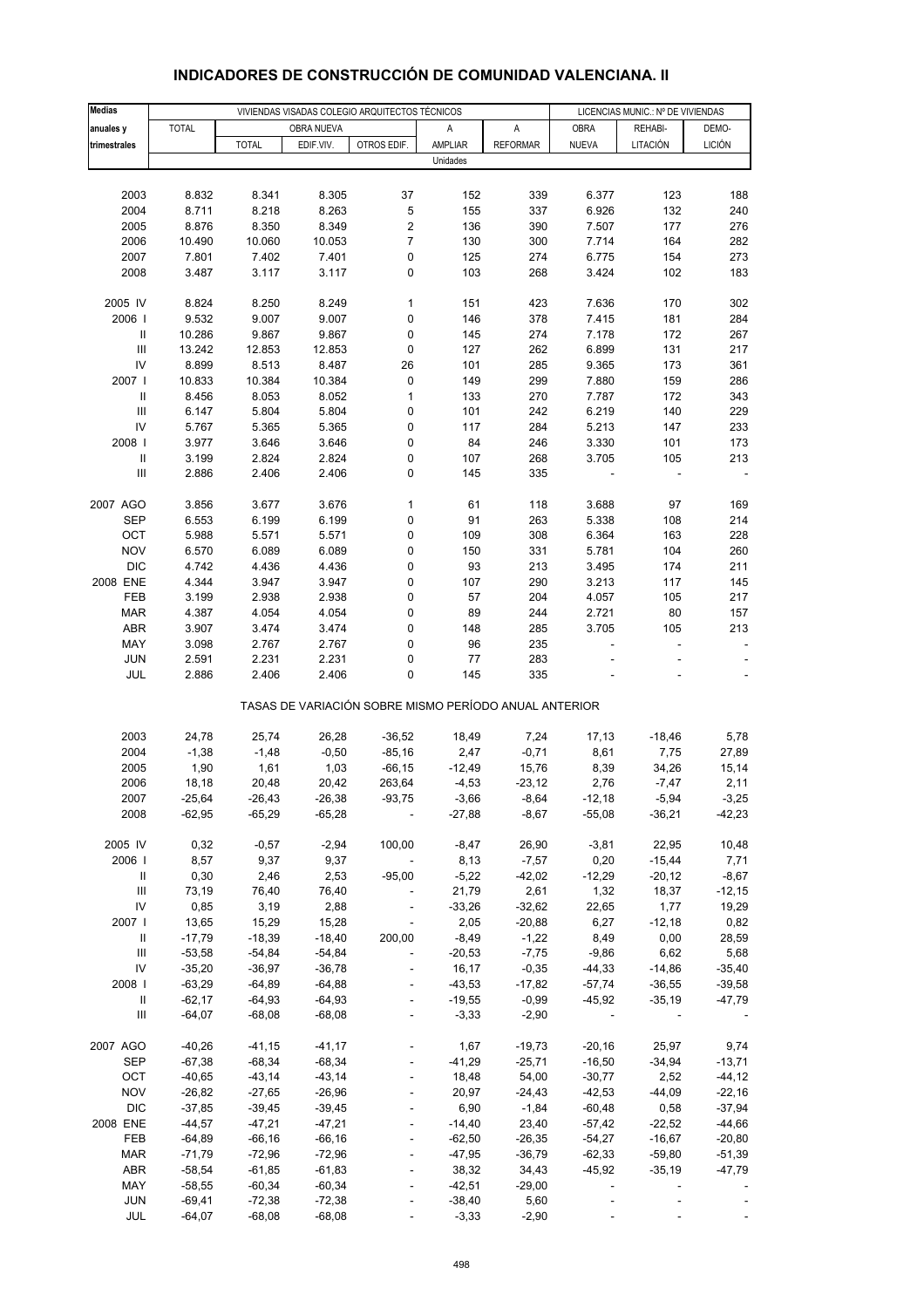| INDICADORES DE CONSTRUCCION DE COMUNIDAD VALENCIANA. III |  |
|----------------------------------------------------------|--|
|                                                          |  |

| <b>Medias</b>                      | VIVIENDAS (2)  |                          |                |                |                   | PROYECTOS VISADOS |                          |                                                       | CERTIFICAC.          | LIQUIDACIÓN     |                    |
|------------------------------------|----------------|--------------------------|----------------|----------------|-------------------|-------------------|--------------------------|-------------------------------------------------------|----------------------|-----------------|--------------------|
| anuales y                          |                | <b>INICIADAS</b>         |                |                | <b>TERMINADAS</b> |                   |                          | POR EL COLEGIO DE ARQUITECTOS                         |                      | FIN DE OBRA     | <b>EJECUCIÓN</b>   |
| trimestrales                       | <b>TOTAL</b>   | <b>PROTEGIDAS</b>        | <b>LIBRES</b>  | <b>TOTAL</b>   | <b>PROTEGIDAS</b> | <b>LIBRES</b>     | <b>TOTAL</b>             | <b>PROTEGIDOS</b>                                     | <b>LIBRES</b>        | Nº VIVIENDAS    | MAT. OBRA          |
|                                    |                |                          |                |                | Unidades          |                   |                          |                                                       |                      | Unidades        | Miles €            |
|                                    |                |                          |                |                |                   |                   |                          |                                                       |                      |                 |                    |
| 2003                               | 6.297          | 721                      | 5.576          | 5.427          | 757               | 4.670             | 7.016                    | 603                                                   | 6.414                | 5.167           | 241.468            |
| 2004                               | 7.746          | 599                      | 7.147          | 6.382          | 574               | 5.809             | 8.618                    | 526                                                   | 8.092                | 5.942           | 298.082            |
| 2005                               | 7.714          | 540                      | 7.175          | 6.807          | 670               | 6.137             | 8.497                    | 325                                                   | 8.172                | 7.081           | 385.883            |
| 2006                               | 8.252          | 503                      | 7.749          | 7.591          | 524               | 7.068             | 9.222                    | 342                                                   | 8.881                | 8.519           | 458.072            |
| 2007                               | 6.636          | 406                      | 6.230          | 7.223          | 443               | 6.780             | 6.856                    | 359                                                   | 6.497                | 9.852           | 550.767            |
| 2008                               | 4.175          | 425                      | 3.750          | 8.614          | 425               | 8.189             | 3.166                    | 516                                                   | 2.651                | 10.707          | 612.320            |
|                                    |                |                          |                |                |                   |                   |                          |                                                       |                      |                 |                    |
| 2005 IV                            | 7.108          | 261                      | 6.846          | 8.114          | 604               | 7.510             | 8.605                    | 306                                                   | 8.299                | 6.997           | 418.824            |
| 2006                               | 7.437          | 234                      | 7.203          | 7.319          | 543               | 6.776             | 8.918                    | 309                                                   | 8.609                | 8.305           | 439.837            |
| Ш                                  | 7.703          | 442                      | 7.260          | 8.121          | 645               | 7.477             | 9.148                    | 410                                                   | 8.737                | 9.326           | 486.120            |
| $\ensuremath{\mathsf{III}}\xspace$ | 9.275          | 793                      | 8.482          | 6.917          | 412               | 6.505             | 10.014                   | 320                                                   | 9.694                | 7.455           | 417.675            |
| ${\sf IV}$                         | 8.594          | 543                      | 8.051          | 8.009          | 496               | 7.513             | 8.810                    | 327                                                   | 8.483                | 8.990           | 488.656            |
| 2007                               | 7.142          | 350                      | 6.792          | 7.217          | 479               | 6.738             | 8.420                    | 362                                                   | 8.058                | 8.816           | 465.175            |
| $\mathbf{II}$<br>$\mathbf{III}$    | 7.285<br>6.781 | 452<br>373               | 6.833<br>6.408 | 8.595<br>5.417 | 498<br>323        | 8.097<br>5.094    | 7.650<br>5.822           | 325<br>359                                            | 7.325<br>5.463       | 11.032<br>8.627 | 632.620<br>489.559 |
| IV                                 | 5.337          | 449                      | 4.888          | 7.663          | 473               | 7.190             | 5.531                    | 389                                                   | 5.142                | 10.934          | 615.714            |
| 2008                               | 4.680          | 255                      | 4.425          | 8.345          | 449               | 7.896             | 3.664                    | 567                                                   | 3.097                | 9.768           | 547.879            |
| Ш                                  | 3.670          | 594                      | 3.076          | 8.883          | 401               | 8.482             | 2.668                    | 464                                                   | 2.205                | 11.330          | 644.346            |
| $\ensuremath{\mathsf{III}}\xspace$ | ÷,             | $\overline{\phantom{a}}$ | $\overline{a}$ |                | ÷,                | ÷,                |                          | $\overline{\phantom{a}}$                              | $\Box$               | 11.650          | 709.566            |
|                                    |                |                          |                |                |                   |                   |                          |                                                       |                      |                 |                    |
| 2007 AGO                           | 6.080          | 83                       | 5.997          | 4.441          | 205               | 4.236             | 2.254                    | 48                                                    | 2.206                | 4.566           | 279.808            |
| <b>SEP</b>                         | 6.863          | 453                      | 6.410          | 5.637          | 273               | 5.364             | 5.490                    | 680                                                   | 4.810                | 7.165           | 410.040            |
| OCT                                | 6.802          | 544                      | 6.258          | 7.456          | 457               | 6.999             | 6.267                    | 635                                                   | 5.632                | 12.208          | 741.371            |
| <b>NOV</b>                         | 3.759          | 524                      | 3.235          | 8.314          | 706               | 7.608             | 6.162                    | 482                                                   | 5.680                | 11.546          | 599.292            |
| <b>DIC</b>                         | 5.451          | 279                      | 5.172          | 7.219          | 256               | 6.963             | 4.163                    | 50                                                    | 4.113                | 9.048           | 506.480            |
| 2008 ENE                           | 4.881          | 357                      | 4.524          | 8.104          | 495               | 7.609             | 4.049                    | 492                                                   | 3.557                | 9.611           | 508.504            |
| FEB                                | 5.216          | 208                      | 5.008          | 7.918          | 489               | 7.429             | 4.222                    | 478                                                   | 3.744                | 10.157          | 566.577            |
| <b>MAR</b>                         | 3.942          | 200                      | 3.742          | 9.012          | 362               | 8.650             | 2.721                    | 732                                                   | 1.989                | 9.537           | 568.554            |
| <b>ABR</b>                         | 3.680          | 449                      | 3.231          | 6.858          | 353               | 6.505             | 3.451                    | 634                                                   | 2.817                | 10.789          | 658.882            |
| MAY                                | 2.855          | 398                      | 2.457          | 8.694          | 389               | 8.305             | 2.541                    | 450                                                   | 2.091                | 11.238          | 659.783            |
| JUN                                | 4.475          | 935                      | 3.540          | 11.097         | 460               | 10.637            | 2.013                    | 307                                                   | 1.706                | 11.964          | 614.372            |
| JUL                                |                |                          |                |                |                   |                   |                          |                                                       |                      | 11.650          | 709.566            |
|                                    |                |                          |                |                |                   |                   |                          |                                                       |                      |                 |                    |
|                                    |                |                          |                |                |                   |                   |                          | TASAS DE VARIACIÓN SOBRE MISMO PERÍODO ANUAL ANTERIOR |                      |                 |                    |
| 2003                               | 8,05           | 8,43                     | 8,00           | $-6,65$        | $-1,40$           | $-7,45$           | 5,07                     | $-8,53$                                               | 6,55                 | 6,42            | 9,17               |
| 2004                               | 23,02          | $-16,92$                 | 28,18          | 17,61          | $-24,22$          | 24,39             | 22,82                    | $-12,75$                                              | 26,16                | 15,01           | 23,45              |
| 2005                               | $-0,42$        | $-9,97$                  | 0,38           | 6,66           | 16,88             | 5,65              | $-1,40$                  | $-38,13$                                              | 0,98                 | 19,16           | 29,46              |
| 2006                               | 6,98           | $-6,73$                  | 8,01           | 11,52          | $-21,88$          | 15,17             | 8,54                     | 5,05                                                  | 8,68                 | 20,31           | 18,71              |
| 2007                               | $-19,58$       | $-19,31$                 | $-19,60$       | $-4,85$        | $-15,39$          | $-4,07$           | $-25,66$                 | 4,98                                                  | $-26,84$             | 15,65           | 20,24              |
| 2008                               | $-42, 12$      | 5,90                     | $-44,95$       | 8,95           | $-13,04$          | 10,40             | $-60,60$                 | 50,15                                                 | $-65,54$             | 1,70            | 5,26               |
|                                    |                |                          |                |                |                   |                   |                          |                                                       |                      |                 |                    |
| 2005 IV                            | $-4,78$        | $-67,28$                 | 2,71           | 13,95          | $-7,60$           | 16,13             | $-5,26$                  | $-46,47$                                              | $-2,49$              | 24,02           | 38,39              |
| 2006                               | $-11,54$       | $-68,74$                 | $-5,95$        | 14,49          | $-11,90$          | 17,30             | $-3,36$                  | $-28,62$                                              | $-2,11$              | 33,59           | 27,36              |
| $\parallel$                        | $-4,33$        | $-30,12$                 | $-2, 13$       | 25,70          | $-20,31$          | 32,29             | 13,49                    | 35,27                                                 | 12,63                | 12,41           | 16,81              |
| Ш                                  | 27,25          | 54,05                    | 25,21          | 10,47          | $-36,89$          | 15,98             | 23,72                    | 23,87                                                 | 23,71                | 9,43            | 15,00              |
| IV                                 | 20,92          | 107,78                   | 17,60          | $-1,30$        | $-17,94$          | 0,04              | 2,38                     | 6,86                                                  | 2,21                 | 28,48           | 16,67              |
| 2007                               | $-3,97$        | 49,57                    | $-5,71$        | $-1,39$        | $-11,79$          | $-0,56$           | $-5,59$                  | 16,92                                                 | $-6,40$              | 6, 15           | 5,76               |
| Ш                                  | $-5,43$        | 2,11                     | $-5,89$        | 5,84           | $-22,75$          | 8,30              | $-16,37$                 | $-20,80$                                              | $-16,16$             | 18,30           | 30,14              |
| $\ensuremath{\mathsf{III}}\xspace$ | $-26,89$       | $-52,94$                 | $-24,45$       | $-21,69$       | $-21,62$          | $-21,70$          | $-41,86$                 | 12,19                                                 | $-43,64$             | 15,72           | 17,21              |
| IV                                 | $-37,90$       | $-17,31$                 | $-39,29$       | $-4,32$        | $-4,57$           | $-4,30$           | $-37,22$                 | 18,96                                                 | $-39,39$             | 21,62           | 26,00              |
| 2008                               | $-34,48$       | $-27,14$                 | $-34,86$       | 15,63          | $-6,27$           | 17,19             | $-56,48$                 | 56,87                                                 | $-61,57$             | 10,81           | 17,78              |
| Ш                                  | $-49,62$       | 31,51                    | $-54,98$       | 3,35           | $-19,54$          | 4,75              | $-65, 12$                | 42,67                                                 | $-69,90$             | 2,70            | 1,85               |
| Ш                                  | $\sim$ $-$     | $\sim$ $-$               | $\sim$         | $\sim$ $-$     |                   | $\sim$ $-$        | $\overline{\phantom{a}}$ | $\overline{\phantom{a}}$                              | $\sim 100$ m $^{-1}$ | $-17,67$        | $-8,89$            |
| 2007 AGO                           | $-32,62$       | $-88,44$                 | $-27,79$       | 111,27         | $-52,10$          | 153,05            | $-39,68$                 | 242,86                                                | $-40,75$             | 23,74           | 19,52              |
| SEP                                | $-39,71$       | $-39,36$                 | $-39,73$       | $-22,12$       | $-11,94$          | $-22,58$          | $-55,55$                 | 35,19                                                 | $-59,40$             | 10, 13          | 14,32              |
| OCT                                | $-40,29$       | $-21,04$                 | $-41,52$       | $-13,41$       | $-7,11$           | $-13,79$          | $-17,07$                 | 246,99                                                | $-23,62$             | 23,65           | 43,05              |
| <b>NOV</b>                         | $-32,78$       | $-14,66$                 | $-35,01$       | 4,79           | 43,20             | 2,24              | $-34,04$                 | 7,35                                                  | $-36,13$             | 34,44           | 20,68              |
| <b>DIC</b>                         | $-38,06$       | $-14,42$                 | $-38,97$       | $-3,50$        | $-49,00$          | $-0,23$           | $-56,32$                 | $-85,67$                                              | $-55,20$             | 6,32            | 12,27              |
| 2008 ENE                           | $-39,31$       | $-1,38$                  | $-41,09$       | 23,90          | 24,69             | 23,84             | $-38,59$                 | 23,31                                                 | $-42,57$             | 23,38           | 23,67              |
| FEB                                | $-23,52$       | $-50,94$                 | $-21,70$       | 3,14           | $-19,31$          | 5,06              | $-49,48$                 | 26,79                                                 | $-53,08$             | 22,51           | 23,41              |
| <b>MAR</b>                         | $-39,95$       | $-24,24$                 | $-40,61$       | 21,26          | $-16,40$          | 23,59             | $-73,61$                 | 136,89                                                | $-80,11$             | $-8,00$         | 8,25               |
| ABR                                | $-43,72$       | 6,90                     | $-47,20$       | $-19,09$       | $-44,67$          | $-17,01$          | $-46,92$                 | 113,47                                                | $-54,59$             | 9,62            | 16,61              |
| MAY                                | $-61,50$       | 27,16                    | $-65,41$       | $-6,66$        | $-35,49$          | $-4,66$           | $-72,18$                 | $-11,24$                                              | $-75,76$             | 5,90            | 9,95               |
| <b>JUN</b>                         | $-43,35$       | 50,32                    | $-51,35$       | 38,78          | 81,82             | 37,38             | $-72,48$                 | 79,53                                                 | $-76, 12$            | $-5,37$         | $-16, 15$          |
| JUL                                |                |                          |                |                |                   |                   |                          |                                                       |                      | $-17,67$        | $-8,89$            |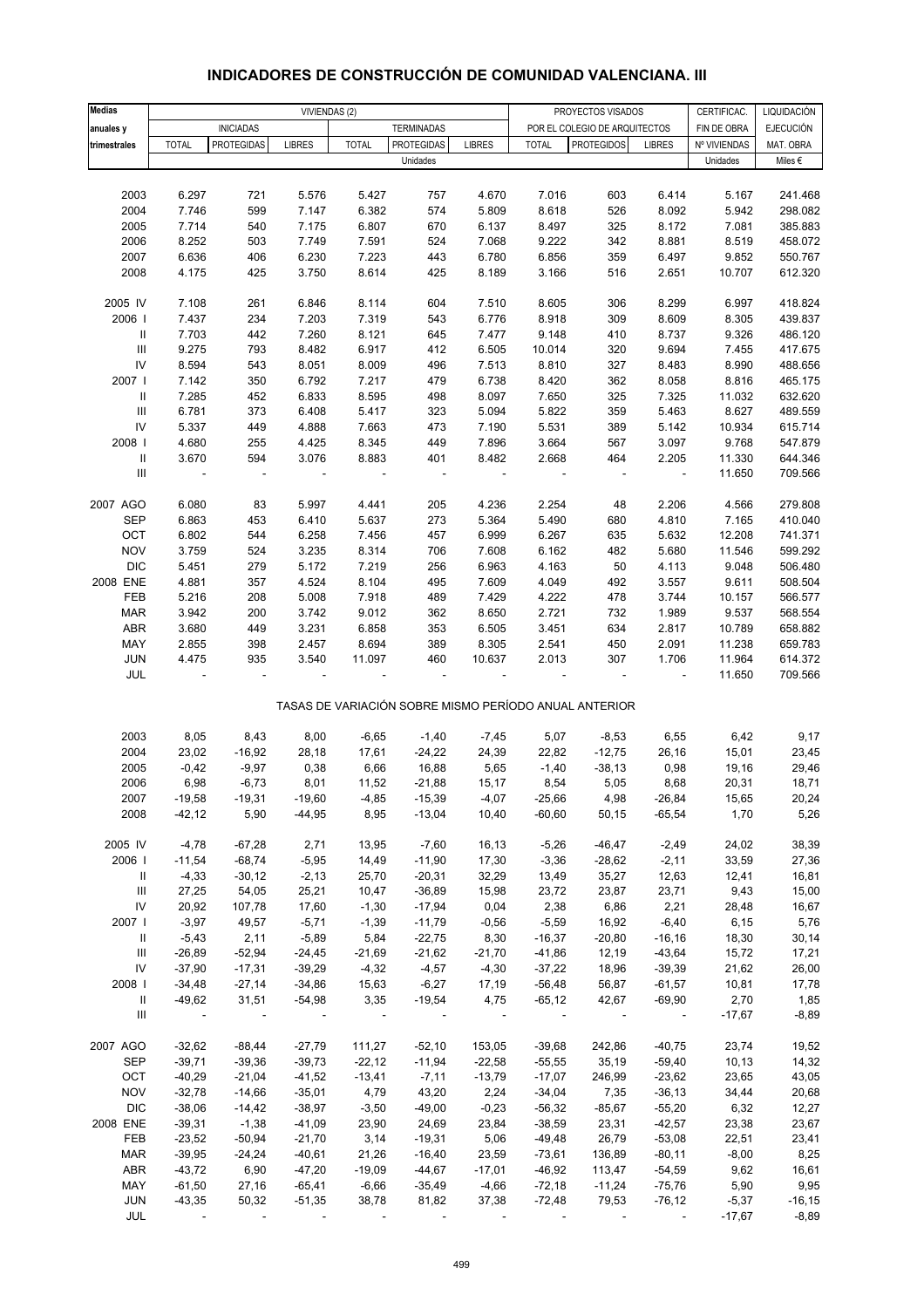| <b>Medias</b>                      | LICITACIÓN OFICIAL (SEOPAN) |                       |                        | LICITACIÓN OFICIAL (FOMENTO)                          |                    | CONSUMO            |                  |
|------------------------------------|-----------------------------|-----------------------|------------------------|-------------------------------------------------------|--------------------|--------------------|------------------|
| anuales y                          | <b>TOTAL</b>                | <b>EDIFICACIÓN</b>    | OBRA CIVIL             | <b>TOTAL</b>                                          | <b>EDIFICACIÓN</b> | INGENIERÍA         | E.ELECTRICA      |
| trimestrales                       |                             |                       |                        |                                                       |                    | <b>CIVIL</b>       | CONSTRUC.        |
|                                    |                             |                       |                        | Miles $\epsilon$                                      |                    |                    | Gwh              |
|                                    |                             |                       |                        |                                                       |                    |                    |                  |
| 2003                               | 190.241,2                   | 57.463,8              | 132.777,5              | 160.539                                               | 45.554             | 114.985            | 25,920           |
| 2004                               | 230.942,2                   | 74.863,7              | 156.078,4              | 180.496                                               | 77.502             | 102.994            | 27,458           |
| 2005                               | 326.726,4                   | 74.659,8              | 252.066,7              | 285.310                                               | 67.479             | 217.831            | 29,957           |
| 2006                               | 319.128,8                   | 101.969,1             | 217.159,8              | 314.459                                               | 93.039             | 223.881            | 31,705           |
| 2007                               | 381.434,2                   | 89.903,9              | 291.530,3              | 297.751                                               | 100.299            | 197.453            | 34,314           |
| 2008                               | 228.549,6                   | 77.984,8              | 150.564,9              | 219.401                                               | 68.566             | 150.835            | 34,710           |
| 2005 IV                            | 326.342,3                   | 75.159,7              | 251.182,7              | 269.051                                               | 61.894             | 207.157            | 30,884           |
| 2006                               | 272.333,7                   | 52.216,3              | 220.117,3              | 290.971                                               | 43.274             | 247.698            | 33,899           |
| Ш                                  | 233.703,3                   | 114.246,0             | 119.457,3              | 330.047                                               | 102.173            | 237.717            | 29,438           |
| $\ensuremath{\mathsf{III}}\xspace$ | 393.469,0                   | 126.415,7             | 267.053,3              | 350.920                                               | 118.446            | 232.474            | 31,531           |
| IV                                 | 377.009,3                   | 114.998,3             | 262.011,0              | 285.899                                               | 108.263            | 177.637            | 31,952           |
| 2007 l                             | 480.359,0                   | 150.168,3             | 330.190,7              | 335.213                                               | 180.730            | 154.482            | 36,673           |
| $\mathbf{II}$                      | 362.080,7                   | 97.855,3              | 264.225,3              | 347.911                                               | 103.723            | 244.188            | 32,958           |
| Ш                                  | 174.740,7                   | 51.503,0              | 123.237,7              | 152.001                                               | 54.536             | 97.465             | 32,767           |
| IV<br>2008                         | 508.556,3                   | 60.089,0<br>122.433,3 | 448.467,3              | 355.881                                               | 62.206<br>106.499  | 293.675            | 34,856           |
| $\, \parallel$                     | 343.010,7                   | 63.725,3              | 220.577,3              | 341.862                                               |                    | 235.363            | 38,061           |
| Ш                                  | 123.207,7<br>214.871,0      | 32.701,0              | 59.482,3<br>182.170,0  | 120.739<br>148.007                                    | 37.675<br>47.439   | 83.063<br>100.567  | 32,914<br>32,377 |
|                                    |                             |                       |                        |                                                       |                    |                    |                  |
| 2007 SEP                           | 138.414,0                   | 45.345,0              | 93.069,0               | 116.831                                               | 46.673             | 70.158<br>91.325   | 29,547           |
| OCT                                | 258.873,0                   | 51.298,0              | 207.575,0              | 162.570                                               | 71.245             |                    | 34,628           |
| <b>NOV</b><br><b>DIC</b>           | 696.510,0<br>570.286,0      | 98.286,0<br>30.683,0  | 598.224,0<br>539.603,0 | 475.588<br>429.485                                    | 66.400<br>48.972   | 409.188<br>380.513 | 34,060<br>35,881 |
| 2008 ENE                           | 311.099,0                   | 218.650,0             | 92.449,0               | 302.205                                               | 182.016            | 120.188            | 42,519           |
| FEB                                | 356.764,0                   | 80.044,0              | 276.720,0              | 365.626                                               | 84.074             | 281.552            | 40,330           |
| <b>MAR</b>                         | 361.169,0                   | 68.606,0              | 292.563,0              | 357.755                                               | 53.406             | 304.349            | 31,333           |
| ABR                                | 196.679,0                   | 95.073,0              | 101.606,0              | 177.386                                               | 89.334             | 88.052             | 36,666           |
| MAY                                | 56.016,0                    | 48.532,0              | 7.484,0                | 91.084                                                | 8.202              | 82.882             | 31,023           |
| <b>JUN</b>                         | 116.928,0                   | 47.571,0              | 69.357,0               | 93.746                                                | 15.490             | 78.256             | 31,054           |
| JUL                                | 180.168,0                   | 38.439,0              | 141.729,0              | 148.007                                               | 47.439             | 100.567            | 34,131           |
| <b>AGO</b>                         | 249.574,0                   | 26.963,0              | 222.611,0              |                                                       |                    |                    | 30,622           |
|                                    |                             |                       |                        | TASAS DE VARIACIÓN SOBRE MISMO PERÍODO ANUAL ANTERIOR |                    |                    |                  |
|                                    |                             |                       |                        |                                                       |                    |                    |                  |
| 2003                               | $-24,46$                    | $-51,67$              | $-0,12$                | $-3,79$                                               | $-24,02$<br>70,13  | 7,55               | 8,54             |
| 2004<br>2005                       | 21,39<br>41,48              | 30,28<br>$-0,27$      | 17,55<br>61,50         | 12,43                                                 | $-12,93$           | $-10,43$<br>111,50 | 5,93<br>9,10     |
| 2006                               | $-2,33$                     | 36,58                 | $-13,85$               | 58,07<br>10,22                                        | 37,88              | 2,78               | 5,84             |
| 2007                               | 19,52                       | -11,83                | 34,25                  | $-5,31$                                               | 7,80               | -11,80             | 8,23             |
| 2008                               | $-37,24$                    | $-26,88$              | $-41,53$               | $-32,60$                                              | $-48,66$           | $-21,43$           | 0,01             |
|                                    |                             |                       |                        |                                                       |                    |                    |                  |
| 2005 IV<br>2006                    | $-32,23$                    | $-55,70$              | $-19,47$               | $-11,35$                                              | $-66,54$           | 74,84              | 9,06             |
| Ш                                  | 42,10<br>$-44,00$           | $-21,50$<br>59,83     | 75,90<br>$-65,46$      | 74,26<br>$-13,17$                                     | $-10,06$<br>54,72  | 108,39<br>$-24,31$ | 5,87<br>4,77     |
| $\ensuremath{\mathsf{III}}\xspace$ | 5,88                        | 47,88                 | $-6,66$                | 7,95                                                  | 26,18              | 0,54               | 9,38             |
| IV                                 | 15,53                       | 53,01                 | 4,31                   | 6,26                                                  | 74,92              | $-14,25$           | 3,46             |
| 2007 l                             | 76,39                       | 187,59                | 50,01                  | 15,20                                                 | 317,64             | $-37,63$           | 8,19             |
| Ш                                  | 54,93                       | $-14,35$              | 121,19                 | 5,41                                                  | 1,52               | 2,72               | 11,96            |
| Ш                                  | $-55,59$                    | $-59,26$              | $-53,85$               | $-56,69$                                              | $-53,96$           | $-58,07$           | 3,92             |
| IV                                 | 34,89                       | $-47,75$              | 71,16                  | 24,48                                                 | $-42,54$           | 65,32              | 9,09             |
| 2008                               | $-28,59$                    | $-18,47$              | $-33,20$               | 1,98                                                  | $-41,07$           | 52,36              | 3,78             |
| Ш                                  | $-65,97$                    | $-34,88$              | $-77,49$               | $-65,30$                                              | $-63,68$           | $-65,98$           | $-0,13$          |
| Ш                                  | 11,39                       | $-40,09$              | 31,70                  | $-35,44$                                              | $-41,80$           | $-31,94$           | $-5,82$          |
| 2007 SEP                           | $-27,93$                    | $-0,94$               | $-36,38$               | $-43,81$                                              | 19,59              | $-58,46$           | $-6,90$          |
| OCT                                | 11,51                       | $-51,00$              | 62,84                  | $-23,88$                                              | $-37,30$           | $-8,64$            | 7,93             |
| <b>NOV</b>                         | 48,07                       | $-48,82$              | 114,92                 | 24,70                                                 | $-51,68$           | 67,72              | 4,86             |
| <b>DIC</b>                         | 33,10                       | $-36,41$              | 41,92                  | 63,47                                                 | $-33,60$           | 101,35             | 14,67            |
| 2008 ENE                           | $-12,74$                    | 14,23                 | $-44,01$               | 0,35                                                  | $-14,94$           | 37,87              | 12,76            |
| FEB                                | 17,20                       | $-37,71$              | 57,31                  | 21,41                                                 | $-60,71$           | 222,97             | 5,44             |
| <b>MAR</b>                         | $-53,70$                    | $-47,46$              | $-54,96$               | $-11,30$                                              | $-53,25$           | 5,28               | $-8,01$          |
| ABR                                | $-42,82$                    | 48,11                 | $-63,68$               | $-52,43$                                              | 29,38              | $-71,02$           | 12,38            |
| MAY                                | $-80,98$                    | $-59,74$              | $-95,70$               | $-65,22$                                              | $-93,35$           | $-40,18$           | $-10, 10$        |
| <b>JUN</b>                         | $-73,88$                    | $-56,29$              | $-79,53$               | $-77,07$                                              | $-86,96$           | $-73,03$           | $-2,16$          |

# **INDICADORES DE CONSTRUCCIÓN DE COMUNIDAD VALENCIANA. IV**

 JUL -32,03 -48,74 -25,45 -35,44 -41,80 -31,94 0,58 AGO 106,74 -21,12 157,24 - - - - - - - - 12,05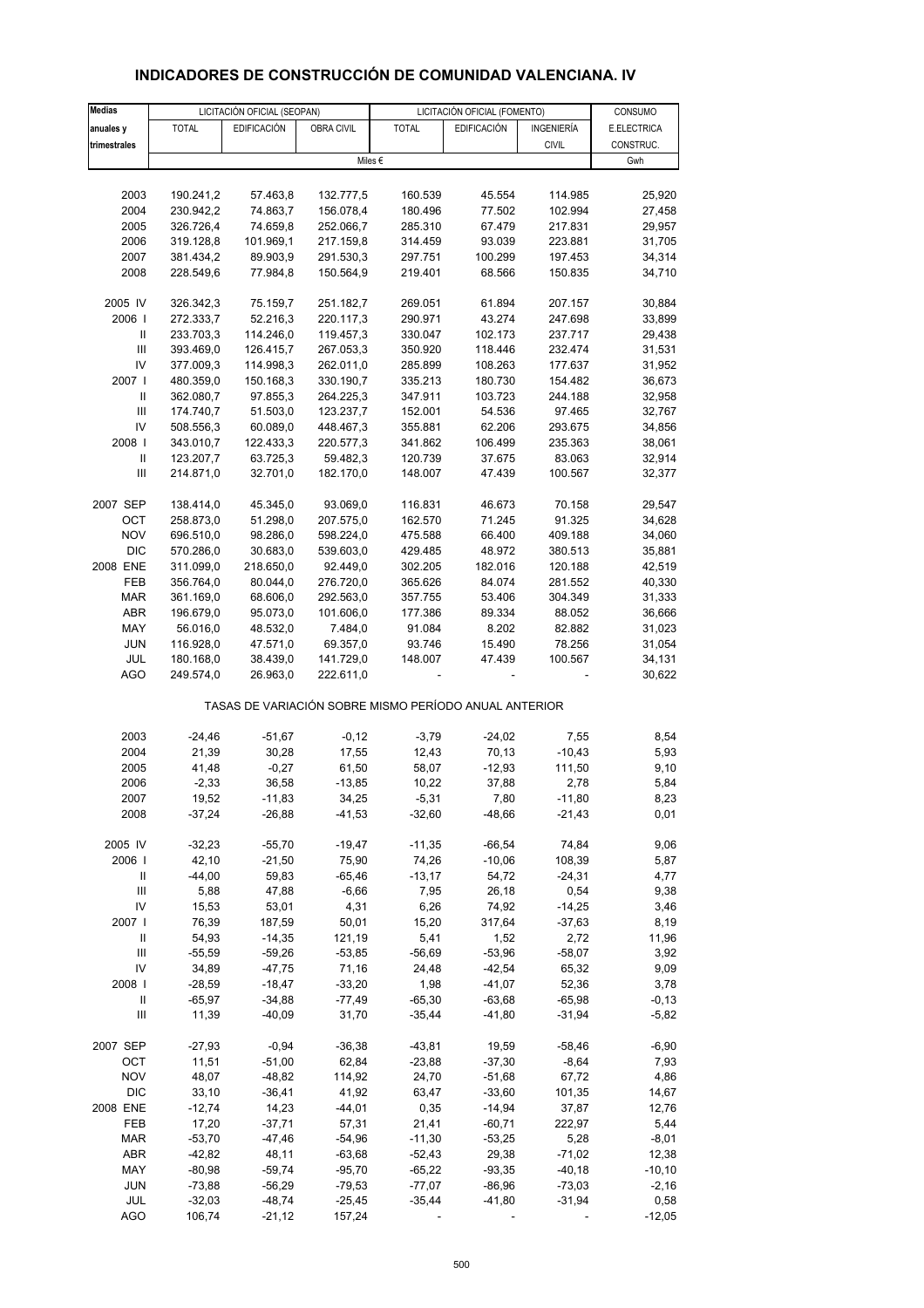| <b>Medias</b>                      | ESTABLECIMIENTOS HOTELEROS |                      |                    |                                                       |                          |                    |                     |  |  |
|------------------------------------|----------------------------|----------------------|--------------------|-------------------------------------------------------|--------------------------|--------------------|---------------------|--|--|
| anuales y                          |                            | NÚMERO DE VIAJEROS   |                    |                                                       | NÚMERO DE PERNOCTACIONES |                    | <b>GRADO DE</b>     |  |  |
| trimestrales                       | <b>TOTAL</b>               | <b>ESPAÑOLES</b>     | <b>EXTRANJEROS</b> | <b>TOTAL</b>                                          | <b>ESPAÑOLES</b>         | <b>EXTRANJEROS</b> | <b>OCUPACIÓN</b>    |  |  |
|                                    |                            |                      | Unidades           |                                                       |                          |                    | $\%$                |  |  |
|                                    |                            |                      |                    |                                                       |                          |                    |                     |  |  |
| 2003                               | 538.484                    | 364.754              | 173.619            | 1.794.442                                             | 1.080.201                | 714.653            | 58,21               |  |  |
| 2004                               | 559.069                    | 393.949              | 165.183            | 1.798.490                                             | 1.105.357                | 693.899            | 54,97               |  |  |
| 2005                               | 605.813                    | 416.437              | 189.344            | 1.937.856                                             | 1.172.616                | 766.500            | 56,60               |  |  |
| 2006                               | 637.779                    | 437.391              | 200.388            | 2.087.702                                             | 1.284.916                | 802.785            | 58,71               |  |  |
| 2007                               | 648.903                    | 444.200              | 204.703            | 2.146.540                                             | 1.345.577                | 800.964            | 58,65               |  |  |
| 2008                               | 642.550                    | 429.394              | 213.156            | 2.145.970                                             | 1.310.839                | 835.132            | 56,13               |  |  |
| 2005 IV                            | 523.150                    | 350.927              | 172.224            | 1.622.110                                             | 905.026                  | 717.084            | 50,66               |  |  |
| 2006                               | 498.278                    | 338.476              | 159.802            | 1.490.461                                             | 831.280                  | 659.181            | 49,39               |  |  |
| Ш                                  | 699.572                    | 477.757              | 221.815            | 2.227.919                                             | 1.353.368                | 874.552            | 60,87               |  |  |
| $\mathsf{III}$                     | 795.074                    | 557.550              | 237.524            | 2.859.536                                             | 1.925.693                | 933.843            | 71,64               |  |  |
| IV                                 | 558.192                    | 375.782              | 182.410            | 1.772.890                                             | 1.029.325                | 743.565            | 52,94               |  |  |
| 2007 l                             | 514.411                    | 348.978              | 165.433            | 1.557.705                                             | 912.501                  | 645.204            | 50,02               |  |  |
| Ш<br>Ш                             | 722.666<br>820.487         | 495.626<br>570.887   | 227.041<br>249.600 | 2.310.726<br>2.960.488                                | 1.452.963<br>1.988.745   | 857.763<br>971.742 | 61,34<br>72,22      |  |  |
| IV                                 | 538.047                    | 361.309              | 176.738            | 1.757.242                                             | 1.028.096                | 729.146            | 51,00               |  |  |
| 2008                               | 512.558                    | 345.984              | 166.574            | 1.600.353                                             | 916.240                  | 684.113            | 47,27               |  |  |
| $\mathbf{II}$                      | 639.866                    | 414.873              | 224.993            | 2.088.177                                             | 1.205.519                | 882.658            | 54,97               |  |  |
| Ш                                  | 841.563                    | 576.290              | 265.274            | 3.051.086                                             | 2.060.715                | 990.371            | 71,14               |  |  |
| 2007 SEP                           | 739.540                    | 495.261              | 244.279            | 2.589.404                                             | 1.621.290                | 968.114            | 67,18               |  |  |
| OCT                                | 615.651                    | 402.496              | 213.155            | 2.094.914                                             | 1.202.903                | 892.011            | 56,51               |  |  |
| <b>NOV</b>                         | 542.742                    | 364.656              | 178.086            | 1.739.334                                             | 1.029.375                | 709.959            | 53,06               |  |  |
| <b>DIC</b>                         | 455.748                    | 316.776              | 138.972            | 1.437.477                                             | 852.010                  | 585.467            | 43,44               |  |  |
| 2008 ENE                           | 397.551                    | 263.689              | 133.862            | 1.285.810                                             | 666.846                  | 618.964            | 40,35               |  |  |
| FEB                                | 509.846                    | 341.835              | 168.011            | 1.540.243                                             | 885.589                  | 654.654            | 48,47               |  |  |
| <b>MAR</b>                         | 630.278                    | 432.428              | 197.850            | 1.975.005                                             | 1.196.285                | 778.720            | 53,00               |  |  |
| <b>ABR</b>                         | 591.040                    | 376.928              | 214.112            | 1.849.165                                             | 1.029.646                | 819.519            | 51,34               |  |  |
| MAY                                | 661.548                    | 423.267              | 238.281            | 2.107.903                                             | 1.183.428                | 924.475            | 54,78               |  |  |
| <b>JUN</b>                         | 667.010                    | 444.424              | 222.586            | 2.307.464                                             | 1.403.484                | 903.980            | 58,79               |  |  |
| JUL                                | 782.956                    | 532.328              | 250.628            | 2.879.446                                             | 1.904.440                | 975.006            | 67,44               |  |  |
| AGO                                | 900.170                    | 620.251              | 279.919            | 3.222.725                                             | 2.216.990                | 1.005.735          | 74,84               |  |  |
|                                    |                            |                      |                    | TASAS DE VARIACIÓN SOBRE MISMO PERÍODO ANUAL ANTERIOR |                          |                    |                     |  |  |
| 2003                               | 16,37                      | 17,41                | 14,24              | 5,40                                                  | 10,67                    | $-1,54$            | $-4,65$             |  |  |
| 2004                               | 3,82                       | 8,00                 | $-4,86$            | 0,23                                                  | 2,33                     | $-2,90$            | $-5,57$             |  |  |
| 2005                               | 8,36                       | 5,71                 | 14,63              | 7,75                                                  | 6,08                     | 10,46              | 2,98                |  |  |
| 2006                               | 5,28                       | 5,03                 | 5,83               | 7,73                                                  | 9,58                     | 4,73               | 3,72                |  |  |
| 2007                               | 1,74                       | 1,56                 | 2,15               | 2,82                                                  | 4,72                     | -0,23              | $-0,11$             |  |  |
| 2008                               | $-5,39$                    | $-8,43$              | 1,39               | $-4,08$                                               | $-8,34$                  | 3,49               | $-7,14$             |  |  |
| 2005 IV                            | 7,66                       | 5,67                 | 11,90              | 6,24                                                  | 3,91                     | 9,33               | 2,94                |  |  |
| 2006                               | 2,67                       | 1,02                 | 6,38               | 2,08                                                  | $-0,94$                  | 5,23               | $-0,20$             |  |  |
| Ш                                  | 5,73                       | 4,92                 | 7,56               | 9,89                                                  | 13,19                    | 5,22               | 4,83                |  |  |
| $\ensuremath{\mathsf{III}}\xspace$ | 5,57                       | 6,32                 | 3,86               | 8,24                                                  | 10,00                    | 4,77               | 5,05                |  |  |
| IV                                 | 6,70                       | 7,08                 | 5,91               | 9,30                                                  | 13,73                    | 3,69               | 4,50                |  |  |
| 2007  <br>Ш                        | 3,24<br>3,30               | 3,10<br>3,74         | 3,52<br>2,36       | 4,51<br>3,72                                          | 9,77                     | $-2,12$<br>$-1,92$ | 1,27<br>0,77        |  |  |
| $\mathbf{III}$                     | 3,20                       | 2,39                 | 5,08               | 3,53                                                  | 7,36<br>3,27             | 4,06               | 0,81                |  |  |
| IV                                 | $-3,61$                    | $-3,85$              | $-3,11$            | $-0,88$                                               | $-0,12$                  | $-1,94$            | $-3,65$             |  |  |
| 2008                               | $-0,36$                    | $-0,86$              | 0,69               | 2,74                                                  | 0,41                     | 6,03               | $-5,48$             |  |  |
| Ш                                  | $-11,46$                   | $-16,29$             | $-0,90$            | $-9,63$                                               | $-17,03$                 | 2,90               | $-10,38$            |  |  |
| Ш                                  | $-2,25$                    | $-5,32$              | 5,16               | $-3,02$                                               | $-5,14$                  | 1,73               | $-4,82$             |  |  |
| 2007 SEP                           | 0,50                       | $-0,49$              | 2,57               | 1,92                                                  | 2,76                     | 0,53               | $-1,22$             |  |  |
| OCT                                | $-6,74$                    | $-7,93$              | $-4,40$            | $-5,09$                                               | $-3,53$                  | $-7,10$            | $-6,80$             |  |  |
| <b>NOV</b>                         | $-1,17$                    | 0,68                 | $-4,75$            | 3,88                                                  | 5,19                     | 2,03               | 1,01                |  |  |
| <b>DIC</b>                         | $-2,05$                    | $-3,42$              | 1,22               | 0,03                                                  | $-1,20$                  | 1,88               | $-4,84$             |  |  |
| 2008 ENE                           | $-2,28$                    | $-2,20$              | $-2,45$            | $-1,65$                                               | $-8,14$                  | 6,45               | $-6,45$             |  |  |
| FEB                                | 0,25                       | $-0,85$              | 2,57               | 4,58                                                  | 2,82                     | 7,05               | $-4,76$             |  |  |
| <b>MAR</b>                         | 0,39                       | $-0,03$              | 1,33               | 4,34                                                  | 4,00                     | 4,86               | $-5,41$             |  |  |
| ABR                                | $-17,24$                   | $-25,43$             | 2,61               | $-16,96$                                              | $-30,73$                 | 10,70              | $-15,04$            |  |  |
| MAY<br>JUN                         | $-4,52$<br>$-12,35$        | $-7,53$<br>$-15, 13$ | 1,34<br>$-6,21$    | $-3,39$<br>$-8,56$                                    | $-8,87$<br>$-10,82$      | 4,67<br>$-4,82$    | $-4,95$<br>$-10,86$ |  |  |
| JUL                                | $-5,14$                    | $-8,85$              | 3,85               | $-3,48$                                               | $-5,83$                  | 1,47               | $-5,60$             |  |  |
|                                    |                            |                      |                    |                                                       |                          |                    |                     |  |  |

#### **INDICADORES DE SERVICIOS DE LA COMUNIDAD VALENCIANA. I**

AGO 0,40 -2,07 6,36 -2,60 -4,55 1,98 -4,11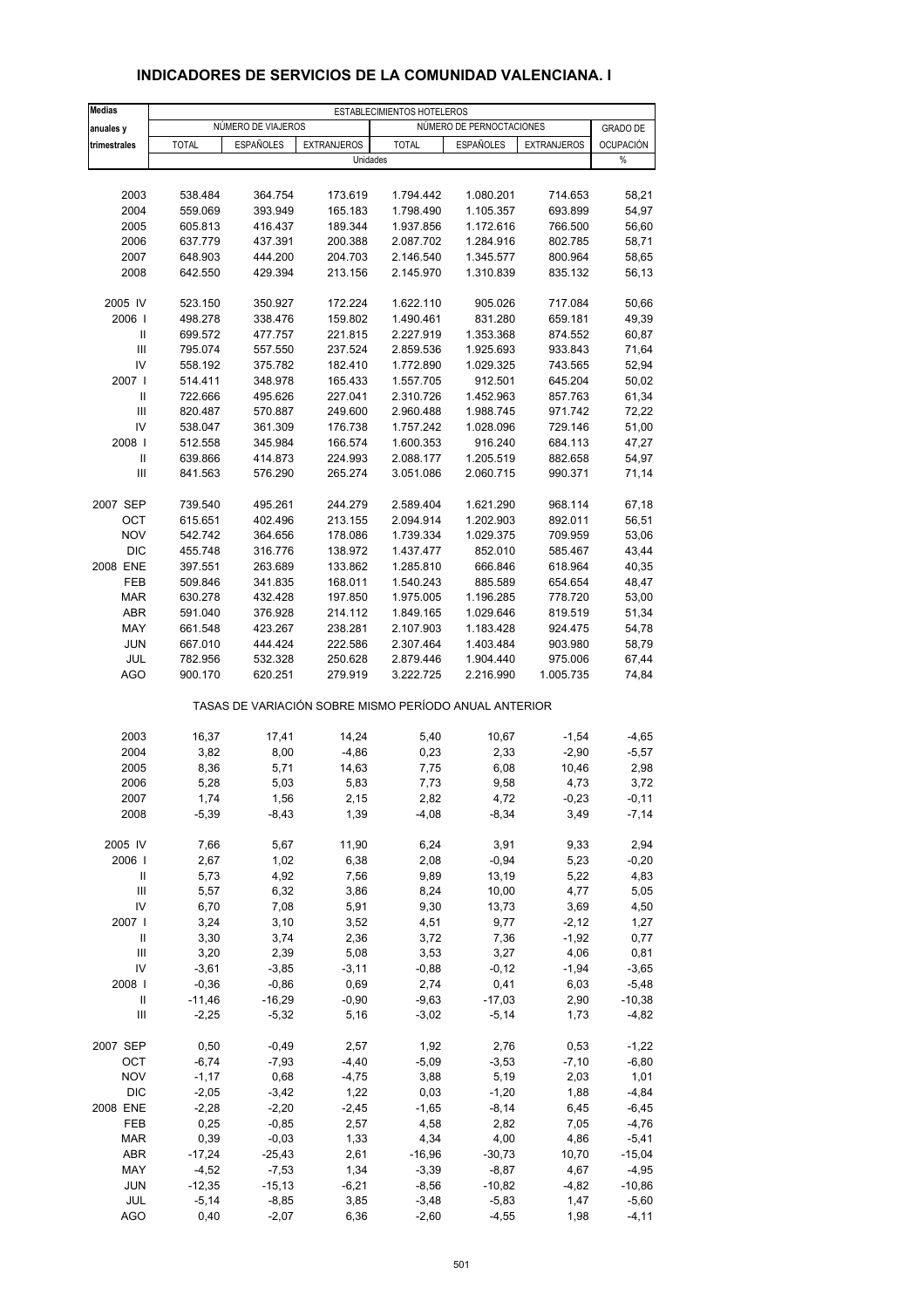| <b>Medias</b>                      | <b>ACAMPAMENTOS TURÍSTICOS (5)</b> |                    |                    |                                                       |                          |                    |                  |  |
|------------------------------------|------------------------------------|--------------------|--------------------|-------------------------------------------------------|--------------------------|--------------------|------------------|--|
| anuales y                          |                                    | NÚMERO DE VIAJEROS |                    |                                                       | NÚMERO DE PERNOCTACIONES |                    | <b>GRADO DE</b>  |  |
| trimestrales                       | <b>TOTAL</b>                       | <b>ESPAÑOLES</b>   | <b>EXTRANJEROS</b> | <b>TOTAL</b>                                          | <b>ESPAÑOLES</b>         | <b>EXTRANJEROS</b> | <b>OCUPACIÓN</b> |  |
|                                    |                                    |                    |                    | Unidades                                              |                          |                    | $\%$             |  |
|                                    |                                    |                    |                    |                                                       |                          |                    |                  |  |
| 2003                               | 52.943                             | 37.007             | 15.936             | 416.603                                               | 179.720                  | 236.883            | 49,07            |  |
| 2004                               | 53.011                             | 37.342             | 15.670             | 426.220                                               | 180.698                  | 245.523            | 51,05            |  |
| 2005                               | 51.927                             | 35.944             | 15.984             | 433.989                                               | 185.822                  | 248.168            | 49,62            |  |
| 2006                               | 51.190                             | 35.724             | 15.466             | 431.590                                               | 181.127                  | 250.463            | 51,44            |  |
| 2007                               | 52.555                             | 37.069             | 15.487             | 443.427                                               | 182.498                  | 260.928            | 54,73            |  |
| 2008                               | 62.495                             | 44.069             | 18.426             | 508.542                                               | 228.214                  | 280.328            | 55,77            |  |
| 2005 IV                            | 27.583                             | 16.859             | 10.724             | 326.479                                               | 50.305                   | 276.175            | 50,85            |  |
| 2006                               | 20.016                             | 10.508             | 9.508              | 329.881                                               | 32.681                   | 297.201            | 54,12            |  |
| Ш                                  | 58.462                             | 45.488             | 12.974             | 359.703                                               | 168.690                  | 191.013            | 44,62            |  |
| Ш                                  | 99.238                             | 70.163             | 29.075             | 703.605                                               | 463.753                  | 239.853            | 54,13            |  |
| IV                                 | 27.044                             | 16.737             | 10.307             | 333.169                                               | 59.383                   | 273.786            | 52,88            |  |
| 2007 l                             | 24.752                             | 13.333             | 11.419             | 358.734                                               | 40.165                   | 318.569            | 58,80            |  |
| Ш<br>Ш                             | 58.977<br>99.851                   | 47.701<br>71.257   | 11.276<br>28.595   | 355.300<br>719.209                                    | 171.775<br>467.758       | 183.524<br>251.451 | 47,41<br>59,25   |  |
| IV                                 | 26.640                             | 15.984             | 10.657             | 340.464                                               | 50.294                   | 290.170            | 53,48            |  |
| 2008                               | 31.605                             | 19.810             | 11.795             | 418.242                                               | 77.621                   | 340.621            | 59,76            |  |
| $\mathbf{II}$                      | 49.851                             | 36.257             | 13.594             | 360.320                                               | 139.473                  | 220.847            | 47,78            |  |
| III                                | 127.798                            | 92.177             | 35.621             | 866.327                                               | 587.216                  | 279.111            | 61,75            |  |
| 2007 SEP                           | 49.970                             |                    |                    |                                                       |                          |                    |                  |  |
| ОСТ                                | 32.328                             | 28.375<br>16.593   | 21.595<br>15.735   | 387.334<br>364.258                                    | 135.960<br>56.695        | 251.374<br>307.563 | 52,72<br>55,64   |  |
| <b>NOV</b>                         | 22.973                             | 14.144             | 8.829              | 318.183                                               | 43.807                   | 274.376            | 51,53            |  |
| <b>DIC</b>                         | 24.620                             | 17.214             | 7.406              | 338.951                                               | 50.381                   | 288.570            | 53,27            |  |
| 2008 ENE                           | 18.517                             | 8.528              | 9.989              | 375.836                                               | 30.550                   | 345.286            | 58,15            |  |
| FEB                                | 20.707                             | 10.402             | 10.305             | 385.970                                               | 37.957                   | 348.013            | 60,31            |  |
| <b>MAR</b>                         | 55.591                             | 40.499             | 15.092             | 492.919                                               | 164.355                  | 328.564            | 60,83            |  |
| <b>ABR</b>                         | 41.590                             | 27.581             | 14.009             | 350.058                                               | 83.922                   | 266.136            | 49,91            |  |
| MAY                                | 47.298                             | 32.089             | 15.209             | 351.611                                               | 133.828                  | 217.783            | 47,24            |  |
| <b>JUN</b>                         | 60.665                             | 49.101             | 11.564             | 379.291                                               | 200.670                  | 178.621            | 46,19            |  |
| JUL                                | 100.392                            | 72.601             | 27.791             | 674.483                                               | 407.157                  | 267.326            | 54,45            |  |
| <b>AGO</b>                         | 155.203                            | 111.752            | 43.451             | 1.058.170                                             | 767.274                  | 290.896            | 69,04            |  |
|                                    |                                    |                    |                    | TASAS DE VARIACIÓN SOBRE MISMO PERÍODO ANUAL ANTERIOR |                          |                    |                  |  |
| 2003                               | 5,40                               | 8,26               | $-0,70$            | 2,98                                                  | $-3,05$                  | 8,09               | $-3,10$          |  |
| 2004                               | 0, 13                              | 0,90               | $-1,67$            | 2,31                                                  | 0,54                     | 3,65               | 4,03             |  |
| 2005                               | $-2,04$                            | $-3,74$            | 2,00               | 1,82                                                  | 2,84                     | 1,08               | $-2,81$          |  |
| 2006                               | $-1,42$                            | $-0,61$            | $-3,24$            | $-0,55$                                               | $-2,53$                  | 0,92               | 3,67             |  |
| 2007                               | 2,67                               | 3,76               | 0,13               | 2,74                                                  | 0,76                     | 4,18               | 6,41             |  |
| 2008                               | $-0, 16$                           | $-4,33$            | 11,44              | 3,99                                                  | $-4,07$                  | 11,61              | 0,56             |  |
| 2005 IV                            | 3,73                               | 8,98               | $-3,58$            | 2,27                                                  | 8,02                     | 1,28               | 0,18             |  |
| 2006                               | $-34,21$                           | $-48,01$           | $-6,89$            | $-9,35$                                               | $-52,03$                 | 0,48               | 0,03             |  |
| Ш                                  | 18,11                              | 21,42              | 7,82               | 12,82                                                 | 25,31                    | 3,69               | 8,25             |  |
| Ш<br>IV                            | $-0,97$                            | 1,33               | $-6, 11$           | $-3,18$                                               | $-5,40$                  | 1,42               | 3,51             |  |
| 2007                               | $-1,95$<br>23,66                   | $-0,72$<br>26,89   | $-3,89$<br>20,10   | 2,05<br>8,75                                          | 18,05<br>22,90           | $-0,87$<br>7,19    | 4,00             |  |
| Ш                                  | 0,88                               | 4,86               | $-13,09$           | $-1,22$                                               | 1,83                     | $-3,92$            | 8,65<br>6,25     |  |
| Ш                                  | 0,62                               | 1,56               | $-1,65$            | 2,22                                                  | 0,86                     | 4,84               | 9,45             |  |
| IV                                 | $-1,49$                            | $-4,50$            | 3,39               | 2,19                                                  | $-15,31$                 | 5,98               | 1,13             |  |
| 2008                               | 27,68                              | 48,57              | 3,30               | 16,59                                                 | 93,25                    | 6,92               | 1,64             |  |
| Ш                                  | $-15,47$                           | $-23,99$           | 20,55              | 1,41                                                  | $-18,80$                 | 20,34              | 0,79             |  |
| $\ensuremath{\mathsf{III}}\xspace$ | 2,41                               | $-0,56$            | 10,99              | $-2,13$                                               | $-7,33$                  | 10,98              | $-1,23$          |  |
| 2007 SEP                           | 2,62                               | $-5,06$            | 14,83              | 13,37                                                 | 0,67                     | 21,67              | 19,76            |  |
| OCT                                | $-8,52$                            | $-18,02$           | 4,22               | $-1, 12$                                              | $-23,69$                 | 4,59               | 3,29             |  |
| <b>NOV</b>                         | 12,47                              | 19,05              | 3,32               | 3,43                                                  | $-20,32$                 | 8,60               | 0,25             |  |
| <b>DIC</b>                         | $-2,95$                            | $-4,84$            | 1,74               | 4,77                                                  | 3,08                     | 5,08               | $-0,21$          |  |
| 2008 ENE                           | $-2,64$                            | 1,78               | $-6, 13$           | 7,95                                                  | 7,48                     | 7,99               | 1,43             |  |
| FEB                                | $-1,24$                            | $-12,42$           | 13,38              | 11,69                                                 | 10,30                    | 11,85              | -1,29            |  |
| <b>MAR</b>                         | 62,21                              | 105,12             | 3,89               | 28,88                                                 | 185,06                   | 1,15               | 4,93             |  |
| ABR                                | $-40,08$                           | $-52,85$           | 28,26              | $-17,22$                                              | $-61,01$                 | 28,16              | $-2,54$          |  |
| MAY                                | 14,32                              | 8,49               | 28,94              | 20,38                                                 | 26,32                    | 16,99              | 3,46             |  |
| JUN                                | $-8,28$                            | $-10,78$           | 4,07               | 8,09                                                  | 3,36                     | 13,94              | 1,85             |  |
| JUL                                | $-6,67$                            | $-10,46$           | 4,94               | $-6,65$                                               | $-16,35$                 | 13,38              | $-3,73$          |  |
| <b>AGO</b>                         | 9,28                               | 7,13               | 15,24              | 0,99                                                  | $-1,71$                  | 8,87               | 0,83             |  |

#### **INDICADORES DE SERVICIOS DE COMUNIDAD VALENCIANA. II**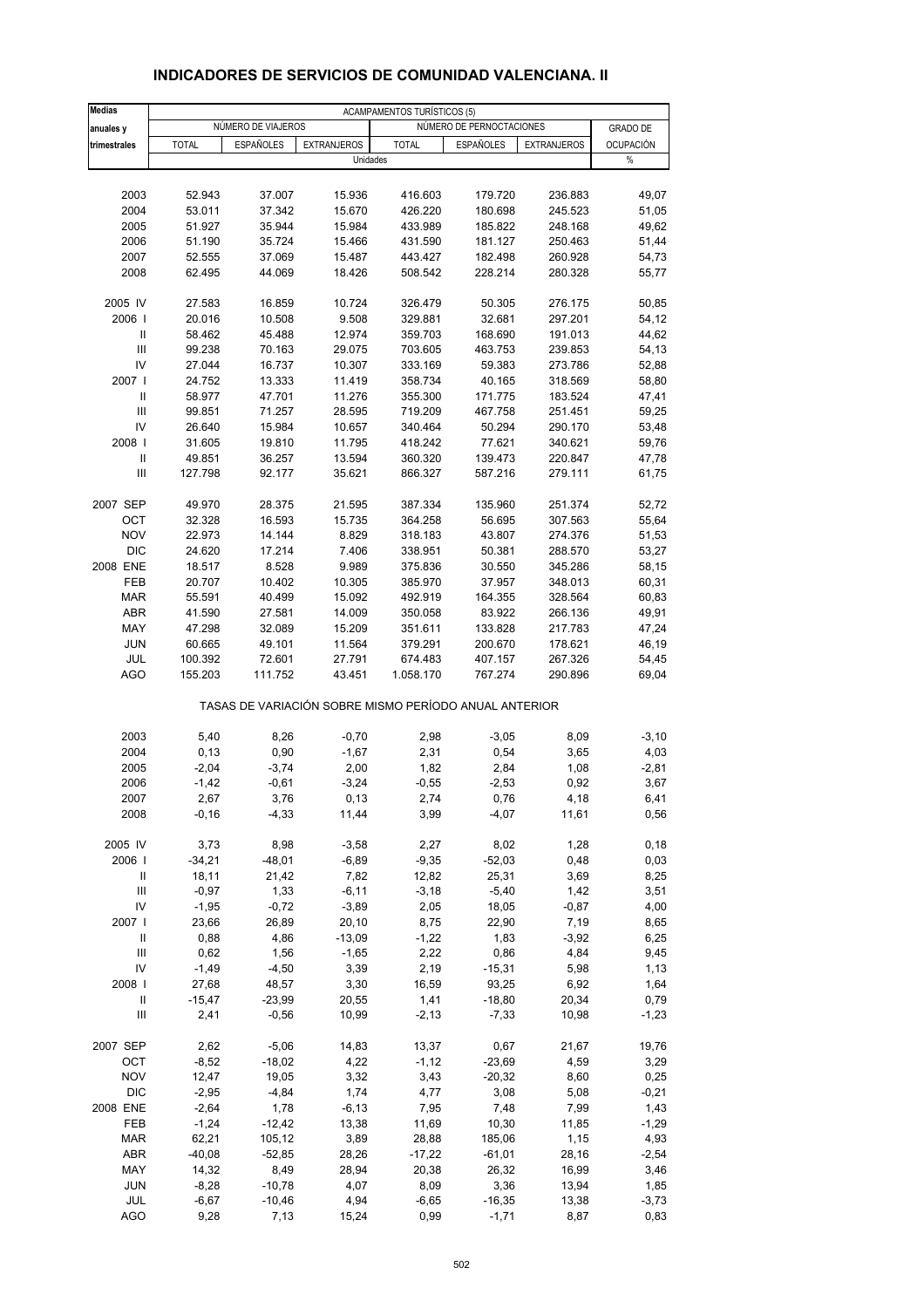| <b>Medias</b>  | APARTAMENTOS TURÍSTICOS (5) |                    |                                |              |                                                       |                    |                 |  |  |
|----------------|-----------------------------|--------------------|--------------------------------|--------------|-------------------------------------------------------|--------------------|-----------------|--|--|
| anuales y      |                             | NÚMERO DE VIAJEROS |                                |              | NÚMERO DE PERNOCTACIONES                              |                    | <b>GRADO DE</b> |  |  |
| trimestrales   | <b>TOTAL</b>                | <b>ESPAÑOLES</b>   | <b>EXTRANJEROS</b><br>Unidades | <b>TOTAL</b> | <b>ESPAÑOLES</b>                                      | <b>EXTRANJEROS</b> | OCUPACIÓN<br>%  |  |  |
|                |                             |                    |                                |              |                                                       |                    |                 |  |  |
| 2003           | 60.844                      | 28.211             | 32.633                         | 640.974      | 272.742                                               | 368.232            | 30,51           |  |  |
| 2004           | 73.495                      | 33.500             | 39.995                         | 730.397      | 301.637                                               | 428.760            | 29,22           |  |  |
| 2005           | 67.683                      | 32.063             | 35.620                         | 684.698      | 297.781                                               | 386.917            | 28,76           |  |  |
| 2006           | 74.868                      | 36.369             | 38.499                         | 704.601      | 315.054                                               | 389.547            | 28,26           |  |  |
| 2007           | 71.652                      | 37.001             | 34.651                         | 688.290      | 324.148                                               | 364.142            | 27,36           |  |  |
| 2008           | 77.749                      | 39.923             | 37.827                         | 732.548      | 352.561                                               | 379.988            | 29,70           |  |  |
| 2005 IV        | 41.163                      | 15.081             | 26.082                         | 370.652      | 90.290                                                | 280.362            | 19,45           |  |  |
| 2006           | 34.911                      | 14.073             | 20.837                         | 327.515      | 85.395                                                | 242.120            | 18,03           |  |  |
| Ш              | 78.827                      | 39.111             | 39.716                         | 620.767      | 246.557                                               | 374.210            | 26,48           |  |  |
| Ш              | 140.982                     | 75.116             | 65.866                         | 1.479.452    | 815.113                                               | 664.339            | 49,04           |  |  |
| IV             | 44.751                      | 17.174             | 27.577                         | 390.668      | 113.150                                               | 277.518            | 19,47           |  |  |
| 2007 l         | 29.631                      | 11.536             | 18.095                         | 303.037      | 75.971                                                | 227.066            | 17,97           |  |  |
| Ш              | 74.989                      | 38.305             | 36.683                         | 604.204      | 266.482                                               | 337.722            | 24,71           |  |  |
| Ш              | 138.986                     | 81.525             | 57.461                         | 1.475.118    | 844.390                                               | 630.729            | 48,03           |  |  |
| IV             | 43.004                      | 16.639             | 26.365                         | 370.799      | 109.749                                               | 261.050            | 18,73           |  |  |
| 2008           | 35.447                      | 15.824             | 19.624                         | 348.278      | 99.990                                                | 248.288            | 18,32           |  |  |
| Ш              | 70.067                      | 31.432             | 38.634                         | 548.862      | 212.096                                               | 336.766            | 24,41           |  |  |
| Ш              | 152.726                     | 88.807             | 63.919                         | 1.584.482    | 942.113                                               | 642.369            | 54,71           |  |  |
| 2007 SEP       | 96.044                      | 49.180             | 46.864                         | 908.455      | 454.279                                               | 454.176            | 34,01           |  |  |
| OCT            | 62.825                      | 21.083             | 41.742                         | 522.042      | 148.377                                               | 373.665            | 24,80           |  |  |
| <b>NOV</b>     | 28.391                      | 9.891              | 18.500                         | 284.273      | 77.209                                                | 207.064            | 15,24           |  |  |
| <b>DIC</b>     | 37.797                      | 18.944             | 18.853                         | 306.081      | 103.661                                               | 202.420            | 16,15           |  |  |
| 2008 ENE       | 20.169                      | 6.229              | 13.940                         | 300.459      | 65.750                                                | 234.709            | 15,97           |  |  |
| FEB            | 28.642                      | 10.800             | 17.842                         | 307.890      | 67.632                                                | 240.258            | 17,64           |  |  |
| <b>MAR</b>     | 57.531                      | 30.442             | 27.089                         | 436.486      | 166.589                                               | 269.897            | 21,34           |  |  |
| <b>ABR</b>     | 47.446                      | 17.363             | 30.083                         | 372.451      | 102.805                                               | 269.646            | 18,50           |  |  |
| MAY            | 61.733                      | 24.134             | 37.599                         | 470.031      | 150.276                                               | 319.755            | 21,64           |  |  |
| <b>JUN</b>     | 101.021                     | 52.800             | 48.221                         | 804.105      | 383.208                                               | 420.897            | 33,10           |  |  |
| JUL            | 135.349                     | 76.195             | 59.154                         | 1.372.834    | 811.496                                               | 561.338            | 49,75           |  |  |
| <b>AGO</b>     | 170.103                     | 101.419            | 68.684                         | 1.796.129    | 1.072.729                                             | 723.400            | 59,67           |  |  |
|                |                             |                    |                                |              | TASAS DE VARIACIÓN SOBRE MISMO PERÍODO ANUAL ANTERIOR |                    |                 |  |  |
| 2003           | $-7,86$                     | $-0,58$            | $-13,35$                       | $-4,01$      | $-2,55$                                               | $-5,07$            | $-4,89$         |  |  |
| 2004           | 20,79                       | 18,75              | 22,56                          | 13,95        | 10,59                                                 | 16,44              | $-4,25$         |  |  |
| 2005           | $-7,91$                     | $-4,29$            | $-10,94$                       | $-6,26$      | $-1,28$                                               | $-9,76$            | $-1,57$         |  |  |
| 2006           | 10,61                       | 13,43              | 8,08                           | 2,91         | 5,80                                                  | 0,68               | $-1,74$         |  |  |
| 2007           | $-4,29$                     | 1,74               | $-10,00$                       | $-2,31$      | 2,89                                                  | $-6,52$            | $-3,17$         |  |  |
| 2008           | $-2,01$                     | $-7,40$            | 4,40                           | $-6,06$      | $-9,20$                                               | $-2,95$            | $-0,22$         |  |  |
| 2005 IV        | 1,74                        | 6,63               | $-0,89$                        | $-2, 13$     | 5,17                                                  | $-4,27$            | $-2,49$         |  |  |
| 2006           | $-1, 13$                    | 2,98               | $-3,72$                        | $-14,57$     | $-7,92$                                               | $-16,69$           | $-17,76$        |  |  |
| Ш              | 24,98                       | 45,16              | 9,94                           | 14,44        | 29,51                                                 | 6,30               | 10,01           |  |  |
| Ш              | 7,46                        | 3,52               | 12,34                          | 2,57         | $-0,32$                                               | 6,36               | $-1,10$         |  |  |
| IV             | 8,72                        | 13,88              | 5,73                           | 5,40         | 25,32                                                 | $-1,01$            | 0, 10           |  |  |
| 2007 l         | $-15, 12$                   | $-18,03$           | $-13,16$                       | $-7,47$      | $-11,04$                                              | $-6,22$            | $-0,31$         |  |  |
| Ш              | $-4,87$                     | $-2,06$            | $-7,64$                        | $-2,67$      | 8,08                                                  | $-9,75$            | $-6,70$         |  |  |
| $\mathbf{III}$ | $-1,42$                     | 8,53               | $-12,76$                       | $-0,29$      | 3,59                                                  | $-5,06$            | $-2,06$         |  |  |
| IV             | $-3,90$                     | $-3,11$            | $-4,40$                        | $-5,09$      | $-3,01$                                               | $-5,93$            | $-3,82$         |  |  |
| 2008           | 19,63                       | 37,17              | 8,45                           | 14,93        | 31,62                                                 | 9,35               | 1,93            |  |  |
| Ш              | $-6,56$                     | $-17,94$           | 5,32                           | $-9,16$      | $-20,41$                                              | $-0,28$            | $-1,20$         |  |  |
| $\mathsf{III}$ | $-4,82$                     | $-9,10$            | 1,85                           | $-9,89$      | $-9,36$                                               | $-10,66$           | $-0,61$         |  |  |
| 2007 SEP       | $-5,65$                     | $-2,63$            | $-8,63$                        | $-6,92$      | $-6,97$                                               | $-6,87$            | $-5,42$         |  |  |
| OCT            | 5,06                        | $-3,19$            | 9,78                           | $-5,63$      | $-4, 12$                                              | $-6,21$            | $-4, 14$        |  |  |
| <b>NOV</b>     | $-6,06$                     | 19,46              | $-15,69$                       | $-4,59$      | 0,67                                                  | $-6,42$            | $-4,39$         |  |  |
| <b>DIC</b>     | $-14,55$                    | $-11,74$           | $-17,19$                       | $-4,60$      | $-4,01$                                               | $-4,91$            | $-2,77$         |  |  |
| 2008 ENE       | $-7,21$                     | $-8,56$            | $-6,60$                        | 9,63         | $-0,66$                                               | 12,90              | 0,44            |  |  |
| FEB            | $-0,04$                     | $-11,40$           | 8,36                           | 5,97         | $-4,93$                                               | 9,50               | $-6,17$         |  |  |
| <b>MAR</b>     | 49,42                       | 95,05              | 18,32                          | 26,71        | 83,91                                                 | 6,30               | 11,09           |  |  |
| ABR            | $-32,24$                    | $-56,31$           | $-0,62$                        | $-22,58$     | $-52,00$                                              | 1,03               | $-5,13$         |  |  |
| MAY            | 8,74                        | 14,66              | 5,25                           | $-0,58$      | 2,30                                                  | $-1,87$            | $-1,32$         |  |  |
| <b>JUN</b>     | 2,90                        | $-2,44$            | 9,46                           | $-6,37$      | $-12,58$                                              | 0,11               | 1,22            |  |  |
| JUL            | $-3,10$                     | $-9,93$            | 7,39                           | $-9,97$      | $-10,44$                                              | $-9,29$            | 1,18            |  |  |
| <b>AGO</b>     | $-6, 14$                    | $-8,47$            | $-2,49$                        | $-9,83$      | $-8,54$                                               | $-11,69$           | $-2,05$         |  |  |
|                |                             |                    |                                |              |                                                       |                    |                 |  |  |

#### **INDICADORES DE SERVICIOS DE COMUNIDAD VALENCIANA. III**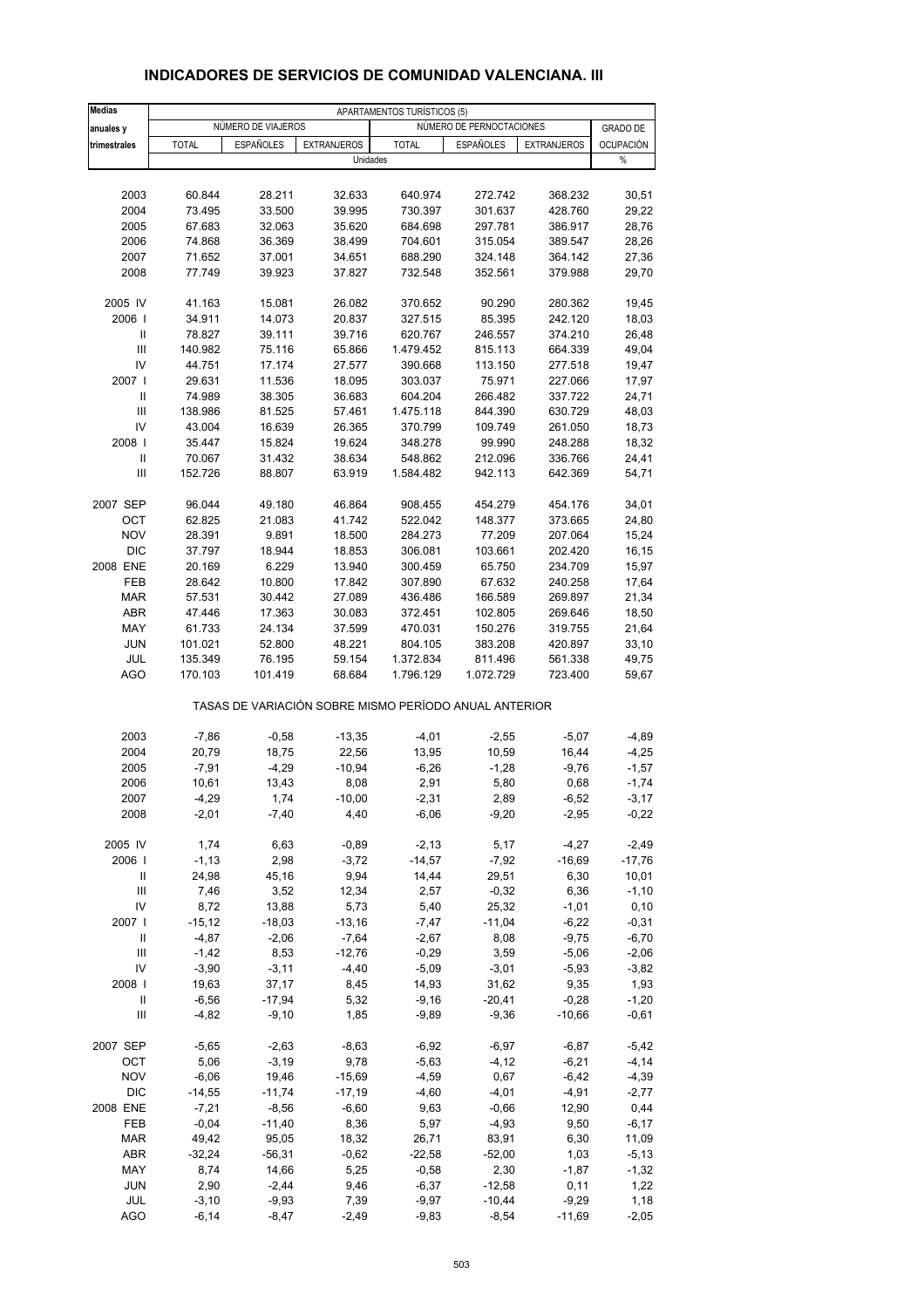| <b>Medias</b>                      | TRANSPORTE AÉREO DE PASAJEROS |               |                 |                                                       |                 |                |                     |                        |  |  |
|------------------------------------|-------------------------------|---------------|-----------------|-------------------------------------------------------|-----------------|----------------|---------------------|------------------------|--|--|
| anuales y                          | <b>TOTAL</b>                  |               | <b>INTERIOR</b> |                                                       |                 | INTERNACIONAL  |                     | CONSUMO<br>E.ELÉCTRICA |  |  |
| trimestrales                       |                               | <b>TOTAL</b>  | <b>REGULAR</b>  | NO REGULAR                                            | <b>TOTAL</b>    | <b>REGULAR</b> | NO REGULAR          | <b>SERVICIOS</b>       |  |  |
|                                    |                               |               |                 | Unidades                                              |                 |                |                     | Gwh                    |  |  |
|                                    |                               |               |                 |                                                       |                 |                |                     |                        |  |  |
| 2003                               | 881.838                       | 254.102       | 240.628         | 13.475                                                | 627.736         | 374.803        | 252.933             | 615,203                |  |  |
| 2004                               | 969.651                       | 289.742       | 274.920         | 14.822                                                | 679.909         | 470.510        | 209.399             | 651,981                |  |  |
| 2005                               | 1.116.697                     | 345.728       | 330.951         | 14.777                                                | 770.969         | 613.465        | 157.504             | 698,430                |  |  |
| 2006                               | 1.151.120                     | 369.572       | 356.619         | 12.953                                                | 781.549         | 643.620        | 137.929             | 738,199                |  |  |
| 2007                               | 1.250.353                     | 392.753       | 376.880         | 15.872                                                | 857.600         | 736.187        | 121.413             | 758,385                |  |  |
| 2008                               | 1.351.028                     | 388.172       | 371.858         | 16.314                                                | 962.856         | 867.132        | 95.723              | 764,077                |  |  |
| 2005 IV                            | 987.043                       | 326.582       | 316.579         | 10.003                                                | 660.461         | 537.644        | 122.817             | 690,432                |  |  |
| 2006                               | 862.877                       | 330.682       | 319.512         | 11.170                                                | 532.195         | 451.123        | 81.072              | 710,513                |  |  |
| Ш                                  | 1.253.521                     | 378.968       | 368.560         | 10.408                                                | 874.553         | 716.113        | 158.440             | 677,303                |  |  |
| Ш                                  | 1.445.051                     | 413.211       | 392.051         | 21.160                                                | 1.031.840       | 828.747        | 203.093             | 831,874                |  |  |
| IV                                 | 1.043.032                     | 355.426       | 346.352         | 9.074                                                 | 687.606         | 578.495        | 109.111             | 733,107                |  |  |
| 2007 l                             | 939.740                       | 354.292       | 344.391         | 9.901                                                 | 585.448         | 508.933        | 76.514              | 735,977                |  |  |
| Ш                                  | 1.335.910                     | 409.821       | 397.581         | 12.241                                                | 926.089         | 784.678        | 141.411             | 716,132                |  |  |
| III                                | 1.575.152                     | 434.225       | 406.175         | 28.050                                                | 1.140.927       | 966.594        | 174.333             | 846,825                |  |  |
| IV                                 | 1.150.609                     | 372.672       | 359.375         | 13.296                                                | 777.938         | 684.545        | 93.393              | 734,604                |  |  |
| 2008                               | 1.096.181                     | 379.751       | 356.076         | 23.675                                                | 716.430         | 652.523        | 63.907              | 750,741                |  |  |
| $\mathbf{II}$                      | 1.388.878                     | 384.535       | 372.792         | 11.743                                                | 1.004.343       | 901.339        | 103.004             | 734,041                |  |  |
| $\ensuremath{\mathsf{III}}\xspace$ | 1.676.522                     | 406.259       | 394.131         | 12.129                                                | 1.270.263       | 1.137.736      | 132.528             | 829,136                |  |  |
| 2007 SEP                           | 1.472.555                     | 397.519       | 379.674         | 17.845                                                | 1.075.036       | 903.029        | 172.007             | 841,888                |  |  |
| OCT                                | 1.386.991                     | 394.646       | 387.577         | 7.069                                                 | 992.345         | 853.513        | 138.832             | 778,040                |  |  |
| <b>NOV</b>                         | 1.067.415                     | 384.913       | 367.418         | 17.495                                                | 682.502         | 602.647        | 79.855              | 767,200                |  |  |
| <b>DIC</b>                         | 997.422                       | 338.456       | 323.131         | 15.325                                                | 658.966         | 597.474        | 61.492              | 658,573                |  |  |
| 2008 ENE                           | 933.117                       | 332.730       | 313.572         | 19.158                                                | 600.387         | 546.643        | 53.744              | 833,086                |  |  |
| FEB                                | 1.036.167                     | 379.610       | 356.234         | 23.376                                                | 656.557         | 603.681        | 52.876              | 738,854                |  |  |
| <b>MAR</b>                         | 1.319.259                     | 426.913       | 398.423         | 28.490                                                | 892.346         | 807.246        | 85.100              | 680,282                |  |  |
| ABR                                | 1.302.872                     | 402.212       | 380.493         | 21.719                                                | 900.660         | 808.018        | 92.642              | 755,728                |  |  |
| MAY                                | 1.413.226                     | 373.120       | 365.623         | 7.497                                                 | 1.040.106       | 933.882        | 106.224             | 719,346                |  |  |
| <b>JUN</b>                         | 1.450.536                     | 378.274       | 372.261         | 6.013                                                 | 1.072.262       | 962.117        | 110.145             | 727,050                |  |  |
| JUL                                | 1.636.906                     | 397.405       | 387.568         | 9.837                                                 | 1.239.501       | 1.112.384      | 127.117             | 839,143                |  |  |
| AGO                                | 1.716.138                     | 415.113       | 400.693         | 14.420                                                | 1.301.025       | 1.163.087      | 137.938             | 819,128                |  |  |
|                                    |                               |               |                 | TASAS DE VARIACIÓN SOBRE MISMO PERÍODO ANUAL ANTERIOR |                 |                |                     |                        |  |  |
| 2003                               | 16,37                         | 6,54          | 4,98            | 45,11                                                 | 20,89           | 47,33          | $-4,50$             | 10, 10                 |  |  |
| 2004                               | 9,96                          | 14,03         | 14,25           | 10,00                                                 | 8,31            | 25,54          | $-17,21$            | 5,98                   |  |  |
| 2005                               | 15,16                         | 19,32         | 20,38           | $-0,30$                                               | 13,39           | 30,38          | $-24,78$            | 7,12                   |  |  |
| 2006                               | 3,08                          | 6,90          | 7,76            | $-12,34$                                              | 1,37            | 4,92           | $-12,43$            | 5,69                   |  |  |
| 2007                               | 8,62                          | 6,27          | 5,68            | 22,54                                                 | 9,73            | 14,38          | $-11,97$            | 2,73                   |  |  |
| 2008                               | 7,23                          | $-2,88$       | $-2,93$         | $-1,67$                                               | 11,92           | 18,03          | $-23,78$            | 0,95                   |  |  |
|                                    |                               |               |                 |                                                       |                 |                |                     |                        |  |  |
| 2005 IV                            | 11,65                         | 17,87         | 18,73           | $-4, 10$                                              | 8,81            | 19,97          | $-22,67$            | 2,58                   |  |  |
| 2006  <br>$\mathbf{II}$            | 1,82<br>5,37                  | 14,38<br>7,55 | 15,59<br>7,71   | $-12,01$<br>2,21                                      | $-4,68$<br>4,46 | 2,27<br>7,04   | $-30,82$<br>$-5,84$ | 7,32<br>3,73           |  |  |
| Ш                                  | 0, 16                         | $-0,39$       | 0,88            | $-19,33$                                              | 0,39            | 2,81           | $-8,41$             | 5,53                   |  |  |
| IV                                 | 5,67                          | 8,83          | 9,40            | $-9,28$                                               | 4,11            | 7,60           | $-11,16$            | 6, 18                  |  |  |
| 2007 l                             | 8,91                          | 7,14          | 7,79            | $-11,36$                                              | 10,01           | 12,81          | $-5,62$             | 3,58                   |  |  |
| Ш                                  | 6,57                          | 8,14          | 7,87            | 17,60                                                 | 5,89            | 9,57           | $-10,75$            | 5,73                   |  |  |
| $\ensuremath{\mathsf{III}}\xspace$ | 9,00                          | 5,09          | 3,60            | 32,56                                                 | 10,57           | 16,63          | $-14,16$            | 1,80                   |  |  |
| IV                                 | 10,31                         | 4,85          | 3,76            | 46,53                                                 | 13,14           | 18,33          | $-14,41$            | 0,20                   |  |  |
| 2008                               | 16,65                         | 7,19          | 3,39            | 139,11                                                | 22,37           | 28,21          | $-16,48$            | 2,01                   |  |  |
| $\mathbf{II}$                      | 3,96                          | $-6,17$       | $-6,23$         | $-4,07$                                               | 8,45            | 14,87          | $-27,16$            | 2,50                   |  |  |
| $\ensuremath{\mathsf{III}}\xspace$ | 3,08                          | $-10,23$      | $-6,03$         | $-63,42$                                              | 8,21            | 13,96          | $-24,48$            | $-2,37$                |  |  |
| 2007 SEP                           | 7,39                          | 2,04          |                 | 22,04                                                 | 9,51            | 15, 12         | $-12,77$            | $-1,92$                |  |  |
| OCT                                | 6,51                          | 0,81          | 1,26<br>1,58    | $-28,70$                                              | 8,96            | 13,71          | $-13,33$            | 2,83                   |  |  |
| <b>NOV</b>                         | 12,48                         | 9,39          | 7,18            | 92,68                                                 | 14,30           | 18,71          | $-10,70$            | $-1,03$                |  |  |
| <b>DIC</b>                         | 13,62                         | 4,81          | 2,68            | 86,25                                                 | 18,74           | 25,20          | $-20,88$            | $-1,34$                |  |  |
| 2008 ENE                           | 12,63                         | 4,46          | 0,85            | 152,74                                                | 17,74           | 23,39          | $-19,71$            | 9,48                   |  |  |
| FEB                                | 19,48                         | 12,94         | 9,08            | 145,24                                                | 23,61           | 30,73          | $-23,77$            | 0,39                   |  |  |
| <b>MAR</b>                         | 17,42                         | 4,57          | 0,70            | 126,25                                                | 24,76           | 29,78          | $-8,73$             | $-4,33$                |  |  |
| ABR                                | 4,70                          | 0,08          | $-1,35$         | 33,94                                                 | 6,90            | 11,18          | $-19,97$            | 15,36                  |  |  |
| MAY                                | 6,28                          | $-8,10$       | $-7,47$         | $-30,94$                                              | 12,60           | 19,48          | $-25,22$            | $-3,12$                |  |  |
| <b>JUN</b>                         | 1,18                          | $-10,26$      | $-9,62$         | $-37,70$                                              | 5,95            | 13,78          | $-33,82$            | $-3,17$                |  |  |

#### **INDICADORES DE SERVICIOS DE LA COMUNIDAD VALENCIANA. IV**

 JUL 2,78 -10,17 -7,35 -59,15 7,76 13,83 -26,53 1,21 AGO 3,37 -10,29 -4,71 -65,85 8,65 14,09 -22,50 -5,79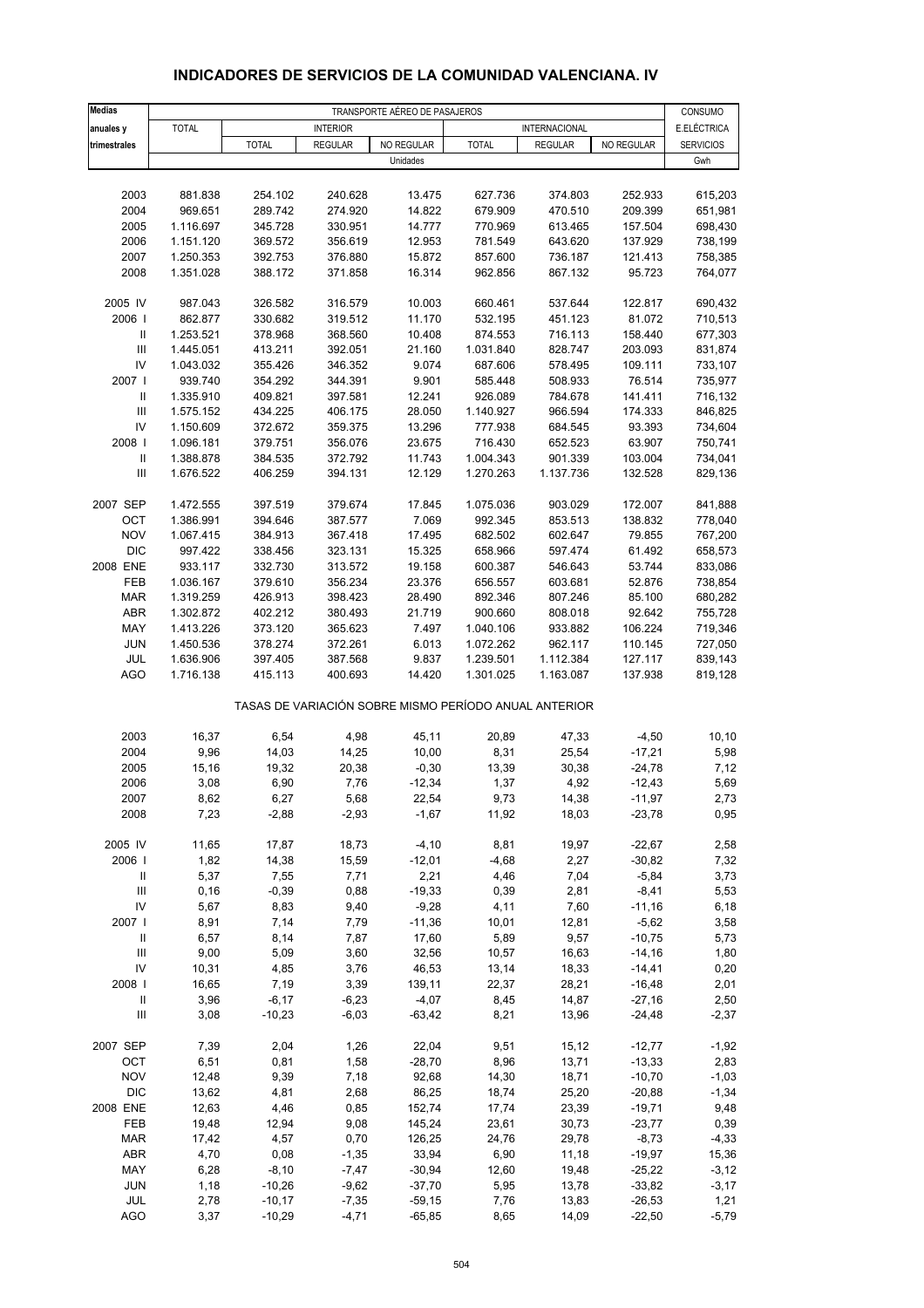# **INDICADORES DE DEMANDA DE LA COMUNIDAD VALENCIANA. I**

| <b>Medias</b> |                  |                 | CONSUMO                                               |              |                  |
|---------------|------------------|-----------------|-------------------------------------------------------|--------------|------------------|
| anuales y     | IPI. INE         | <b>GASOLINA</b> | MATRICULACIÓN                                         | E. ELÉCTRICA | <b>ÍNDICE</b>    |
| trimestrales  | <b>B.CONSUMO</b> | <b>AUTO</b>     | <b>TURISMOS</b>                                       | USOS DOM.    | COMERC. MENOR    |
|               | <b>Base 2000</b> | Toneladas       | Unidades                                              | Gwh          | <b>Base 2005</b> |
|               |                  |                 |                                                       |              |                  |
| 2003          | 99,4             | 70.044          | 14.914                                                | 529,625      | 91,83            |
| 2004          | 95,5             | 69.836          | 16.548                                                | 566,992      | 96,05            |
| 2005          | 92,3             | 66.834          | 16.995                                                | 629,871      | 100,02           |
| 2006          | 95,3             | 62.981          | 16.783                                                | 637,028      | 104,71           |
| 2007          | 95,1             | 60.373          | 16.139                                                | 648,548      | 109,28           |
| 2008          | 89,7             | 56.032          | 12.733                                                | 702,087      | 106,55           |
|               |                  |                 |                                                       |              |                  |
| 2005 IV       | 92,4             | 62.693          | 14.211                                                | 550,844      | 107,40           |
| 2006          | 94,0             | 59.186          | 17.021                                                | 844,672      | 96,87            |
| Ш             | 96,4             | 63.880          | 20.432                                                | 548,513      | 102,59           |
| Ш             | 93,6             | 69.309          | 14.649                                                | 611,100      | 107,42           |
| IV            | 97,2             | 59.548          | 15.030                                                | 543,825      | 111,96           |
| 2007          | 94,7             | 56.084          | 18.166                                                | 797,368      | 102,39           |
| Ш             | 97,4             | 61.906          | 18.982                                                | 605,952      | 107,03           |
| Ш             | 93,9             | 65.840          | 13.695                                                | 609,791      | 111,35           |
| IV            | 94,5             | 57.661          | 13.713                                                | 581,081      | 116,37           |
| 2008          | 87,5             | 53.143          | 14.925                                                | 808,432      |                  |
| Ш             |                  |                 |                                                       | 660,328      | 102,79           |
|               | 93,7             | 55.629          | 13.900                                                |              | 105,88           |
| Ш             | 86,8             | 65.908          | 9.374                                                 | 605,207      | 113,18           |
| 2007 OCT      | 104,0            | 60.736          | 13.528                                                | 585,582      | 109,25           |
| <b>NOV</b>    | 100,0            | 55.985          | 13.280                                                | 619,893      | 106,23           |
| <b>DIC</b>    | 79,6             | 56.263          | 14.332                                                | 537,767      | 133,64           |
| 2008 ENE      | 89,4             | 52.019          | 11.701                                                | 947,678      | 109,35           |
|               |                  |                 |                                                       |              |                  |
| FEB           | 94,5             | 51.948          | 14.849                                                | 858,845      | 97,81            |
| <b>MAR</b>    | 78,7             | 55.464          | 18.226                                                | 618,774      | 101,22           |
| ABR           | 96,2             | 55.297          | 14.605                                                | 804,643      | 106,06           |
| MAY           | 93,0             | 56.070          | 14.679                                                | 615,760      | 107,32           |
| <b>JUN</b>    | 92,0             | 55.519          | 12.415                                                | 560,581      | 104,27           |
| JUL           | 106,6            | 65.908          | 15.781                                                | 620,228      | 121,17           |
| AGO           | 67,0             |                 | 6.032                                                 | 590,186      | 105,19           |
| <b>SEP</b>    |                  |                 | 6.310                                                 |              |                  |
|               |                  |                 | TASAS DE VARIACIÓN SOBRE MISMO PERÍODO ANUAL ANTERIOR |              |                  |
|               |                  |                 |                                                       |              |                  |
| 2003          | 0,91             | 0,11            | 10,72                                                 | 9,78         | 5,64             |
| 2004          | $-3,91$          | $-0,30$         | 10,96                                                 | 7,06         | 4,60             |
| 2005          | $-3,36$          | $-4,30$         | 2,70                                                  | 11,09        | 4,13             |
| 2006          | 3,23             | $-5,77$         | $-1,25$                                               | 1,14         | 4,69             |
| 2007          | $-0,17$          | $-4, 14$        | $-3,84$                                               | 1,81         | 4,37             |
| 2008          | $-5,54$          | $-7,45$         | $-24,87$                                              | 3,24         | $-0,51$          |
| 2005 IV       | $-2,40$          | $-6,37$         | $-2,18$                                               | 9,03         | 3,17             |
| 2006          | 6,22             | $-4,05$         | 0, 13                                                 | 4,99         | 4,23             |
| Ш             | 0,28             | $-4,75$         | $-0,27$                                               |              |                  |
|               |                  |                 |                                                       | $-6,00$      | 4,08             |
| Ш             | 1,41             | $-8,68$         | $-10,03$                                              | 5,25         | 6,18             |
| IV            | 5,27             | $-5,02$         | 5,76                                                  | $-1,27$      | 4,24             |
| 2007 l        | 0,74             | $-5,24$         | 6,73                                                  | $-5,60$      | 5,70             |
| Ш             | 1,04             | $-3,09$         | $-7,10$                                               | 10,47        | 4,33             |
| Ш             | 0,36             | $-5,00$         | $-6,52$                                               | $-0,21$      | 3,65             |
| IV            | $-2,78$          | $-3,17$         | $-8,76$                                               | 6,85         | 3,95             |
| 2008          | $-7,54$          | $-5,24$         | $-17,84$                                              | 1,39         | 0,40             |
| Ш             | $-3,80$          | $-10,14$        | $-26,77$                                              | 8,97         | $-1,07$          |
| Ш             | $-5,24$          | $-5,59$         | $-31,55$                                              | $-1,64$      | $-0,94$          |
|               |                  |                 |                                                       |              |                  |
| 2007 OCT      | 3,07             | $-0,96$         | $-2,93$                                               | 8,93         | 6,18             |
| <b>NOV</b>    | $-5,48$          | $-1,56$         | $-12,76$                                              | 6,54         | 4,36             |
| <b>DIC</b>    | $-6,35$          | $-6,92$         | $-10,04$                                              | 5,01         | 1,87             |
| 2008 ENE      | 1,02             | $-6,99$         | $-13,59$                                              | 16,19        | 1,99             |
| FEB           | 2,16             | $-0,54$         | $-12,43$                                              | 4,26         | 4,36             |
| MAR           | $-23,59$         | $-7,71$         | $-24,06$                                              | $-17,79$     | $-4,71$          |
| ABR           | 10,96            | $-5,35$         | $-7,97$                                               | 38,16        | 3,72             |
| MAY           | $-9,71$          | $-9,72$         | $-34,18$                                              | $-10,41$     | $-0,89$          |
| <b>JUN</b>    | $-10,33$         | $-14,83$        | $-33,87$                                              | 2,27         | $-5,67$          |
| JUL           | $-0,93$          | $-5,59$         | $-17,24$                                              | 3,76         | 0,41             |
| <b>AGO</b>    | $-11,38$         |                 | $-45,72$                                              | $-6,75$      | $-2,45$          |
| <b>SEP</b>    |                  |                 | $-42, 13$                                             |              |                  |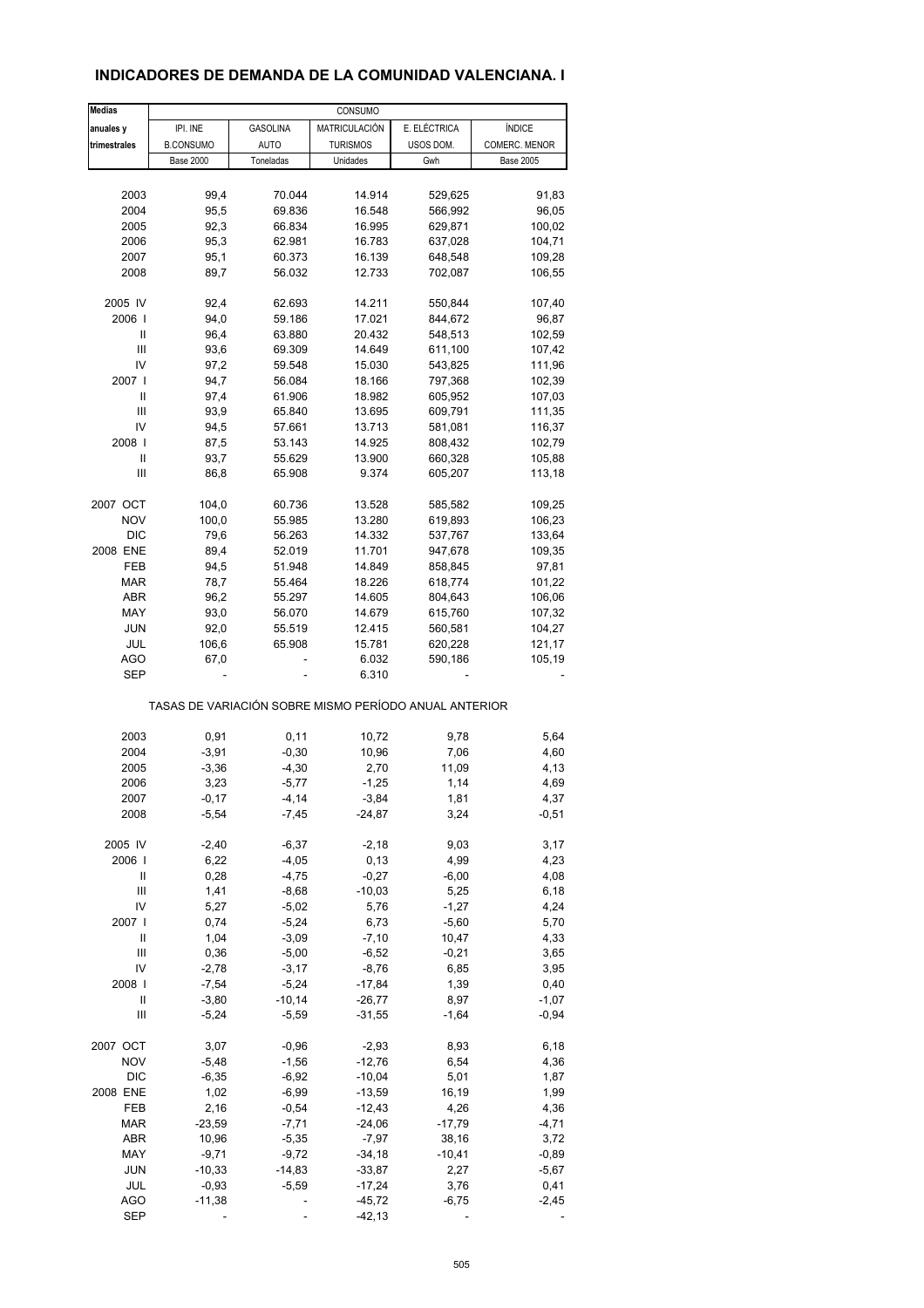| <b>Medias</b> | <b>INVERSIÓN</b> |                       |                |                                                       |                     |  |
|---------------|------------------|-----------------------|----------------|-------------------------------------------------------|---------------------|--|
| anuales y     |                  | IPI. INE              |                | MATRICULACIÓN                                         | INSCRIPCIÓN         |  |
| trimestrales  | <b>B. EQUIPO</b> | <b>B. INTERMEDIOS</b> | <b>ENERGÍA</b> | VEHÍCULOS CARGA                                       | MAQUINARIA AGRICOLA |  |
|               |                  | <b>Base 2000</b>      |                |                                                       | Unidades            |  |
|               |                  |                       |                |                                                       |                     |  |
| 2003          | 88,5             | 102,2                 | 113,8          | 2.913                                                 | 109                 |  |
| 2004          | 89,5             | 102,7                 | 130,8          | 3.336                                                 | 98                  |  |
| 2005          | 84,8             | 102,4                 | 119,2          | 3.657                                                 | 96                  |  |
| 2006          | 96,9             | 105,2                 | 120,4          | 3.678                                                 | 92                  |  |
| 2007          | 94,7             | 104,5                 | 109,8          | 3.590                                                 | 72                  |  |
| 2008          | 90,0             | 92,9                  | 152,6          | 2.163                                                 | 57                  |  |
|               |                  |                       |                |                                                       |                     |  |
| 2005 IV       | 92,5             | 104,1                 | 130,7          | 3.788                                                 | 105                 |  |
| 2006          | 101,0            | 109,1                 | 132,8          | 3.991                                                 | 94                  |  |
| Ш             | 101,4            | 111,6                 | 108,2          | 4.102                                                 | 92                  |  |
| Ш             | 86,6             | 92,8                  | 128,9          | 3.249                                                 | 88                  |  |
| IV            | 98,5             | 107,2                 | 111,8          | 3.371                                                 | 93                  |  |
| 2007          | 99,2             | 111,4                 | 114,2          | 3.712                                                 | 75                  |  |
| Ш             | 99,2             | 110,7                 | 68,5           | 4.019                                                 | 66                  |  |
| Ш             | 81,8             | 93,2                  | 95,9           | 3.060                                                 | 57                  |  |
| IV            | 98,6             | 102,6                 | 160,7          | 3.568                                                 | 91                  |  |
| 2008          | 92,3             | 97,6                  | 156,1          | 2.799                                                 | 58                  |  |
| Ш             | 103,4            | 100,4                 | 147,9          | 2.394                                                 | 56                  |  |
| Ш             | 66,4             | 74,7                  | 154,4          | 1.295                                                 | 55                  |  |
|               |                  |                       |                |                                                       |                     |  |
| 2007 OCT      | 108,3            | 111,2                 | 160,6          | 3.464                                                 | 75                  |  |
| <b>NOV</b>    | 103,5            | 110,1                 | 154,8          | 3.549                                                 | 102                 |  |
| <b>DIC</b>    | 84,1             | 86,5                  | 166,6          | 3.691                                                 | 96                  |  |
| 2008 ENE      | 93,7             | 100,6                 | 144,0          | 2.124                                                 | 59                  |  |
| FEB           | 102,4            | 103,7                 | 160,8          | 3.071                                                 | 64                  |  |
| <b>MAR</b>    | 80,7             | 88,4                  | 163,6          | 3.203                                                 | 51                  |  |
| <b>ABR</b>    | 108,1            | 106,6                 | 139,3          | 2.553                                                 | 59                  |  |
| MAY           |                  |                       |                |                                                       |                     |  |
|               | 100,9            | 101,3                 | 155,0          | 2.551                                                 | 42                  |  |
| <b>JUN</b>    | 101,2            | 93,3                  | 149,4          | 2.079                                                 | 68                  |  |
| JUL           | 92,3             | 98,9                  | 157,1          | 1.914                                                 | 70                  |  |
| <b>AGO</b>    | 40,4             | 50,4                  | 151,7          | 948                                                   | 40                  |  |
| <b>SEP</b>    |                  |                       |                | 1.023                                                 |                     |  |
|               |                  |                       |                | TASAS DE VARIACIÓN SOBRE MISMO PERÍODO ANUAL ANTERIOR |                     |  |
| 2003          | $-1,03$          | $-0,24$               | 1,22           | 9,93                                                  | $-0,99$             |  |
| 2004          | 1,17             | 0,42                  | 14,94          | 14,53                                                 | -9,65               |  |
| 2005          | $-5,32$          | $-0,23$               | $-8,90$        | 9,63                                                  | $-2,88$             |  |
|               |                  |                       |                |                                                       |                     |  |
| 2006          | 14,33            | 2,66                  | 1,01           | 0,57                                                  | $-3,93$             |  |
| 2007          | $-2,29$          | $-0,66$               | $-8,80$        | $-2,40$                                               | $-21,34$            |  |
| 2008          | $-3,37$          | $-11,77$              | 74,46          | $-39,87$                                              | $-13,71$            |  |
| 2005 IV       | 0,73             | 1,46                  | $-1,68$        | 9,00                                                  | 5,37                |  |
| 2006          | 28,76            | 8,02                  | $-6,22$        | 18,48                                                 | $-0,35$             |  |
| Ш             | 7,72             | $-0,83$               | 15,35          | 0,81                                                  | $-6,44$             |  |
| Ш             | 17,12            | 0,69                  | 16,44          | $-4,56$                                               | 4,35                |  |
| IV            | 6,56             | 2,98                  | $-14,51$       | $-11,02$                                              | $-11,46$            |  |
|               |                  |                       |                |                                                       |                     |  |
| 2007 l        | $-1,85$          | 2,14                  | $-14,01$       | $-7,00$                                               | $-20,85$            |  |
| Ш             | $-2,20$          | $-0,75$               | $-36,66$       | $-2,02$                                               | $-28,62$            |  |
| Ш             | $-5,62$          | 0,36                  | $-25,63$       | $-5,82$                                               | $-34,85$            |  |
| IV            | 0, 10            | $-4,29$               | 43,75          | 5,85                                                  | $-1,80$             |  |
| 2008          | $-6,96$          | $-12,42$              | 36,76          | $-24,59$                                              | $-22,32$            |  |
| Ш             | 4,27             | $-9,33$               | 115,81         | $-40,43$                                              | $-14,21$            |  |
| Ш             | $-11,42$         | $-15, 12$             | 103,56         | $-57,68$                                              | 5,77                |  |
| 2007 OCT      | 5,15             | 0,45                  | 48,29          | 3,71                                                  | $-25,00$            |  |
|               |                  |                       |                |                                                       |                     |  |
| <b>NOV</b>    | $-2,54$          | $-7,94$               | 52,21          | $-1,93$                                               | 14,61               |  |
| <b>DIC</b>    | $-2,66$          | $-5,26$               | 32,96          | 17,06                                                 | 7,87                |  |
| 2008 ENE      | $-0,11$          | $-6,68$               | 18,23          | $-33,14$                                              | $-29,76$            |  |
| FEB           | 8,02             | $-4,78$               | 43,32          | $-16,02$                                              | $-11,11$            |  |
| <b>MAR</b>    | $-25,90$         | $-24,77$              | 50,78          | $-25,55$                                              | $-25,00$            |  |
| <b>ABR</b>    | 25,70            | 4,10                  | 29,34          | $-34,72$                                              | $-13,24$            |  |
| MAY           | $-6,14$          | $-13,64$              | 199,23         | $-42,40$                                              | $-37,31$            |  |
| <b>JUN</b>    | $-2,69$          | $-17,07$              | 224,08         | $-44,08$                                              | 9,68                |  |
| JUL           |                  | $-13,25$              |                |                                                       | 14,75               |  |
|               | 0,33             |                       | 142,81         | $-53,55$                                              |                     |  |
| AGO           | $-30,10$         | $-18,58$              | 74,37          | $-62,35$                                              | $-6,98$             |  |

#### **INDICADORES DE DEMANDA DE COMUNIDAD VALENCIANA. II**

SEP - - - -59,72 -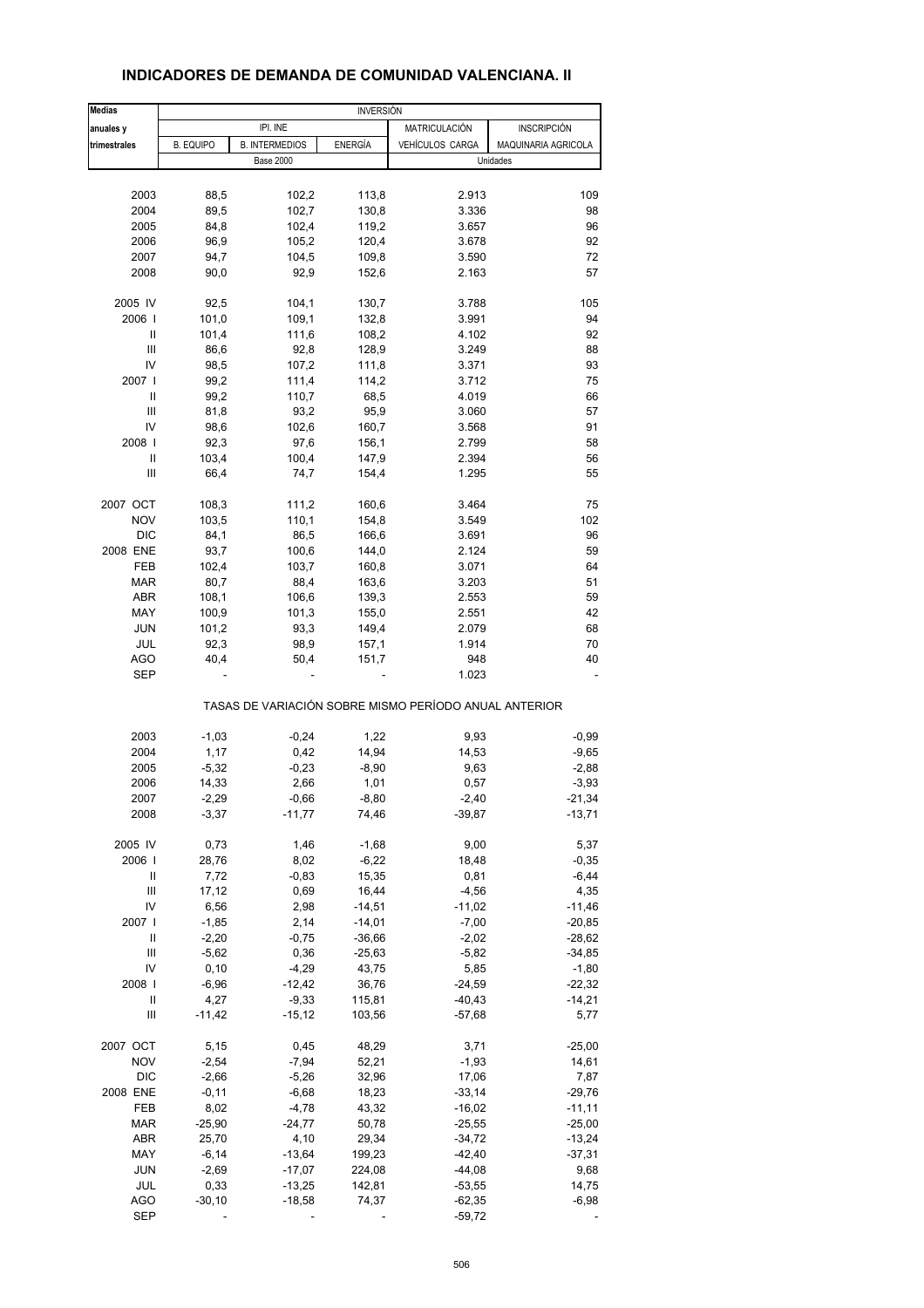# **INDICADORES DEL MERCADO DE TRABAJO DE LA COMUNIDAD VALENCIANA. I**

| Medias                     |              | POBLACIÓN ACTIVA (9) |                |                                                       |           | POBLACIÓN OCUPADA (9) |           |                  |
|----------------------------|--------------|----------------------|----------------|-------------------------------------------------------|-----------|-----------------------|-----------|------------------|
| anuales y                  |              |                      |                |                                                       |           |                       |           |                  |
| trimestrales               | <b>TOTAL</b> | VARONES              | <b>MUJERES</b> | <b>TOTAL</b>                                          | AGRICULT. | <b>INDUSTRIA</b>      | CONSTRUC. | <b>SERVICIOS</b> |
|                            |              |                      |                | Miles de personas                                     |           |                       |           |                  |
|                            |              |                      |                |                                                       |           |                       |           |                  |
| 2003                       | 2.080,995    | 1.241,700            | 839,293        | 1.846,980                                             | 76,030    | 413,138               | 247,708   | 1.110,110        |
| 2004                       | 2.178,220    | 1.277,448            | 900,770        | 1.951,638                                             | 78,420    | 419,660               | 258,143   | 1.195,415        |
| 2005                       | 2.251,375    | 1.328,750            | 922,625        | 2.053,075                                             | 77,800    | 433,000               | 271,250   | 1.271,100        |
| 2006                       | 2.348,950    | 1.375,425            | 973,500        | 2.152,275                                             | 63,375    | 451,200               | 299,175   | 1.338,575        |
| 2007                       | 2.433,725    | 1.412,775            | 1.020,975      | 2.220,500                                             | 78,225    | 438,950               | 327,900   | 1.375,425        |
| 2008                       | 2.519,100    | 1.449,400            | 1.069,700      | 2.252,000                                             | 65,250    | 428,050               | 315,800   | 1.442,900        |
| 2005 III                   | 2.245,400    | 1.331,000            | 914,500        | 2.068,600                                             | 82,600    | 412,800               | 277,400   | 1.295,900        |
| IV                         | 2.289,000    | 1.350,700            | 938,200        | 2.105,700                                             | 69,700    | 432,400               | 289,900   | 1.313,700        |
| 2006                       | 2.314,700    | 1.363,400            | 951,300        | 2.108,600                                             | 69,800    | 448,600               | 300,500   | 1.289,800        |
| Ш                          | 2.337,500    | 1.365,000            | 972,400        | 2.154,900                                             | 66,800    | 445,200               | 298,400   | 1.344,600        |
| Ш                          | 2.348,200    | 1.383,900            | 964,300        | 2.153,400                                             | 56,000    | 454,700               | 288,900   | 1.353,800        |
| IV                         | 2.395,400    | 1.389,400            | 1.006,000      | 2.192,200                                             | 60,900    | 456,300               | 308,900   | 1.366,100        |
| 2007 l                     | 2.393,200    | 1.394,100            | 999,100        | 2.188,500                                             | 72,100    | 449,400               | 326,900   | 1.340,100        |
| $\mathbf{II}$              | 2.425,200    | 1.410,800            | 1.014,500      | 2.213,600                                             | 86,500    | 440,900               | 333,400   | 1.352,800        |
| Ш                          | 2.444,200    | 1.415,300            | 1.028,900      | 2.230,800                                             | 72,600    | 437,200               | 334,700   | 1.386,300        |
| IV                         | 2.472,300    | 1.430,900            | 1.041,400      | 2.249,100                                             | 81,700    | 428,300               | 316,600   | 1.422,500        |
| 2008                       | 2.507,400    | 1.437,200            | 1.070,200      | 2.266,400                                             | 66,900    | 433,900               | 328,300   | 1.437,400        |
| $\mathbf{I}$               | 2.530,800    | 1.461,600            | 1.069,200      | 2.237,600                                             | 63,600    | 422,200               | 303,300   | 1.448,400        |
| 2007 JUL                   |              |                      |                |                                                       |           |                       |           |                  |
| <b>AGO</b>                 |              |                      |                |                                                       |           |                       |           |                  |
| <b>SEP</b>                 |              |                      |                |                                                       |           |                       |           |                  |
| OCT                        |              |                      |                |                                                       |           |                       |           |                  |
| <b>NOV</b>                 |              |                      |                |                                                       |           |                       |           |                  |
| <b>DIC</b>                 |              |                      |                |                                                       |           |                       |           |                  |
| 2008 ENE                   |              |                      |                |                                                       |           |                       |           |                  |
| FEB                        |              |                      |                |                                                       |           |                       |           |                  |
| <b>MAR</b>                 |              |                      |                |                                                       |           |                       |           |                  |
| <b>ABR</b>                 |              |                      |                |                                                       |           |                       |           |                  |
| MAY                        |              |                      |                |                                                       |           |                       |           |                  |
| JUN                        |              |                      |                |                                                       |           |                       |           |                  |
|                            |              |                      |                | TASAS DE VARIACIÓN SOBRE MISMO PERÍODO ANUAL ANTERIOR |           |                       |           |                  |
|                            |              |                      |                |                                                       |           |                       |           |                  |
| 2003                       | 4,82         | 4,45                 | 5,36           | 4,26                                                  | $-0,94$   | $-0,99$               | 8,92      | 5,72             |
| 2004                       | 4,67         | 2,88                 | 7,32           | 5,67                                                  | 3,14      | 1,58                  | 4,21      | 7,68             |
| 2005                       | 3,36         | 4,02                 | 2,43           | 5,20                                                  | $-0,79$   | 3,18                  | 5,08      | 6,33             |
| 2006                       | 4,33         | 3,51                 | 5,51           | 4,83                                                  | $-18,54$  | 4,20                  | 10,29     | 5,31             |
| 2007                       | 3,61         | 2,72                 | 4,88           | 3,17                                                  | 23,43     | -2,71                 | 9,60      | 2,75             |
| 2008                       | 4,56         | 3,35                 | 6,25           | 2,31                                                  | $-17,72$  | $-3,84$               | $-4,35$   | 7,16             |
| 2005 III                   | 2,15         | 3,32                 | 0,50           | 5,88                                                  | 1,45      | $-0,83$               | 5,78      | 8,55             |
| IV                         | 2,46         | 3,87                 | 0,49           | 4,82                                                  | $-10,64$  | $-1,81$               | 11,43     | 6,77             |
| 2006                       | 3,62         | 3,74                 | 3,45           | 5,04                                                  | $-2,65$   | $-0,44$               | 18,73     | 4,67             |
| $\, \parallel$             | 4,48         | 3,48                 | 5,90           | 6,13                                                  | $-23,39$  | 2,06                  | 12,77     | 8,21             |
| Ш                          | 4,58         | 3,97                 | 5,45           | 4,10                                                  | $-32,20$  | 10,15                 | 4,15      | 4,47             |
| IV                         | 4,65         | 2,87                 | 7,23           | 4,11                                                  | $-12,63$  | 5,53                  | 6,55      | 3,99             |
| 2007 l                     | 3,39         | 2,25                 | 5,02           | 3,79                                                  | 3,30      | 0, 18                 | 8,79      | 3,90             |
| $\mathbf{II}$              | 3,75         | 3,36                 | 4,33           | 2,72                                                  | 29,49     | $-0,97$               | 11,73     | 0,61             |
| III                        | 4,09         | 2,27                 | 6,70           | 3,59                                                  | 29,64     | $-3,85$               | 15,85     | 2,40             |
| IV                         | 3,21         | 2,99                 | 3,52           | 2,60                                                  | 34,15     | $-6, 14$              | 2,49      | 4,13             |
| 2008                       | 4,77         | 3,09                 | 7,12           | 3,56                                                  | $-7,21$   | $-3,45$               | 0,43      | 7,26             |
| $\ensuremath{\mathsf{II}}$ | 4,35         | 3,60                 | 5,39           | 1,08                                                  | $-26,47$  | $-4,24$               | $-9,03$   | 7,07             |
| 2007 JUL                   |              |                      |                |                                                       |           |                       |           |                  |
| <b>AGO</b>                 |              |                      |                |                                                       |           |                       |           |                  |
| <b>SEP</b>                 |              |                      |                |                                                       |           |                       |           |                  |
| OCT                        |              |                      |                |                                                       |           |                       |           |                  |
| <b>NOV</b>                 |              |                      |                |                                                       |           |                       |           |                  |
| <b>DIC</b>                 |              |                      |                |                                                       |           |                       |           |                  |
| 2008 ENE                   |              |                      |                |                                                       |           |                       |           |                  |
| FEB                        |              |                      |                |                                                       |           |                       |           |                  |
| <b>MAR</b>                 |              |                      |                |                                                       |           |                       |           |                  |
| ABR                        |              |                      |                |                                                       |           |                       |           |                  |
| MAY                        |              |                      |                |                                                       |           |                       |           |                  |
| <b>JUN</b>                 |              |                      |                |                                                       |           |                       |           |                  |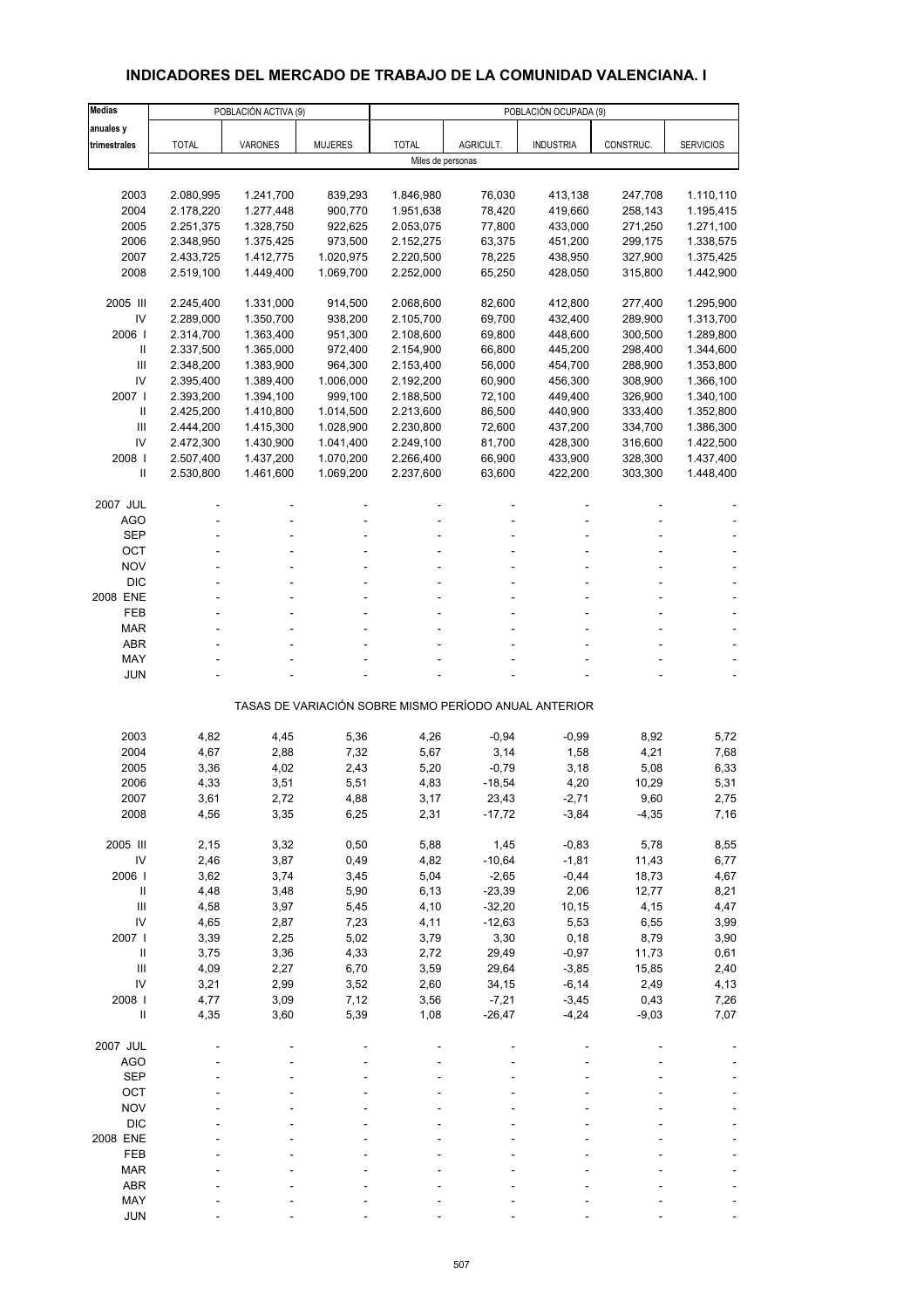## **INDICADORES DEL MERCADO DE TRABAJO DE LA COMUNIDAD VALENCIANA. II**

| <b>Medias</b> |              |           | POBLACIÓN ASALARIADA (9)                              |           |                  |
|---------------|--------------|-----------|-------------------------------------------------------|-----------|------------------|
| anuales y     |              |           |                                                       |           |                  |
| trimestrales  | <b>TOTAL</b> | AGRICULT. | <b>INDUSTRIA</b>                                      | CONSTRUC. | <b>SERVICIOS</b> |
|               |              |           | Miles de Personas                                     |           |                  |
|               |              |           |                                                       |           |                  |
| 2003          | 1.512,095    | 41,968    | 364,843                                               | 206,525   | 898,760          |
| 2004          | 1.609,335    | 49,575    | 376,853                                               | 207,625   | 975,283          |
| 2005          | 1.669,700    | 43,400    | 380,675                                               | 214,925   | 1.030,700        |
| 2006          | 1.773,125    | 38,450    | 395,350                                               | 234,450   | 1.104,875        |
| 2007          | 1.826,100    | 50,150    | 393,675                                               | 257,275   | 1.124,950        |
| 2008          | 1.857,200    | 42,000    | 389,450                                               | 245,500   | 1.180,200        |
| 2005 III      | 1.671,400    | 45,000    | 359,300                                               | 219,000   | 1.048,100        |
| IV            | 1.723,500    | 40,800    | 378,400                                               | 228,700   | 1.075,600        |
| 2006 l        | 1.726,400    | 39,800    | 393,200                                               | 242,200   | 1.051,200        |
| Ш             | 1.766,700    | 40,500    | 385,000                                               | 232,200   | 1.109,000        |
| Ш             | 1.780,200    | 33,200    | 400,200                                               | 223,600   | 1.123,200        |
| IV            | 1.819,200    | 40,300    | 403,000                                               | 239,800   | 1.136,100        |
| 2007 l        | 1.806,700    | 42,800    | 401,300                                               | 254,900   | 1.107,600        |
| Ш             | 1.819,000    | 57,300    | 394,800                                               | 259,700   | 1.107,100        |
| Ш             | 1.822,300    | 44,700    |                                                       | 263,400   | 1.123,300        |
| IV            | 1.856,400    | 55,800    | 390,900<br>387,700                                    | 251,100   | 1.161,800        |
| 2008          |              | 45,900    |                                                       |           |                  |
| $\mathbf{I}$  | 1.877,500    |           | 393,200                                               | 256,500   | 1.181,900        |
|               | 1.836,900    | 38,100    | 385,700                                               | 234,500   | 1.178,500        |
| 2007 JUL      |              |           |                                                       |           |                  |
| AGO           |              |           |                                                       |           |                  |
| SEP           |              |           | ÷,                                                    |           |                  |
| OCT           |              |           |                                                       |           |                  |
| <b>NOV</b>    |              |           |                                                       |           |                  |
| <b>DIC</b>    |              |           |                                                       |           |                  |
| 2008 ENE      |              |           |                                                       |           |                  |
| FEB           |              |           |                                                       |           |                  |
| MAR           |              |           |                                                       |           |                  |
| ABR           |              |           |                                                       |           |                  |
| MAY           |              |           |                                                       |           |                  |
| JUN           |              |           |                                                       |           |                  |
|               |              |           |                                                       |           |                  |
|               |              |           | TASAS DE VARIACIÓN SOBRE MISMO PERÍODO ANUAL ANTERIOR |           |                  |
| 2003          | 4,76         | 5,80      | $-1,39$                                               | 9,15      | 6,42             |
| 2004          | 6,43         | 18,13     | 3,29                                                  | 0,53      | 8,51             |
| 2005          | 3,75         | $-12,46$  | 1,01                                                  | 3,52      | 5,68             |
| 2006          | 6,19         | $-11,41$  | 3,85                                                  | 9,08      | 7,20             |
| 2007          | 2,99         | 30,43     | $-0,42$                                               | 9,74      | 1,82             |
| 2008          | 2,45         | $-16,08$  | $-2,16$                                               | $-4,59$   | 6,58             |
| 2005 III      | 3,21         | $-18,32$  | $-4,86$                                               | 2,59      | 7,69             |
| IV            | 3,97         | $-19,45$  | $-4,37$                                               | 8,45      | 7,51             |
| 2006          | 5,91         | 5,85      | $-0,83$                                               | 20,38     | 5,67             |
| Ш             | 6,83         | $-19,32$  | $-0,90$                                               | 10,15     | 10,43            |
| Ш             | 6,51         | $-26,22$  | 11,38                                                 | 2,10      |                  |
|               |              |           |                                                       |           | 7,17             |
| IV            | 5,55         | $-1,23$   | 6,50                                                  | 4,85      | 5,62             |
| 2007 l        | 4,65         | 7,54      | 2,06                                                  | 5,24      | 5,37             |
| Ш             | 2,96         | 41,48     | 2,55                                                  | 11,84     | $-0,17$          |
| Ш             | 2,36         | 34,64     | $-2,32$                                               | 17,80     | 0,01             |
| IV            | 2,04         | 38,46     | $-3,80$                                               | 4,71      | 2,26             |
| 2008          | 3,92         | 7,24      | $-2,02$                                               | 0,63      | 6,71             |
| $\sf II$      | 0,98         | $-33,51$  | $-2,30$                                               | $-9,70$   | 6,45             |
| 2007 JUL      |              |           |                                                       |           |                  |
| <b>AGO</b>    |              |           |                                                       |           |                  |
| <b>SEP</b>    |              |           |                                                       |           |                  |
| OCT           |              |           |                                                       |           |                  |
| <b>NOV</b>    |              |           |                                                       |           |                  |
| <b>DIC</b>    |              |           |                                                       |           |                  |
| 2008 ENE      |              |           |                                                       |           |                  |
|               |              |           |                                                       |           |                  |
| FEB           |              |           |                                                       |           |                  |
| <b>MAR</b>    |              |           |                                                       |           |                  |
| ABR           |              |           |                                                       |           |                  |
| MAY           |              |           |                                                       |           |                  |
| <b>JUN</b>    |              |           |                                                       |           |                  |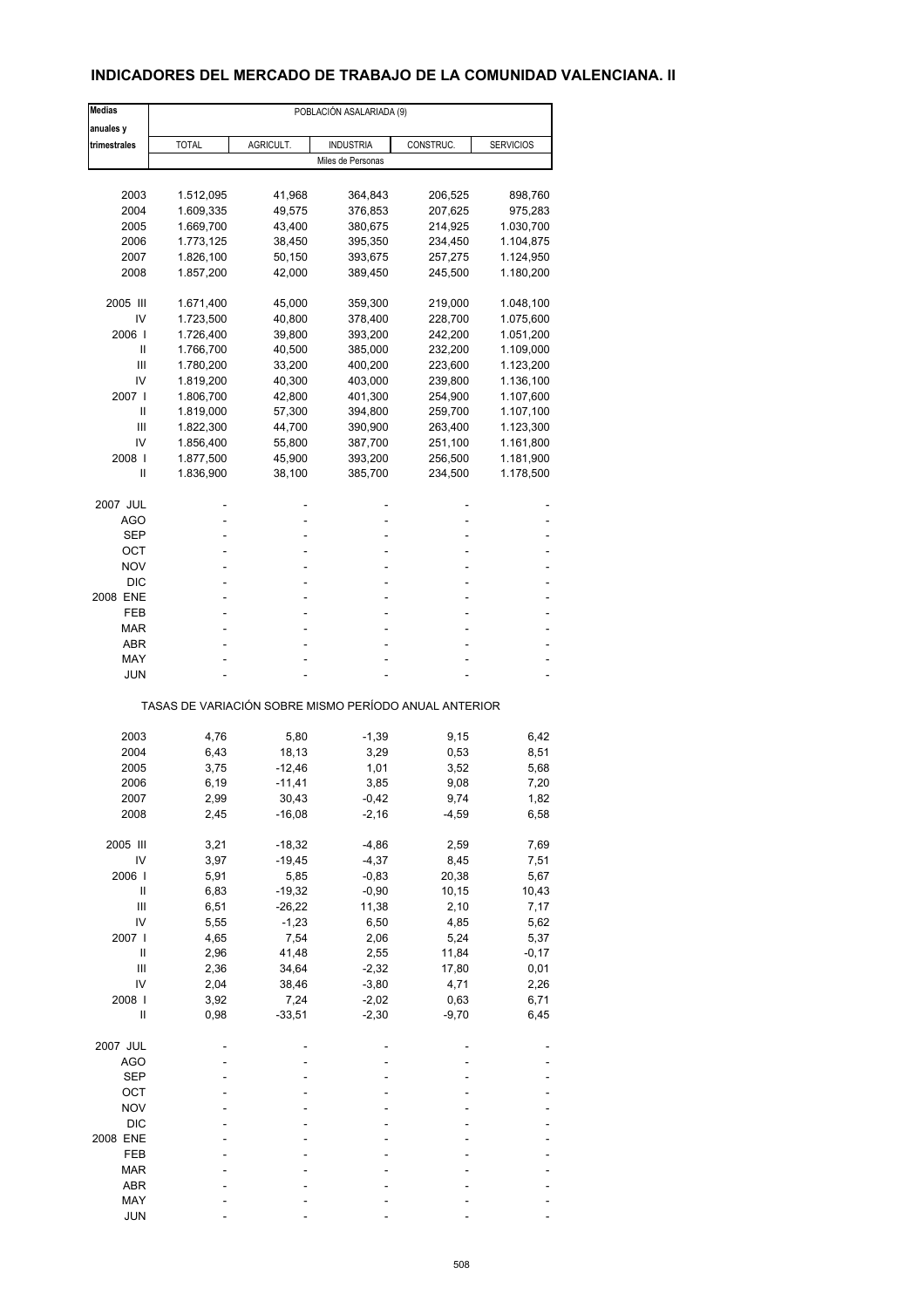# **INDICADORES DEL MERCADO DE TRABAJO DE LA COMUNIDAD VALENCIANA. III**

| Medias                     |              | PARADOS (9)       |                | TASA DE ACTIVIDAD (9)                                 |                | TASA DE PARO (9) |              |                |                |
|----------------------------|--------------|-------------------|----------------|-------------------------------------------------------|----------------|------------------|--------------|----------------|----------------|
| anuales y                  |              |                   |                |                                                       | <b>MENORES</b> |                  |              | <b>MENORES</b> |                |
| trimestrales               | <b>TOTAL</b> | VARONES           | <b>MUJERES</b> | <b>TOTAL</b>                                          | 20 AÑOS        | <b>MUJERES</b>   | <b>TOTAL</b> | 20 AÑOS        | <b>MUJERES</b> |
|                            |              | Miles de personas |                |                                                       |                | Porcentaje       |              |                |                |
|                            |              |                   |                |                                                       |                |                  |              |                |                |
| 2003                       | 234,015      | 105,588           | 128,425        | 57,20                                                 | 34,10          | 45,26            | 11,25        | 28,68          | 15,32          |
| 2004                       | 226,583      | 102,668           | 123,913        | 58,27                                                 | 34,57          | 47,37            | 10,40        | 29,32          | 13,75          |
| 2005                       | 198,300      | 89,850            | 108,475        | 58,64                                                 | 32,92          | 47,35            | 8,82         | 29,36          | 11,76          |
| 2006                       | 196,675      | 87,775            | 108,900        | 59,62                                                 | 35,11          | 48,81            | 8,37         | 30,01          | 11,19          |
| 2007                       | 213,225      | 97,100            | 116,125        | 60,13                                                 | 36,32          | 49,94            | 8,76         | 29,19          | 11,38          |
| 2008                       | 267,100      | 133,850           | 133,300        | 61,08                                                 | 34,08          | 51,39            | 10,60        | 37,36          | 12,46          |
|                            |              |                   |                |                                                       |                |                  |              |                |                |
| 2005 III                   | 176,800      | 73,100            | 103,800        | 58,29                                                 | 36,19          | 46,79            | 7,88         | 23,97          | 11,35          |
| IV                         | 183,300      | 85,300            | 98,000         | 59,00                                                 | 30,25          | 47,70            | 8,01         | 27,12          | 10,44          |
| 2006                       | 206,100      | 94,900            | 111,200        | 59,28                                                 | 30,48          | 48,09            | 8,90         | 30,21          | 11,69          |
| Ш                          | 182,600      | 80,200            | 102,400        | 59,52                                                 | 35,02          | 48,90            | 7,81         | 30,37          | 10,53          |
| $\mathbf{III}$             | 194,800      | 89,900            | 104,900        | 59,46                                                 | 39,92          | 48,24            | 8,29         | 27,08          | 10,88          |
| IV                         | 203,200      | 86,100            | 117,100        | 60,23                                                 | 35,00          | 50,01            | 8,48         | 32,37          | 11,64          |
| 2007 l                     | 204,700      | 85,800            | 118,900        | 59,70                                                 | 33,66          | 49,32            | 8,55         | 24,75          | 11,90          |
| $\sf II$                   | 211,600      | 96,400            | 115,200        | 60,10                                                 | 39,14          | 49,78            | 8,72         | 31,97          | 11,35          |
| Ш                          | 213,400      | 93,200            | 120,200        | 60,21                                                 | 36,64          | 50,20            | 8,73         | 25,00          | 11,68          |
| IV                         | 223,200      | 113,000           | 110,200        | 60,49                                                 | 35,85          | 50,47            | 9,03         | 35,04          | 10,58          |
| 2008                       | 241,000      | 115,800           | 125,200        | 60,97                                                 | 34,34          | 51,54            | 9,61         | 28,38          | 11,70          |
| Ш                          | 293,200      | 151,900           | 141,400        | 61,19                                                 | 33,82          | 51,23            | 11,59        | 46,33          | 13,22          |
|                            |              |                   |                |                                                       |                |                  |              |                |                |
| 2007 JUL                   |              |                   |                |                                                       |                |                  |              |                |                |
| <b>AGO</b>                 |              |                   |                |                                                       |                |                  |              |                |                |
| <b>SEP</b>                 |              |                   |                |                                                       |                |                  |              |                |                |
| OCT                        |              |                   |                |                                                       |                |                  |              |                |                |
| <b>NOV</b>                 |              |                   |                |                                                       |                |                  |              |                |                |
| <b>DIC</b>                 |              |                   |                |                                                       |                |                  |              |                |                |
| 2008 ENE                   |              |                   |                |                                                       |                |                  |              |                |                |
| <b>FEB</b>                 |              |                   |                |                                                       |                |                  |              |                |                |
| <b>MAR</b>                 |              |                   |                |                                                       |                |                  |              |                |                |
| <b>ABR</b>                 |              |                   |                |                                                       |                |                  |              |                |                |
| MAY                        |              |                   |                |                                                       |                |                  |              |                |                |
| <b>JUN</b>                 |              |                   |                |                                                       |                |                  |              |                |                |
|                            |              |                   |                | TASAS DE VARIACIÓN SOBRE MISMO PERÍODO ANUAL ANTERIOR |                |                  |              |                |                |
|                            |              |                   |                |                                                       |                |                  |              |                |                |
| 2003                       | 9,42         | 9,86              | 9,06           |                                                       |                |                  |              |                |                |
| 2004                       | $-3,18$      | $-2,77$           | $-3,51$        |                                                       |                |                  |              |                |                |
| 2005                       | $-12,48$     | $-12,48$          | $-12,46$       |                                                       |                |                  |              |                |                |
| 2006                       | $-0,82$      | $-2,31$           | 0,39           |                                                       |                |                  |              |                |                |
| 2007                       | 8,41         | 10,62             | 6,63           |                                                       |                |                  |              |                |                |
| 2008                       | 28,32        | 46,93             | 13,88          |                                                       |                |                  |              |                |                |
|                            |              |                   |                |                                                       |                |                  |              |                |                |
| 2005 III                   | $-27,66$     | $-33,78$          | $-22,54$       |                                                       |                |                  |              |                |                |
| IV                         | $-18,57$     | $-12,89$          | $-22,94$       |                                                       |                |                  |              |                |                |
| 2006                       | $-8,93$      | $-9,27$           | $-8,63$        |                                                       |                |                  |              |                |                |
| Ш                          | $-11,70$     | $-16,80$          | $-7,25$        |                                                       |                |                  |              |                |                |
| $\mathbf{III}$             | 10,18        | 22,98             | 1,06           |                                                       |                |                  |              |                |                |
| IV                         | 10,86        | 0,94              | 19,49          |                                                       |                |                  |              |                |                |
| 2007 l                     | $-0,68$      | $-9,59$           | 6,92           |                                                       |                |                  |              |                |                |
| Ш                          | 15,88        | 20,20             | 12,50          |                                                       |                |                  |              |                |                |
| $\mathbf{III}$             | 9,55         | 3,67              | 14,59          |                                                       |                |                  |              |                |                |
| IV                         | 9,84         | 31,24             | $-5,89$        |                                                       |                |                  |              |                |                |
| 2008                       | 17,73        | 34,97             | 5,30           |                                                       |                |                  |              |                |                |
| $\ensuremath{\mathsf{II}}$ | 38,56        | 57,57             | 22,74          |                                                       |                |                  |              |                |                |
|                            |              |                   |                |                                                       |                |                  |              |                |                |
| 2007 JUL                   |              |                   |                |                                                       |                |                  |              |                |                |
| <b>AGO</b>                 |              |                   |                |                                                       |                |                  |              |                |                |
| <b>SEP</b>                 |              |                   |                |                                                       |                |                  |              |                |                |
| OCT                        |              |                   |                |                                                       |                |                  |              |                |                |
| <b>NOV</b>                 |              |                   |                |                                                       |                |                  |              |                |                |
| <b>DIC</b>                 |              |                   |                |                                                       |                |                  |              |                |                |
| 2008 ENE                   |              |                   |                |                                                       |                |                  |              |                |                |
| FEB                        |              |                   |                |                                                       |                |                  |              |                |                |
| <b>MAR</b>                 |              |                   |                |                                                       |                |                  |              |                |                |
| ABR                        |              |                   |                |                                                       |                |                  |              |                |                |
| MAY                        |              |                   |                |                                                       |                |                  |              |                |                |
| <b>JUN</b>                 |              |                   |                |                                                       |                |                  |              |                |                |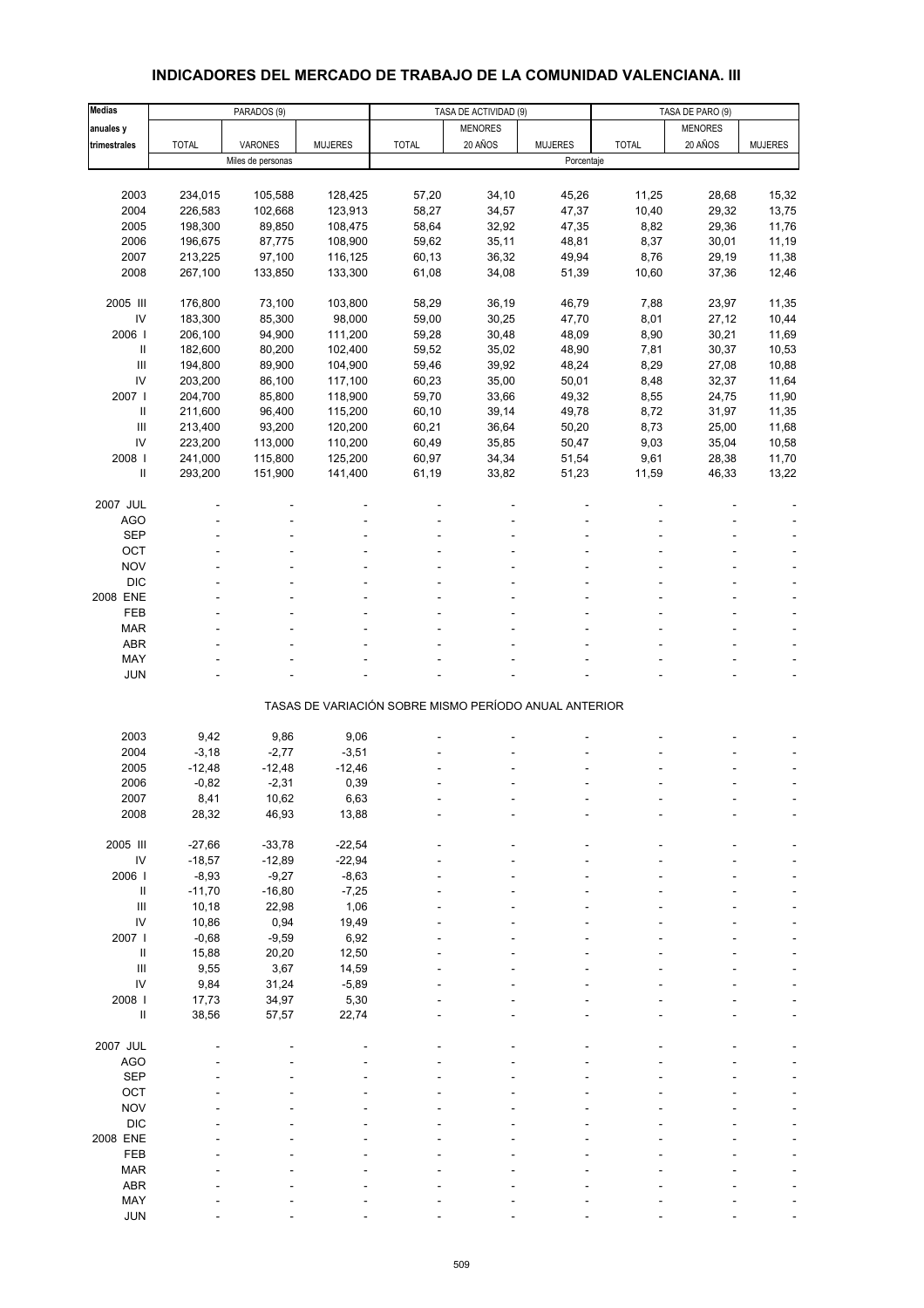### **INDICADORES DEL MERCADO DE TRABAJO DE LA COMUNIDAD VALENCIANA. IV**

| <b>Medias</b>                      | PARO REGISTRADO    |                    |                                                       |                  |                  |                    |
|------------------------------------|--------------------|--------------------|-------------------------------------------------------|------------------|------------------|--------------------|
| anuales y                          |                    |                    |                                                       |                  |                  | SIN EMPLEO         |
| trimestrales                       | <b>TOTAL</b>       | <b>AGRICULTURA</b> | <b>INDUSTRIA</b>                                      | CONSTRUCCIÓN     | <b>SERVICIOS</b> | <b>ANTERIOR</b>    |
|                                    |                    |                    | Personas                                              |                  |                  |                    |
|                                    |                    |                    |                                                       |                  |                  |                    |
| 2003                               | 179.781            | 3.688              | 41.857                                                | 17.320           | 100.646          | 16.269             |
| 2004                               | 190.946            | 4.093              | 43.779                                                | 18.586           | 108.218          | 16.271             |
| 2005                               | 197.747            | 4.434              | 45.884                                                | 19.093           | 112.981          | 15.356             |
| 2006                               | 195.878            | 4.199              | 43.841                                                | 19.540           | 113.433          | 14.865             |
| 2007                               | 201.425            | 4.213              | 42.677                                                | 22.951           | 117.540          | 14.045             |
| 2008                               | 259.135            | 5.737              | 49.572                                                | 40.670           | 146.573          | 16.582             |
| 2005 IV                            | 196.323            | 3.929              | 45.264                                                | 18.786           | 112.809          | 15.535             |
| 2006                               | 207.116            | 4.694              | 45.578                                                | 19.532           | 121.037          | 16.275             |
| Ш                                  | 194.089            | 4.464              | 43.664                                                | 18.206           | 112.388          | 15.366             |
| $\mathsf{III}$                     | 191.461            | 4.164              | 43.410                                                | 20.767           | 109.003          | 14.117             |
| IV                                 | 190.844            | 3.475              | 42.710                                                | 19.656           | 111.302          | 13.701             |
| 2007 l                             | 199.683            | 3.959              | 42.988                                                | 20.338           | 118.363          | 14.035             |
| $\ensuremath{\mathsf{II}}$         | 194.592            | 4.387              | 41.998                                                | 20.468           | 113.384          | 14.354             |
| III                                | 202.280            | 4.422              | 42.806                                                | 25.309           | 115.653          | 14.090             |
| IV                                 | 209.146            | 4.083              | 42.915                                                | 25.689           | 122.760          | 13.699             |
| 2008                               | 239.080            | 5.628              | 45.957                                                | 31.908           | 140.510          | 15.077             |
| $\mathbf{II}$                      | 255.845            | 5.828              | 48.709                                                | 39.332           | 144.901          | 17.075             |
| Ш                                  | 282.481            | 5.756              | 54.050                                                | 50.770           | 154.309          | 17.595             |
| 2007 OCT                           |                    |                    |                                                       |                  | 118.439          |                    |
| <b>NOV</b>                         | 202.645<br>209.099 | 3.914<br>4.073     | 42.369<br>42.451                                      | 24.314<br>25.022 | 123.520          | 13.609<br>14.033   |
| <b>DIC</b>                         | 215.693            | 4.262              | 43.925                                                | 27.731           | 126.320          | 13.455             |
| 2008 ENE                           | 233.250            | 5.304              | 45.217                                                | 29.553           | 138.609          | 14.567             |
| <b>FEB</b>                         | 242.154            | 6.254              | 45.800                                                | 31.924           | 142.918          | 15.258             |
| <b>MAR</b>                         | 241.836            | 5.326              | 46.853                                                | 34.246           | 140.004          | 15.407             |
| ABR                                | 249.027            | 5.576              | 48.198                                                | 36.137           | 142.873          | 16.243             |
| MAY                                | 255.643            | 5.812              | 48.906                                                | 39.249           | 144.599          | 17.077             |
| <b>JUN</b>                         | 262.865            | 6.096              | 49.023                                                | 42.611           | 147.231          | 17.904             |
| <b>JUL</b>                         | 266.772            | 5.800              | 50.410                                                | 45.760           | 147.470          | 17.332             |
| <b>AGO</b>                         | 285.660            | 5.812              | 55.237                                                | 53.144           | 154.191          | 17.276             |
| <b>SEP</b>                         | 295.010            | 5.656              | 56.504                                                | 53.406           | 161.266          | 18.178             |
|                                    |                    |                    | TASAS DE VARIACIÓN SOBRE MISMO PERÍODO ANUAL ANTERIOR |                  |                  |                    |
| 2003                               | 5,14               | 2,63               | 6,81                                                  | 13,01            | 4,85             | $-3,68$            |
| 2004                               | 6,21               | 10,98              | 4,59                                                  | 7,31             | 7,52             | 0,01               |
| 2005                               | 3,56               | 8,34               | 4,81                                                  | 2,73             | 4,40             | $-5,63$            |
| 2006                               | $-0,95$            | $-5,30$            | $-4,45$                                               | 2,35             | 0,40             | $-3,20$            |
| 2007                               | 2,83               | 0,33               | -2,65                                                 | 17,45            | 3,62             | $-5,52$            |
| 2008                               | 30,32              | 34,80              | 16,37                                                 | 84,54            | 26,57            | 17,11              |
|                                    |                    |                    |                                                       |                  |                  |                    |
| 2005 IV                            | 3,78               | 17,42              | 2,22                                                  | 0,91             | 5,04             | 0,00               |
| 2006                               | 3,98               | 14,30              | $-2,02$                                               | $-0,99$          | 4,52             | 24,91              |
| $\, \parallel$                     | $-2,60$            | $-10,74$           | $-6,24$                                               | $-1,40$          | $-1,00$          | $-2,20$            |
| Ш                                  | $-2,42$            | $-11,40$           | $-3,91$                                               | 7,09             | $-0,71$          | $-17,67$           |
| IV                                 | $-2,79$            | $-11,57$           | $-5,64$                                               | 4,63             | $-1,34$          | $-11,80$           |
| 2007 l                             | $-3,59$            | $-15,65$           | $-5,68$                                               | 4,12             | $-2,21$          | $-13,76$           |
| Ш<br>Ш                             | 0,26<br>5,65       | $-1,72$<br>6,20    | $-3,82$<br>$-1,39$                                    | 12,42<br>21,87   | 0,89<br>6, 10    | $-6,58$<br>$-0,19$ |
| IV                                 | 9,59               | 17,51              | 0,48                                                  | 30,69            | 10,29            | $-0,02$            |
| 2008                               | 19,73              | 42,16              | 6,90                                                  | 56,89            | 18,71            | 7,43               |
| Ш                                  | 31,48              | 32,84              | 15,98                                                 | 92,16            | 27,80            | 18,95              |
| $\ensuremath{\mathsf{III}}\xspace$ | 39,65              | 30,17              | 26,27                                                 | 100,60           | 33,42            | 24,88              |
|                                    |                    |                    |                                                       |                  |                  |                    |
| 2007 OCT                           | 7,92               | 12,54              | $-0,38$                                               | 26,83            | 8,82             | $-1,01$            |
| <b>NOV</b>                         | 10, 12             | 18,26              | 0,91                                                  | 31,75            | 10,78            | 1,09               |
| <b>DIC</b>                         | 10,68              | 21,70              | 0,91                                                  | 33,28            | 11,23            | $-0,14$            |
| 2008 ENE                           | 16,29              | 38,38              | 4,07                                                  | 44,53            | 16,56            | 4,51               |
| FEB                                | 21,01              | 60,28              | 7,29                                                  | 57,83            | 20,05            | 7,08               |
| <b>MAR</b>                         | 21,93              | 28,59              | 9,40                                                  | 68,38            | 19,54            | 10,71              |
| ABR                                | 26,84              | 32,16              | 12,08                                                 | 76,61            | 24,69            | 15,46              |
| MAY                                | 32,15              | 33,86              | 16,58                                                 | 94,08            | 28,08            | 21,69              |
| JUN                                | 35,50              | 32,49              | 19,45                                                 | 105,65           | 30,67            | 19,66              |
| JUL                                | 36,86              | 28,55              | 22,22                                                 | 99,65            | 31,62            | 21,99              |
| AGO                                | 37,33              | 30,43              | 24,40                                                 | 89,56            | 31,40            | 25,40              |
| <b>SEP</b>                         | 44,69              | 31,60              | 32,11                                                 | 113,86           | 37,17            | 27,25              |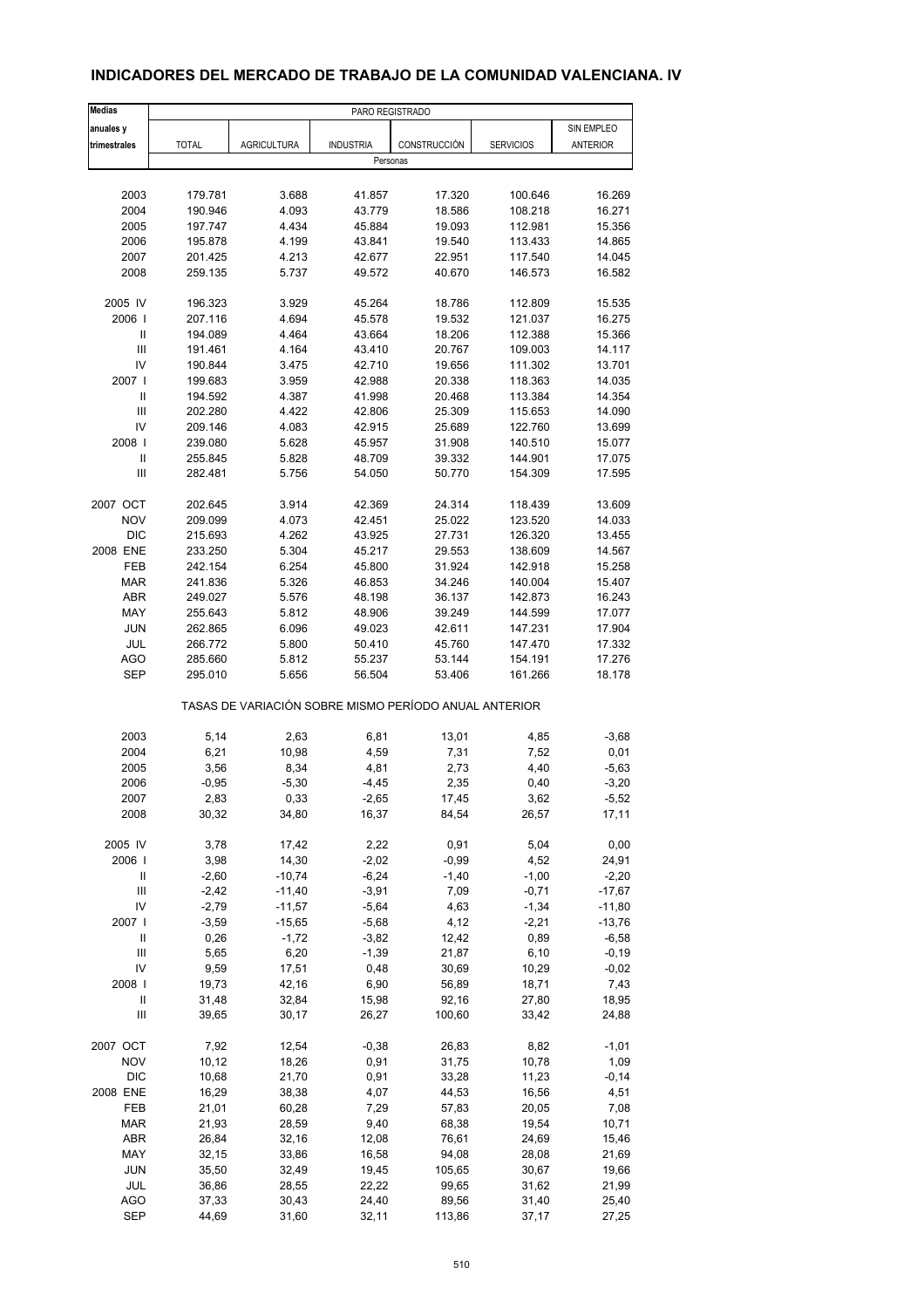### **INDICADORES DEL MERCADO DE TRABAJO DE LA COMUNIDAD VALENCIANA. V**

| <b>Medias</b>       | AFILIADOS A LA SEGURIDAD SOCIAL EN ALTA LABORAL       |                    |                    |                      |                        |  |  |
|---------------------|-------------------------------------------------------|--------------------|--------------------|----------------------|------------------------|--|--|
| anuales y           |                                                       |                    | <b>TOTAL</b>       |                      |                        |  |  |
| trimestrales        | <b>TOTAL</b>                                          | <b>AGRICULTURA</b> | <b>INDUSTRIA</b>   | CONSTRUCCIÓN         | <b>SERVICIOS</b>       |  |  |
|                     |                                                       |                    | Personas           |                      |                        |  |  |
|                     |                                                       |                    |                    |                      |                        |  |  |
| 2003                | 1.716.155                                             | 94.666             | 346.418            | 210.772              | 1.063.104              |  |  |
| 2004                | 1.769.248                                             | 89.648             | 340.316            | 225.013              | 1.113.292              |  |  |
| 2005                | 1.851.167                                             | 84.811             | 334.649            | 245.492              | 1.185.619              |  |  |
| 2006                | 1.936.746                                             | 83.913             | 332.018            | 266.388              | 1.254.365<br>1.290.951 |  |  |
| 2007<br>2008        | 1.985.276<br>1.951.326                                | 84.012             | 335.704            | 274.604<br>250.318   |                        |  |  |
|                     |                                                       | 81.626             | 325.782            |                      | 1.293.595              |  |  |
| 2005 IV             | 1.914.229                                             | 90.204             | 332.577            | 256.156              | 1.234.755              |  |  |
| 2006                | 1.913.468                                             | 86.531             | 333.144            | 261.476              | 1.232.085              |  |  |
| Ш                   | 1.934.462                                             | 82.547             | 334.134            | 269.039              | 1.248.736              |  |  |
| $\mathsf{III}$      | 1.928.529                                             | 78.054             | 329.911            | 263.953              | 1.256.605              |  |  |
| IV                  | 1.970.524                                             | 88.520             | 330.882            | 271.084              | 1.280.032              |  |  |
| 2007 l              | 1.980.663                                             | 87.407             | 337.521            | 277.338              | 1.278.391              |  |  |
| Ш                   | 1.992.970                                             | 82.967             | 339.212            | 281.729              | 1.289.058              |  |  |
| Ш                   | 1.968.604                                             | 78.791             | 333.031            | 269.542              | 1.287.236              |  |  |
| IV                  | 1.998.866                                             | 86.883             | 333.053            | 269.809              | 1.309.117              |  |  |
| 2008                | 1.977.672                                             | 83.846             | 332.087            | 263.831              | 1.297.904              |  |  |
| Ш                   | 1.952.828                                             | 81.431             | 326.856            | 251.253              | 1.293.283              |  |  |
| Ш                   | 1.909.554                                             | 78.589             | 314.714            | 228.648              | 1.287.600              |  |  |
|                     |                                                       |                    |                    |                      |                        |  |  |
| 2007 SEP            | 1.977.910                                             | 80.773             | 334.591            | 271.472              | 1.291.070              |  |  |
| OCT                 | 1.992.751                                             | 86.075             | 333.004            | 271.811              | 1.301.857              |  |  |
| <b>NOV</b>          | 2.011.550                                             | 87.586             | 336.290            | 273.132              | 1.314.538              |  |  |
| <b>DIC</b>          | 1.992.296                                             | 86.988             | 329.864            | 264.483              | 1.310.957              |  |  |
| 2008 ENE            | 1.982.232                                             | 85.080             | 333.892            | 267.014              | 1.296.242              |  |  |
| FEB                 | 1.978.403                                             | 83.509             | 333.462            | 264.749              | 1.296.679              |  |  |
| <b>MAR</b>          | 1.972.380                                             | 82.948             | 328.907            | 259.729              | 1.300.792              |  |  |
| ABR                 | 1.962.721                                             | 82.681             | 327.050            | 256.133              | 1.296.853              |  |  |
| MAY                 | 1.961.457                                             | 81.984             | 327.374            | 252.213              | 1.299.882              |  |  |
| <b>JUN</b>          | 1.934.306                                             | 79.629             | 326.145            | 245.413              | 1.283.115              |  |  |
| JUL                 | 1.925.597                                             | 79.147             | 319.727            | 235.844              | 1.290.875              |  |  |
| <b>AGO</b>          | 1.893.510                                             | 78.031             | 309.700            | 221.451              | 1.284.324              |  |  |
|                     | TASAS DE VARIACIÓN SOBRE MISMO PERÍODO ANUAL ANTERIOR |                    |                    |                      |                        |  |  |
| 2003                | 3,56                                                  | 4,88               | $-1,39$            | 5,84                 | 4,72                   |  |  |
| 2004                | 3,09                                                  | $-5,30$            | $-1,76$            | 6,76                 | 4,72                   |  |  |
| 2005                | 4,63                                                  | $-5,40$            | $-1,67$            | 9,10                 | 6,50                   |  |  |
| 2006                | 4,62                                                  | $-1,06$            | $-0,79$            | 8,51                 | 5,80                   |  |  |
| 2007                | 2,51                                                  | 0,12               | 1,11               | 3,08                 | 2,92                   |  |  |
| 2008                | $-1,50$                                               | $-2,06$            | $-3,28$            | $-9,57$              | 0,74                   |  |  |
|                     |                                                       |                    |                    |                      |                        |  |  |
| 2005 IV             | 6,29                                                  | $-0,22$            | $-1,29$            | 11,93                | 7,93                   |  |  |
| 2006                | 6,25                                                  | 0,98               | $-1,08$            | 11,91                | 7,68                   |  |  |
| Ш                   | 5,67                                                  | 0,31               | $-0,85$            | 10,06                | 7,07                   |  |  |
| Ш                   | 3,75                                                  | $-3,71$            | $-0,69$            | 6,55                 | 4,96                   |  |  |
| IV                  | 2,94                                                  | $-1,87$            | $-0,51$            | 5,83                 | 3,67                   |  |  |
| 2007 l              | 3,51                                                  | 1,01               | 1,31               | 6,07                 | 3,76                   |  |  |
| $\mathsf{I}$        | 3,02                                                  | 0,51               | 1,52               | 4,72                 | 3,23                   |  |  |
| Ш                   | 2,08                                                  | 0,94               | 0,95               | 2,12                 | 2,44                   |  |  |
| IV                  | 1,44                                                  | $-1,85$            | 0,66               | $-0,47$              | 2,27                   |  |  |
| 2008                | $-0, 15$                                              | $-4,07$            | $-1,61$            | $-4,87$              | 1,53                   |  |  |
| Ш<br>$\mathbf{III}$ | $-2,01$<br>$-2,77$                                    | $-1,85$<br>1,01    | $-3,64$<br>$-5,28$ | $-10,82$<br>$-14,87$ | 0,33                   |  |  |
|                     |                                                       |                    |                    |                      | 0,18                   |  |  |
| 2007 SEP            | 2,00                                                  | 0,33               | 0,93               | 1,05                 | 2,60                   |  |  |
| OCT                 | 1,61                                                  | $-0,36$            | 0,72               | 0,26                 | 2,26                   |  |  |
| <b>NOV</b>          | 1,43                                                  | $-1,85$            | 0,96               | $-0,62$              | 2,21                   |  |  |
| DIC                 | 1,28                                                  | $-3,28$            | 0,28               | $-1,06$              | 2,35                   |  |  |
| 2008 ENE            | 0,67                                                  | $-3,62$            | $-0,01$            | $-2,58$              | 1,85                   |  |  |
| FEB                 | $-0,06$                                               | $-4,98$            | $-1,81$            | $-4,56$              | 1,73                   |  |  |
| <b>MAR</b>          | $-1,06$                                               | $-3,61$            | $-2,99$            | $-7,41$              | 1,01                   |  |  |
| ABR                 | $-1,30$                                               | $-2,79$            | $-2,78$            | $-8,48$              | 0,75                   |  |  |
| MAY                 | $-1,46$                                               | $-1,55$            | $-3,33$            | $-10,59$             | 1,03                   |  |  |
| <b>JUN</b>          | $-3,28$                                               | $-1,17$            | $-4,81$            | $-13,35$             | $-0,80$                |  |  |
| JUL                 | $-3,15$                                               | 0,70               | $-5,19$            | $-14,63$             | $-0,41$                |  |  |
| <b>AGO</b>          | $-2,38$                                               | 1,33               | $-5,37$            | $-15, 12$            | 0,78                   |  |  |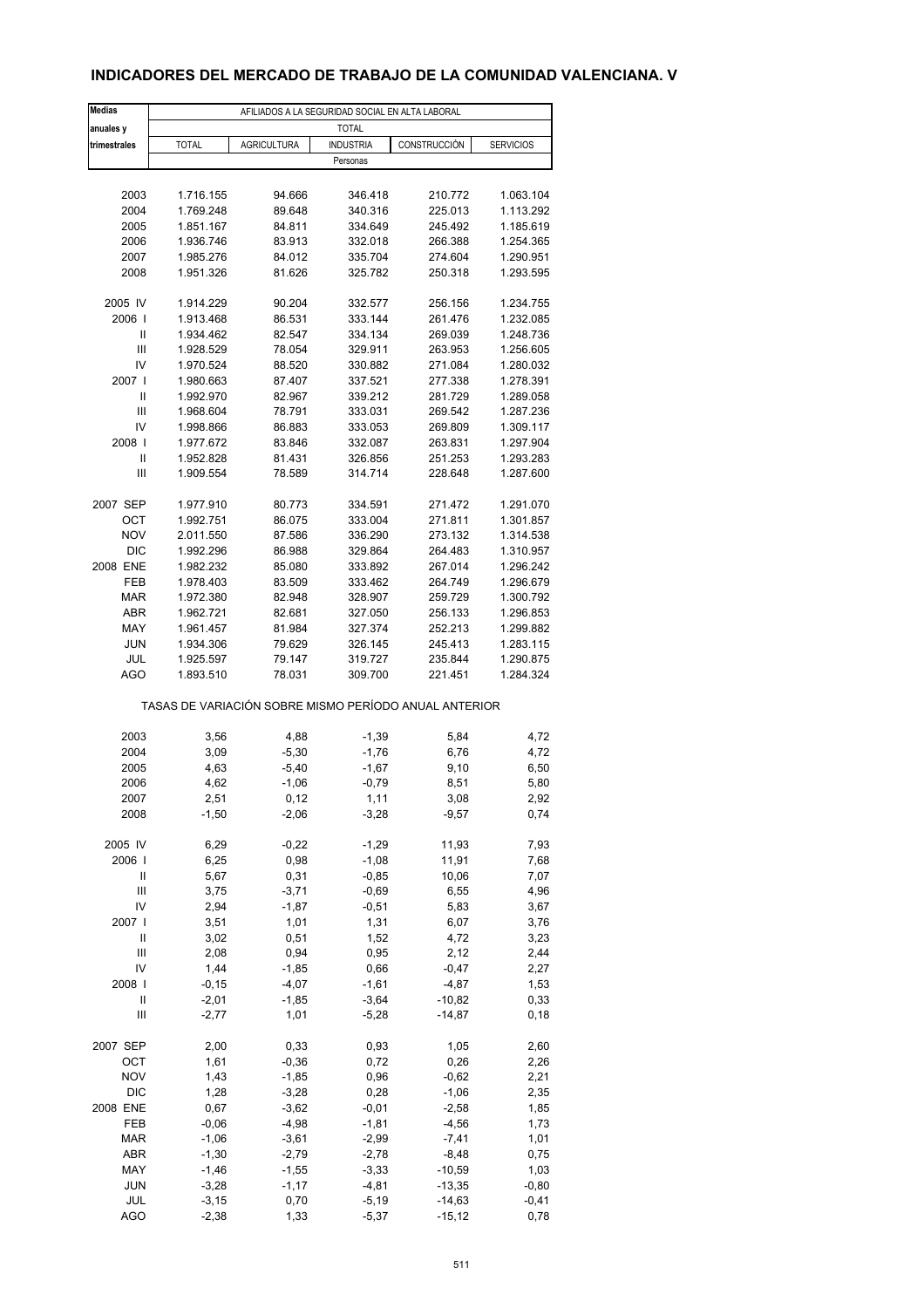### **INDICADORES DEL MERCADO DE TRABAJO DE LA COMUNIDAD VALENCIANA. VI**

| <b>Medias</b>          | AFILIADOS A LA SEGURIDAD SOCIAL EN ALTA LABORAL       |                    |                    |                    |                        |  |  |
|------------------------|-------------------------------------------------------|--------------------|--------------------|--------------------|------------------------|--|--|
| anuales y              | <b>CUENTA AJENA</b>                                   |                    |                    |                    |                        |  |  |
| trimestrales           | <b>TOTAL</b>                                          | <b>AGRICULTURA</b> | <b>INDUSTRIA</b>   | CONSTRUCCIÓN       | <b>SERVICIOS</b>       |  |  |
|                        |                                                       |                    | Personas           |                    |                        |  |  |
|                        |                                                       |                    |                    |                    |                        |  |  |
| 2003                   | 1.386.811                                             | 74.972             | 310.274            | 166.588            | 834.419                |  |  |
| 2004                   | 1.425.620                                             | 69.556             | 304.605            | 177.147            | 873.891                |  |  |
| 2005                   | 1.487.827                                             | 64.560             | 299.721            | 193.379            | 930.071                |  |  |
| 2006                   | 1.558.715                                             | 64.234             | 297.532            | 210.348            | 986.592                |  |  |
| 2007                   | 1.601.195                                             | 64.932             | 301.483            | 213.144            | 1.021.636              |  |  |
| 2008                   | 1.565.988                                             | 63.224             | 292.034            | 187.972            | 1.022.759              |  |  |
|                        |                                                       |                    |                    |                    |                        |  |  |
| 2005 IV                | 1.540.766                                             | 70.057             | 297.949            | 202.484            | 970.214                |  |  |
| 2006                   | 1.538.605                                             | 66.598             | 298.579            | 206.894            | 966.500                |  |  |
| Ш                      | 1.555.027                                             | 62.766             | 299.529            | 213.143            | 979.589                |  |  |
| Ш                      | 1.549.102                                             | 58.441             | 295.482            | 207.528            | 987.651                |  |  |
| IV                     | 1.592.125                                             | 69.131             | 296.539            | 213.827            | 1.012.627              |  |  |
| 2007 l                 | 1.601.049                                             | 68.168             | 303.269            | 218.620            | 1.010.992              |  |  |
| Ш                      | 1.609.107                                             | 63.832             | 304.916            | 220.781            | 1.019.578              |  |  |
| Ш                      | 1.582.652                                             | 59.790             | 298.819            | 207.132            | 1.016.911              |  |  |
| IV                     | 1.611.973                                             | 67.938             | 298.928            | 206.043            | 1.039.064              |  |  |
| 2008                   | 1.591.099                                             | 65.177             | 298.060            | 200.034            | 1.027.829              |  |  |
| Ш                      | 1.566.596                                             | 63.130             | 293.112            | 188.788            | 1.021.566              |  |  |
| Ш                      | 1.527.411                                             | 60.438             | 281.379            | 168.653            | 1.016.942              |  |  |
|                        |                                                       |                    |                    |                    |                        |  |  |
| 2007 SEP<br><b>OCT</b> | 1.591.921<br>1.606.381                                | 61.808<br>67.142   | 300.415<br>298.888 | 208.650            | 1.021.048              |  |  |
|                        |                                                       |                    |                    | 208.416            | 1.031.935              |  |  |
| <b>NOV</b>             | 1.624.338                                             | 68.623             | 302.141            | 209.163            | 1.044.411              |  |  |
| <b>DIC</b>             | 1.605.199                                             | 68.048             | 295.755            | 200.549            | 1.040.847              |  |  |
| 2008 ENE               | 1.596.860                                             | 66.323             | 299.863            | 203.423            | 1.027.251              |  |  |
| FEB                    | 1.591.823                                             | 64.850             | 299.410            | 200.783            | 1.026.780              |  |  |
| <b>MAR</b>             | 1.584.614                                             | 64.357             | 294.906            | 195.896            | 1.029.455              |  |  |
| ABR                    | 1.576.419                                             | 64.313             | 293.240            | 193.121            | 1.025.745              |  |  |
| MAY                    | 1.574.955                                             | 63.683             | 293.622            | 189.659            | 1.027.991              |  |  |
| <b>JUN</b>             | 1.548.415                                             | 61.393             | 292.474            | 183.585            | 1.010.963              |  |  |
| JUL<br><b>AGO</b>      | 1.542.076<br>1.512.745                                | 60.992<br>59.883   | 286.277<br>276.480 | 175.275<br>162.030 | 1.019.532<br>1.014.352 |  |  |
|                        |                                                       |                    |                    |                    |                        |  |  |
|                        | TASAS DE VARIACIÓN SOBRE MISMO PERÍODO ANUAL ANTERIOR |                    |                    |                    |                        |  |  |
| 2003                   |                                                       | 3,16               | $-1,35$            |                    | 4,98                   |  |  |
|                        | 3,47                                                  |                    |                    | 5,62<br>6,34       | 4,73                   |  |  |
| 2004<br>2005           | 2,80<br>4,36                                          | $-7,22$            | $-1,83$            |                    |                        |  |  |
| 2006                   | 4,76                                                  | $-7,18$<br>$-0,51$ | $-1,60$<br>$-0,73$ | 9,16<br>8,78       | 6,43<br>6,08           |  |  |
|                        |                                                       |                    |                    |                    |                        |  |  |
| 2007<br>2008           | 2,73<br>$-2,02$                                       | 1,09<br>$-1,51$    | 1,33<br>$-3,48$    | 1,33<br>$-13,12$   | 3,55<br>0,75           |  |  |
|                        |                                                       |                    |                    |                    |                        |  |  |
| 2005 IV                | 6,07                                                  | $-0,31$            | $-1, 15$           | 12,80              | 7,65                   |  |  |
| 2006                   | 6,09                                                  | 1,79               | $-0,99$            | 12,83              | 7,41                   |  |  |
| Ш                      | 5,76                                                  | 1,36               | $-0,79$            | 10,66              | 7,20                   |  |  |
| Ш                      | 3,97                                                  | $-3,93$            | $-0,67$            | 6,40               | 5,47                   |  |  |
| IV                     | 3,33                                                  | $-1,32$            | $-0,47$            | 5,60               | 4,37                   |  |  |
| 2007 l                 | 4,06                                                  | 2,36               | 1,57               | 5,67               | 4,60                   |  |  |
| Ш                      | 3,48                                                  | 1,70               | 1,80               | 3,58               | 4,08                   |  |  |
| Ш                      | 2,17                                                  | 2,31               | 1,13               | $-0,19$            | 2,96                   |  |  |
| IV                     | 1,25                                                  | $-1,73$            | 0,81               | $-3,64$            | 2,61                   |  |  |
| 2008                   | $-0,62$                                               | $-4,39$            | $-1,72$            | $-8,50$            | 1,67                   |  |  |
| Ш                      | $-2,64$                                               | $-1, 10$           | $-3,87$            | $-14,49$           | 0,20                   |  |  |
| Ш                      | $-3,21$                                               | 2,82               | $-5,58$            | $-18,28$           | 0,21                   |  |  |
|                        |                                                       |                    |                    |                    |                        |  |  |
| 2007 SEP               | 2,04                                                  | 1,42               | 1,11               | $-1,54$            | 3,13                   |  |  |
| OCT                    | 1,48                                                  | 0,32               | 0,88               | $-2,70$            | 2,62                   |  |  |
| <b>NOV</b>             | 1,22                                                  | $-1,77$            | 1,14               | $-3,81$            | 2,52                   |  |  |
| DIC                    | 1,04                                                  | $-3,62$            | 0,38               | $-4,43$            | 2,69                   |  |  |
| 2008 ENE               | 0,35                                                  | $-3,88$            | 0,05               | $-5,97$            | 2,09                   |  |  |
| FEB                    | $-0,52$                                               | $-5,54$            | $-1,94$            | $-8,19$            | 1,92                   |  |  |
| MAR                    | $-1,68$                                               | $-3,73$            | $-3,23$            | $-11,29$           | 0,99                   |  |  |
| ABR                    | $-1,85$                                               | $-2,34$            | $-2,95$            | $-12,13$           | 0,72                   |  |  |
| MAY                    | $-1,98$                                               | $-0,72$            | $-3,52$            | $-14,24$           | 1,06                   |  |  |
| <b>JUN</b>             | $-4,09$                                               | $-0,17$            | $-5,13$            | $-17,09$           | $-1,19$                |  |  |
| JUL                    | $-3,75$                                               | 2,43               | $-5,50$            | $-18,12$           | $-0,59$                |  |  |
| <b>AGO</b>             | $-2,65$                                               | 3,22               | $-5,67$            | $-18,45$           | 1,02                   |  |  |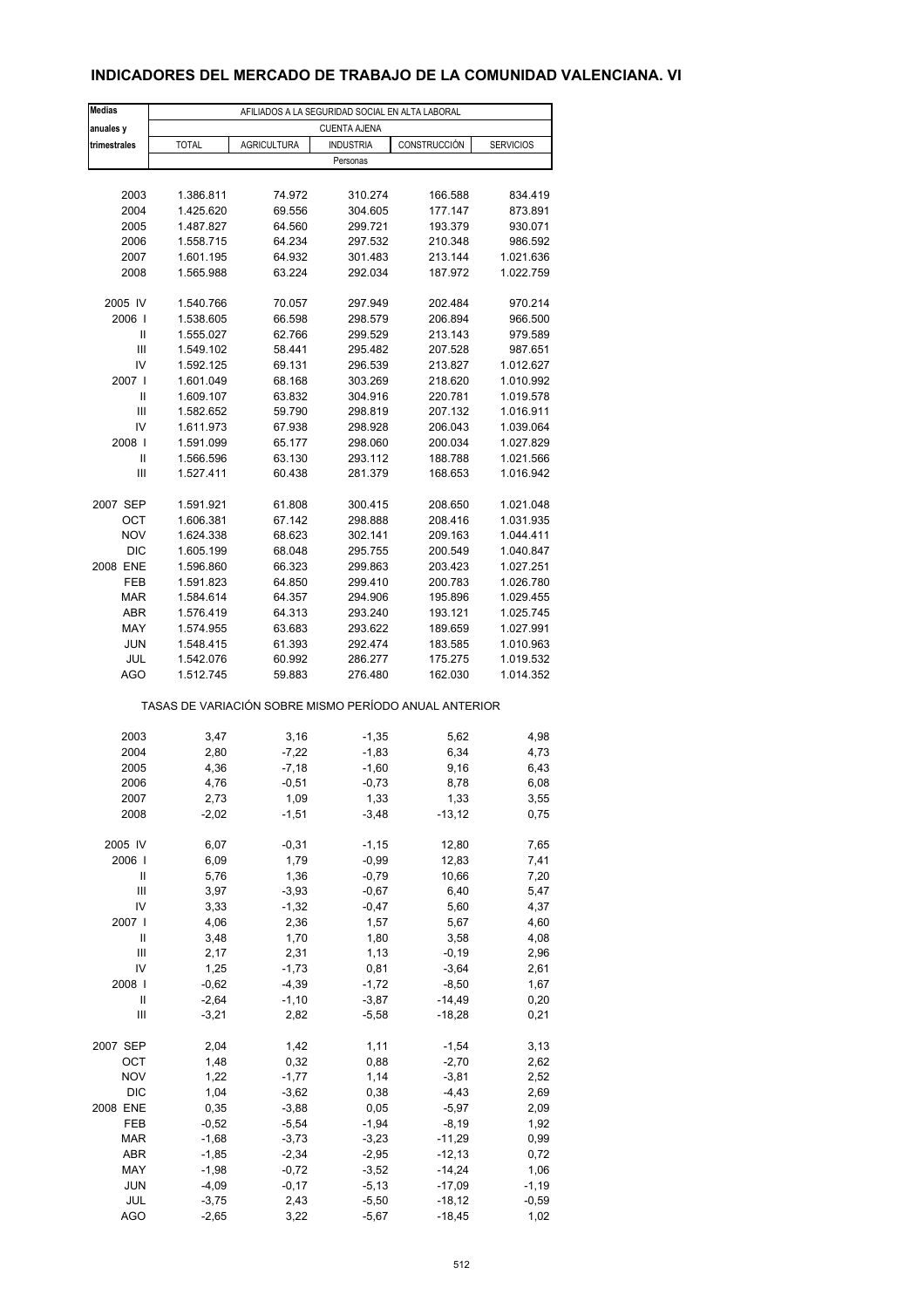### **INDICADORES DEL MERCADO DE TRABAJO DE LA COMUNIDAD VALENCIANA. VII**

| <b>Medias</b>  | AFILIADOS A LA SEGURIDAD SOCIAL EN ALTA LABORAL |                                                       |                      |              |                  |  |  |
|----------------|-------------------------------------------------|-------------------------------------------------------|----------------------|--------------|------------------|--|--|
| anuales y      |                                                 |                                                       | <b>CUENTA PROPIA</b> |              |                  |  |  |
| trimestrales   | <b>TOTAL</b>                                    | <b>AGRICULTURA</b>                                    | <b>INDUSTRIA</b>     | CONSTRUCCIÓN | <b>SERVICIOS</b> |  |  |
|                |                                                 |                                                       | Personas             |              |                  |  |  |
|                |                                                 |                                                       |                      |              |                  |  |  |
| 2003           | 329.344                                         | 19.694                                                | 36.144               | 44.184       | 228.685          |  |  |
| 2004           | 343.628                                         | 20.092                                                | 35.711               | 47.866       | 239.402          |  |  |
| 2005           | 363.340                                         | 20.251                                                | 34.928               | 52.113       | 255.548          |  |  |
| 2006           | 378.031                                         | 19.679                                                | 34.486               | 56.040       | 267.773          |  |  |
| 2007           | 384.080                                         | 19.080                                                | 34.221               | 61.460       | 269.314          |  |  |
| 2008           | 385.337                                         | 18.402                                                | 33.748               | 62.347       | 270.837          |  |  |
| 2005 IV        | 373.463                                         | 20.146                                                | 34.628               | 53.672       | 264.541          |  |  |
| 2006           | 374.863                                         | 19.933                                                | 34.565               | 54.582       | 265.584          |  |  |
| Ш              | 379.435                                         | 19.781                                                | 34.605               | 55.896       | 269.147          |  |  |
| Ш              |                                                 |                                                       |                      |              |                  |  |  |
|                | 379.427                                         | 19.613                                                | 34.429               | 56.424       | 268.955          |  |  |
| IV             | 378.399                                         | 19.389                                                | 34.343               | 57.257       | 267.405          |  |  |
| 2007 l         | 379.614                                         | 19.239                                                | 34.252               | 58.718       | 267.400          |  |  |
| Ш              | 383.863                                         | 19.135                                                | 34.296               | 60.947       | 269.480          |  |  |
| Ш              | 385.952                                         | 19.001                                                | 34.213               | 62.410       | 270.325          |  |  |
| IV             | 386.893                                         | 18.945                                                | 34.125               | 63.766       | 270.053          |  |  |
| 2008           | 386.573                                         | 18.669                                                | 34.027               | 63.797       | 270.076          |  |  |
| Ш              | 386.232                                         | 18.302                                                | 33.744               | 62.465       | 271.717          |  |  |
| Ш              | 382.143                                         | 18.152                                                | 33.335               | 59.995       | 270.658          |  |  |
|                |                                                 |                                                       |                      |              |                  |  |  |
| 2007 SEP       | 385.989                                         | 18.965                                                | 34.176               | 62.822       | 270.022          |  |  |
| ОСТ            | 386.370                                         | 18.933                                                | 34.116               | 63.395       | 269.922          |  |  |
| <b>NOV</b>     | 387.212                                         | 18.963                                                | 34.149               | 63.969       | 270.127          |  |  |
| <b>DIC</b>     | 387.097                                         | 18.940                                                | 34.109               | 63.934       | 270.110          |  |  |
| 2008 ENE       | 385.372                                         | 18.757                                                | 34.029               | 63.591       | 268.991          |  |  |
| FEB            | 386.580                                         | 18.659                                                | 34.052               | 63.966       | 269.899          |  |  |
| <b>MAR</b>     | 387.766                                         | 18.591                                                | 34.001               | 63.833       | 271.337          |  |  |
| ABR            | 386.302                                         | 18.368                                                | 33.810               | 63.012       | 271.108          |  |  |
| MAY            | 386.502                                         | 18.301                                                | 33.752               | 62.554       | 271.891          |  |  |
| <b>JUN</b>     | 385.891                                         | 18.236                                                | 33.671               | 61.828       | 272.152          |  |  |
| JUL            | 383.521                                         | 18.155                                                | 33.450               | 60.569       | 271.343          |  |  |
| AGO            | 380.765                                         | 18.148                                                | 33.220               | 59.421       | 269.972          |  |  |
|                |                                                 | TASAS DE VARIACIÓN SOBRE MISMO PERÍODO ANUAL ANTERIOR |                      |              |                  |  |  |
|                |                                                 |                                                       |                      |              |                  |  |  |
| 2003           | 3,94                                            | 11,99                                                 | $-1,74$              | 6,66         | 3,77             |  |  |
| 2004           | 4,34                                            | 2,02                                                  | $-1,20$              | 8,33         | 4,69             |  |  |
| 2005           | 5,74                                            | 0,79                                                  | $-2,19$              | 8,87         | 6,74             |  |  |
| 2006           | 4,04                                            | $-2,82$                                               | $-1,27$              | 7,54         | 4,78             |  |  |
| 2007           | 1,60                                            | $-3,04$                                               | $-0,77$              | 9,67         | 0,58             |  |  |
| 2008           | 0,67                                            | $-3,88$                                               | $-1,50$              | 3,18         | 0,70             |  |  |
|                |                                                 |                                                       |                      |              |                  |  |  |
| 2005 IV        | 7,22                                            | 0, 10                                                 | $-2,49$              | 8,76         | 8,96             |  |  |
| 2006           | 6,91                                            | $-1,61$                                               | $-1,89$              | 8,56         | 8,70             |  |  |
| Ш              | 5,31                                            | $-2,87$                                               | $-1,41$              | 7,84         | 6,60             |  |  |
| Ш              | 2,84                                            | $-3,06$                                               | $-0,93$              | 7,13         | 3,12             |  |  |
| IV             | 1,32                                            | $-3,76$                                               | $-0,82$              | 6,68         | 1,08             |  |  |
| 2007           | 1,27                                            | $-3,48$                                               | $-0,90$              | 7,58         | 0,68             |  |  |
| Ш              | 1,17                                            | $-3,27$                                               | $-0,89$              | 9,04         | 0,12             |  |  |
| $\mathbf{III}$ | 1,72                                            | $-3, 12$                                              | $-0,63$              | 10,61        | 0,51             |  |  |
| IV             | 2,24                                            | $-2,29$                                               | $-0,64$              | 11,37        | 0,99             |  |  |
| 2008           | 1,83                                            | $-2,96$                                               | $-0,66$              | 8,65         | 1,00             |  |  |
| Ш              | 0,62                                            | $-4,36$                                               | $-1,61$              | 2,49         | 0,83             |  |  |
| $\mathbf{III}$ | $-0,98$                                         | $-4,56$                                               | $-2,62$              | $-3,55$      | 0,07             |  |  |
|                |                                                 |                                                       |                      |              |                  |  |  |
| 2007 SEP       | 1,84                                            | $-3,07$                                               | $-0,62$              | 10,76        | 0,63             |  |  |
| OCT            | 2,15                                            | $-2,68$                                               | $-0,69$              | 11,38        | 0,90             |  |  |
| <b>NOV</b>     | 2,29                                            | $-2,17$                                               | $-0,59$              | 11,47        | 1,01             |  |  |
| <b>DIC</b>     | 2,30                                            | $-2,01$                                               | $-0,63$              | 11,26        | 1,06             |  |  |
| 2008 ENE       | 2,02                                            | $-2,70$                                               | $-0,51$              | 10, 10       | 0,94             |  |  |
| FEB            | 1,90                                            | $-2,99$                                               | $-0,58$              | 8,95         | 1,02             |  |  |
| <b>MAR</b>     | 1,58                                            | $-3,20$                                               | $-0,87$              | 6,96         | 1,04             |  |  |
| ABR            | 1,04                                            | $-4,31$                                               | $-1,28$              | 4,84         | 0,87             |  |  |
|                |                                                 |                                                       |                      |              |                  |  |  |
| MAY            | 0,71                                            | $-4,35$                                               | $-1,63$              | 2,66         | 0,92             |  |  |
| <b>JUN</b>     | 0,11                                            | $-4,40$                                               | $-1,91$              | 0,04         | 0,70             |  |  |
| JUL            | $-0,70$                                         | $-4,69$                                               | $-2,44$              | $-2,62$      | 0,24             |  |  |
| <b>AGO</b>     | $-1,27$                                         | $-4,43$                                               | $-2,80$              | $-4,48$      | $-0,11$          |  |  |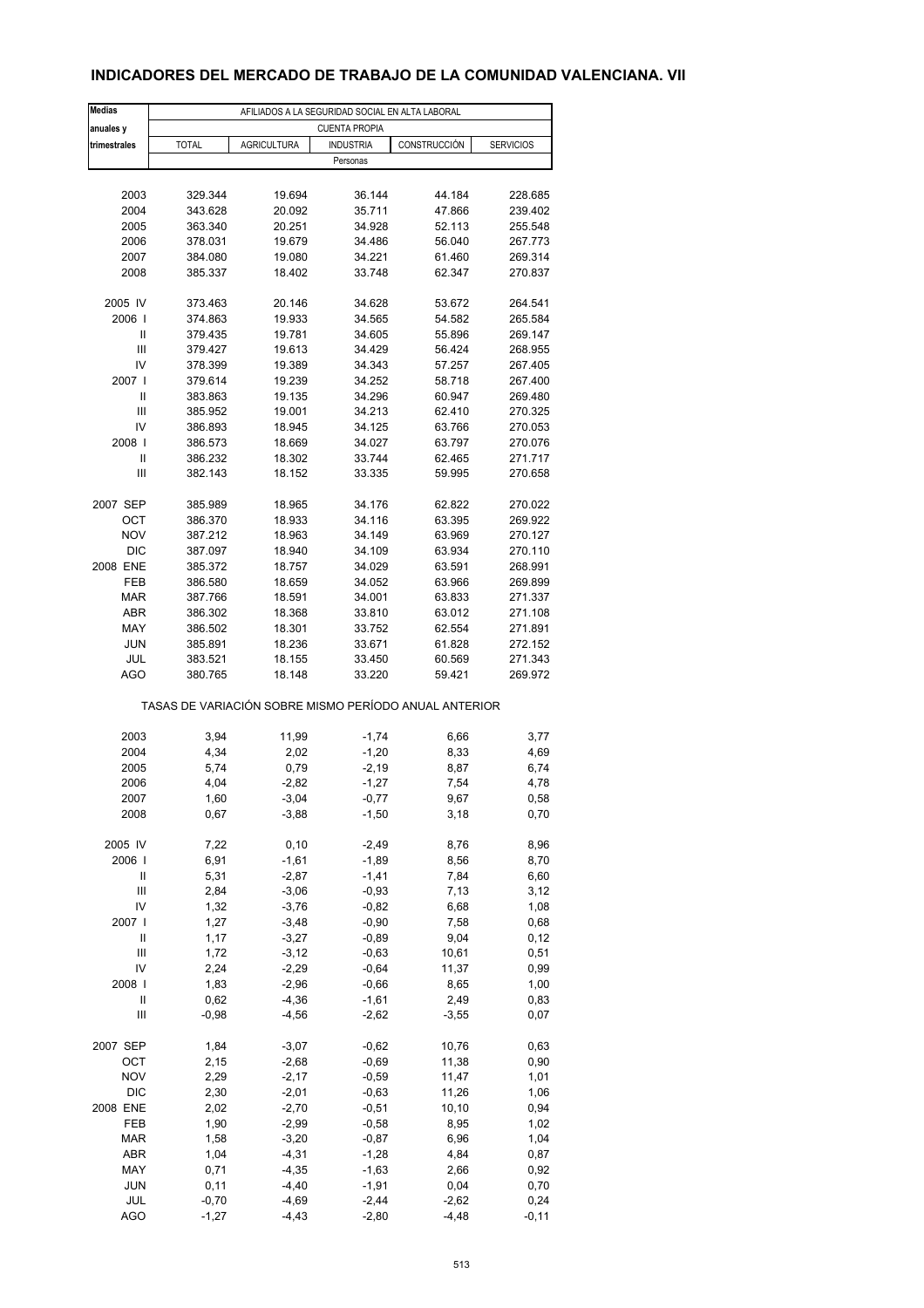#### **Medias EFECTIVOS LABORALES EFECTIVOS LABORALES** JORNADA MEDIA POR TRABAJADOR Y TRIM. **anuales y** TOTAL SECTORES CONTRATO CONTRATO TOTAL A TIEMPO A TIEMPO **trimestrales | | INDUSTRIA | CONSTRUC. | SERVICIOS | INDEFINIDO | TEMPORAL | | COMPLETO | PARCIAL** Miles de personas Horas et al. 1999 et al. 1999 et al. 1999 et al. 1999 et al. 1999 et al. 1999 et al. 1999 et al. 1999 et al. 1999 et al. 1999 et al. 1999 et al. 1999 et al. 1999 et al. 1999 et al. 1999 et al. 1999 et al. 2003 1.197,1 312,3 166,6 718,2 760,3 436,9 416,4 442,5 260,5 2004 1.238,6 305,8 177,0 755,8 797,8 440,8 412,5 440,8 264,2 2005 1.300,6 301,9 194,1 804,7 854,1 446,5 410,1 437,8 264,8 2006 1.368,7 300,8 212,1 855,8 915,9 452,8 410,7 436,2 262,6 2007 1.422,1 307,0 214,6 900,5 988,1 434,0 410,4 436,6 261,2 2008 1.391,1 296,5 190,3 904,3 970,7 420,4 427,3 458,1 272,4 2005 III 1.301,3 300,4 198,9 802,0 844,2 457,1 356,4 379,4 232,1 IV 1.334,9 299,4 198,6 836,9 876,1 458,8 420,0 447,9 268,8 2006 I 1.349,7 299,4 210,2 840,2 888,6 461,1 429,7 457,9 269,8 II 1.364,8 304,6 215,1 845,1 894,1 470,7 431,8 458,4 272,3 III 1.370,7 303,8 212,5 854,4 922,7 448,0 360,5 379,6 242,1 IV 1.389,6 295,3 210,7 883,6 958,1 431,5 420,7 449,1 266,2 2007 I 1.416,4 304,2 218,4 893,8 985,9 430,5 428,4 458,5 272,1 II 1.422,6 316,4 225,4 880,8 979,1 443,5 430,4 457,2 266,0 III 1.422,4 304,0 212,5 905,9 988,6 433,8 366,3 385,6 240,9 IV 1.426,8 303,4 202,0 921,3 998,7 428,1 416,6 444,9 265,6 2008 I 1.408,7 296,5 195,4 916,7 987,1 421,6 426,2 458,2 267,4 II 1.373,6 296,4 185,2 891,9 954,3 419,3 428,3 458,1 277,4 2007 JUL - - - - - --- - AGO - - - - - - - - - SEP - - - - - - - - - OCT the set of the set of the set of the set of the set of the set of the set of the set of the set of the set  $\textsf{NOV}$  , and  $\textsf{SOV}$  , and  $\textsf{SOV}$  , and  $\textsf{SOV}$  , and  $\textsf{SOV}$  , and  $\textsf{SOV}$  DIC - - - - - - - - - 2008 ENE - - - - - --- - FEB - - - - - - - - - MAR - - - - - - - - -  $ABR$  , and the set of the set of the set of the set of the set of the set of the set of the set of the set of the set of the set of the set of the set of the set of the set of the set of the set of the set of the set of t MAY - - - - - - - - - JUN - - - - - - - - - TASAS DE VARIACIÓN SOBRE MISMO PERÍODO ANUAL ANTERIOR 2003 3,19 -1,80 5,49 4,97 4,56 0,87 -0,63 -0,43 -0,51 2004 3,46 -2,07 6,24 5,24 4,94 0,90 -0,95 -0,40 1,41 2005 5,01 -1,27 9,64 6,47 7,06 1,30 -0,57 -0,68 0,23 2006 5,23 -0,38 9,29 6,36 7,23 1,41 0,13 -0,35 -0,85 2007 3,90 2,08 1,16 5,21 7,88 -4,16 -0,06 0,07 -0,54 2008 -2,00 -4,46 -14,23 1,91 -1,20 -3,80 -0,50 0,06 1,24 2005 III 5,93 -0,76 12,95 6,98 5,37 6,97 -0,34 0,21 -2,81 IV 6,25 -0,55 14,00 7,13 7,54 3,87 -0,88 -1,49 -2,23 2006 I 6,39 -0,21 14,90 6,92 4,36 10,53 -0,12 -0,66 -2,89 II 5,16 -1,03 9,73 6,44 5,84 3,89 -0,49 -0,96 -2,97 III 5,33 1,13 6,86 6,53 9,30 -1,99 1,14 0,06 4,30 IV 4,10 -1,37 6,11 5,58 9,36 -5,94 0,18 0,25 -0,95 2007 I 4,94 1,63 3,91 6,38 10,95 -6,64 -0,30 0,12 0,88 II 4,24 3,86 4,81 4,23 9,51 -5,78 -0,31 -0,25 -2,29 III 3,77 0,06 0,00 6,03 7,14 -3,17 1,61 1,59 -0,48 IV 2,67 2,77 -4,12 4,26 4,24 -0,79 -0,98 -0,94 -0,23 2008 I -0,55 -2,53 -10,51 2,56 0,12 -2,07 -0,50 -0,07 -1,73 II -3,45 -6,31 -17,84 1,26 -2,53 -5,47 -0,50 0,19 4,27 2007 JUL - - - - - --- - AGO - - - - - - - - - SEP - - - - - - - - - OCT the set of the set of the set of the set of the set of the set of the set of the set of the set of the set  $\textsf{NOV}$  , and  $\textsf{SOV}$  , and  $\textsf{SOV}$  , and  $\textsf{SOV}$  , and  $\textsf{SOV}$  , and  $\textsf{SOV}$  DIC - - - - - - - - - 2008 ENE - - - - - --- - FEB - - - - - - - - - MAR - - - - - - - - - ABR - - - - - - - - - MAY - - - - - - - - -

#### **INDICADORES DEL MERCADO DE TRABAJO DE LA COMUNIDAD VALENCIANA. VIII**

JUN - - - - - - - - -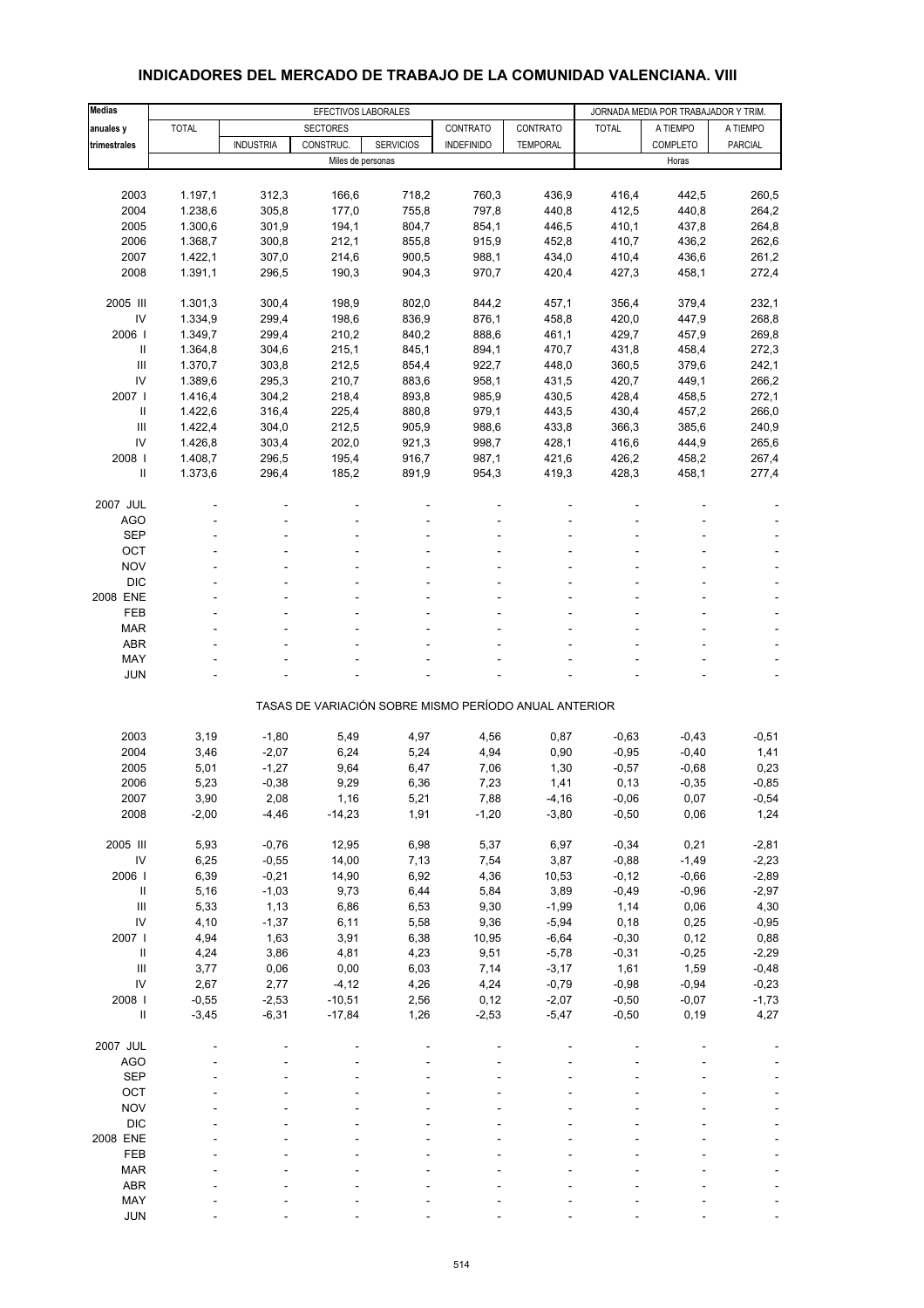### **INDICADORES DE PRECIOS DE LA COMUNIDAD VALENCIANA. I**

| <b>Medias</b> |                                                       | INDICES DE PRECIOS DE CONSUMO (10) |              | DIFERENCIAL DE |
|---------------|-------------------------------------------------------|------------------------------------|--------------|----------------|
| anuales y     | <b>GENERAL</b>                                        | ALIMENTACIÓN                       | SIN          | INFLACIÓN      |
| trimestrales  |                                                       | <b>AGREGADO</b>                    | ALIMENTACIÓN | RTO. ESPAÑA    |
|               |                                                       | <b>Base 2006</b>                   |              | P.Porcentuales |
|               |                                                       |                                    |              |                |
| 2003          | 90,857                                                | 89,753                             | 91,235       | $-0,16$        |
| 2004          | 93,582                                                | 93,194                             | 93,718       | $-0,04$        |
| 2005          | 96,723                                                | 96,718                             | 96,729       | $-0,01$        |
|               |                                                       |                                    |              |                |
| 2006          | 100,000                                               | 100,000                            | 100,000      | $-0, 13$       |
| 2007          | 102,826                                               | 104,458                            | 102,309      | 0,04           |
| 2008          | 106,753                                               | 109,889                            | 105,770      | $-0,07$        |
| 2005 IV       | 98,201                                                | 97,749                             | 98,359       | $-0,18$        |
| 2006          | 98,429                                                | 98,926                             | 98,266       | $-0,14$        |
| Ш             | 100,686                                               | 99,608                             | 101,040      | $-0,25$        |
| Ш             | 100,179                                               | 100,608                            | 100,038      | $-0,09$        |
| IV            | 100,706                                               | 100,859                            | 100,656      | $-0,04$        |
| 2007 l        | 100,737                                               | 102,310                            | 100,238      | $-0,08$        |
| Ш             | 103,140                                               | 103,573                            | 103,000      | 0,05           |
| Ш             | 102,674                                               | 104,465                            | 102,107      | 0,12           |
|               |                                                       |                                    |              |                |
| IV<br>2008    | 104,753                                               | 107,483                            | 103,891      | 0,06           |
|               | 105,106                                               | 109,000                            | 103,919      | $-0,04$        |
| Ш             | 107,795                                               | 110,119                            | 107,033      | $-0,09$        |
| Ш             | 107,661                                               | 110,879                            | 106,654      | $-0, 10$       |
| 2007 SEP      | 102,939                                               | 105,119                            | 102,250      | 0,20           |
| OCT           | 104,241                                               | 106,870                            | 103,411      | 0,14           |
| <b>NOV</b>    | 104,832                                               | 107,464                            | 104,001      | 0,00           |
| <b>DIC</b>    | 105,185                                               | 108,116                            | 104,260      | 0,04           |
| 2008 ENE      | 104,666                                               | 108,802                            | 103,413      | $-0,12$        |
| FEB           | 104,893                                               | 108,906                            | 103,672      | 0,00           |
|               |                                                       |                                    |              | $-0,01$        |
| MAR           | 105,760                                               | 109,291                            | 104,671      |                |
| ABR           | 107,117                                               | 109,746                            | 106,272      | $-0,05$        |
| MAY           | 107,888                                               | 109,997                            | 107,184      | $-0,09$        |
| <b>JUN</b>    | 108,381                                               | 110,615                            | 107,642      | $-0,13$        |
| JUL           | 107,761                                               | 110,826                            | 106,796      | $-0, 10$       |
| AGO           | 107,560                                               | 110,931                            | 106,511      | $-0, 10$       |
|               | TASAS DE VARIACIÓN SOBRE MISMO PERÍODO ANUAL ANTERIOR |                                    |              |                |
| 2003          | 2,88                                                  | 3,92                               | 2,54         |                |
| 2004          | 3,00                                                  | 3,83                               | 2,72         |                |
| 2005          | 3,36                                                  | 3,78                               | 3,21         |                |
| 2006          | 3,39                                                  | 3,39                               | 3,38         |                |
| 2007          | 2,83                                                  | 4,46                               | 2,31         |                |
| 2008          | 4,57                                                  | 6,44                               | 3,98         |                |
|               |                                                       |                                    |              |                |
| 2005 IV       | 3,37                                                  | 3,63                               | 3,28         |                |
| 2006          | 3,88                                                  | 3,69                               | 3,95         |                |
| Ш             | 3,69                                                  | 2,72                               | 4,00         |                |
| Ш             | 3,45                                                  | 3,99                               | 3,26         |                |
| IV            | 2,55                                                  | 3,18                               | 2,33         |                |
| 2007 l        | 2,34                                                  | 3,42                               | 2,01         |                |
| Ш             | 2,44                                                  | 3,98                               | 1,94         |                |
| Ш             | 2,49                                                  | 3,83                               | 2,07         |                |
| IV            | 4,02                                                  | 6,57                               | 3,21         |                |
| 2008          | 4,34                                                  | 6,54                               | 3,67         |                |
| Ш             | 4,51                                                  | 6,32                               | 3,92         |                |
| Ш             | 4,99                                                  | 6,47                               | 4,53         |                |
| 2007 SEP      | 2,88                                                  | 4,43                               | 2,39         |                |
| OCT           | 3,73                                                  | 6,19                               | 2,95         |                |
| <b>NOV</b>    | 4,07                                                  | 6,67                               | 3,25         |                |
| <b>DIC</b>    | 4,26                                                  | 6,85                               | 3,44         |                |
| 2008 ENE      | 4,16                                                  | 6,37                               | 3,50         |                |
| FEB           | 4,36                                                  | 6,62                               | 3,68         |                |
| <b>MAR</b>    | 4,49                                                  | 6,62                               | 3,84         |                |
|               |                                                       |                                    |              |                |
| ABR           | 4,13                                                  | 6,14                               | 3,49         |                |
| MAY           | 4,52                                                  | 6,23                               | 3,94         |                |
| <b>JUN</b>    | 4,89                                                  | 6,59                               | 4,32         |                |
| JUL           | 5,18                                                  | 6,53                               | 4,75         |                |
| <b>AGO</b>    | 4,81                                                  | 6,42                               | 4,30         |                |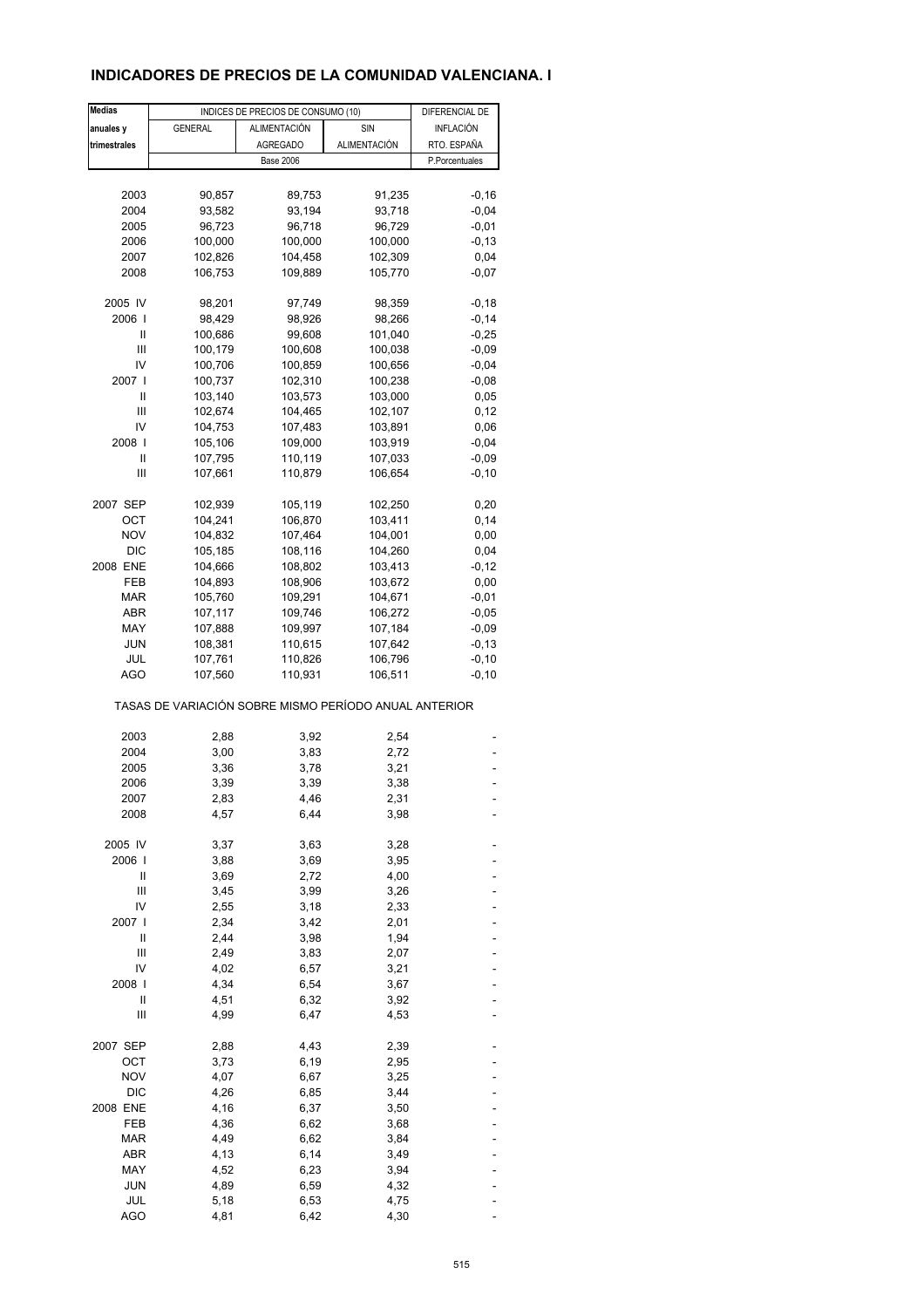# **INDICADORES DE PRECIOS DE COMUNIDAD VALENCIANA. II**

| <b>Medias</b>  | INDICES DE PRECIOS DE CONSUMO (10) |              |                                                       |                 |               |                 |
|----------------|------------------------------------|--------------|-------------------------------------------------------|-----------------|---------------|-----------------|
| anuales y      | <b>ALIMENTOS Y</b>                 | BEBIDAS ALC. | <b>VESTIDO Y</b>                                      | <b>VIVIENDA</b> | <b>MENAJE</b> | <b>MEDICINA</b> |
| trimestrales   | BEB.NO ALCOH.                      | Y TABACO     | CALZADO                                               |                 |               |                 |
|                |                                    |              | <b>Base 2006</b>                                      |                 |               |                 |
|                |                                    |              |                                                       |                 |               |                 |
| 2003           | 89,817                             | 89,367       | 94,981                                                | 86,497          | 94,499        | 97,606          |
| 2004           | 93,190                             | 93,251       | 96,621                                                | 89,960          | 96,110        | 97,499          |
| 2005           | 96,495                             | 98,167       | 98,557                                                | 94,117          | 97,985        | 98,408          |
| 2006           | 100,000                            | 100,000      | 100,000                                               | 100,000         | 100,000       | 100,000         |
| 2007           | 104,079                            | 107,281      | 101,178                                               | 104,219         | 102,147       | 98,484          |
| 2008           | 109,686                            | 111,318      | 100,338                                               | 110,568         | 104,104       | 98,459          |
|                |                                    |              |                                                       |                 |               |                 |
| 2005 IV        | 97,413                             | 99,917       | 104,511                                               | 95,602          | 99,016        | 98,999          |
| 2006           | 99,126                             | 97,615       | 93,602                                                | 98,218          | 98,964        | 99,199          |
| Ш              | 99,428                             | 100,786      | 106,649                                               | 100,503         | 100,654       | 99,895          |
| Ш              | 100,603                            | 100,640      | 93,730                                                | 100,695         | 99,521        | 100,318         |
| IV             | 100,843                            | 100,958      | 106,018                                               | 100,584         | 100,861       | 100,588         |
| 2007           | 101,683                            | 107,015      | 94,919                                                | 102,733         | 100,857       | 99,819          |
| Ш              | 103,078                            | 107,279      | 107,801                                               | 103,850         | 102,767       | 97,901          |
| $\mathbf{III}$ | 104,086                            | 107,286      | 94,779                                                | 104,506         | 101,763       | 98,126          |
| IV             | 107,471                            | 107,542      | 107,214                                               | 105,786         | 103,201       | 98,088          |
| 2008           | 108,729                            | 110,919      | 95,776                                                | 108,466         | 103,268       | 98,569          |
| Ш              | 109,911                            | 111,587      | 108,775                                               | 110,828         | 105,000       | 98,215          |
| Ш              | 110,785                            | 111,512      | 94,525                                                | 113,330         | 104,014       | 98,659          |
|                |                                    |              |                                                       |                 |               |                 |
| 2007 SEP       | 104,837                            | 107,211      | 96,399                                                | 104,710         | 101,981       | 98,158          |
| OCT            | 106,790                            | 107,443      | 105,621                                               | 105,627         | 102,714       | 97,983          |
| <b>NOV</b>     | 107,446                            | 107,568      | 108,725                                               | 105,879         | 103,249       | 98,020          |
| <b>DIC</b>     | 108,178                            | 107,616      | 107,296                                               | 105,851         | 103,639       | 98,262          |
| 2008 ENE       | 108,622                            | 110,064      | 96,071                                                | 107,756         | 103,042       | 98,692          |
| FEB            | 108,575                            | 111,264      | 94,515                                                | 108,527         | 103,104       | 99,081          |
| <b>MAR</b>     | 108,990                            | 111,430      | 96,742                                                | 109,114         | 103,659       | 97,933          |
| ABR            | 109,494                            | 111,528      | 108,089                                               | 110,470         | 104,606       | 98,379          |
| MAY            | 109,771                            | 111,587      | 110,044                                               | 110,860         | 104,999       | 98,072          |
| JUN            | 110,467                            | 111,645      | 108,191                                               | 111,154         | 105,395       | 98,194          |
| JUL            | 110,723                            | 111,524      | 94,622                                                | 113,480         | 104,027       | 98,699          |
| AGO            | 110,847                            | 111,500      | 94,428                                                | 113,180         | 104,001       | 98,618          |
|                |                                    |              | TASAS DE VARIACIÓN SOBRE MISMO PERÍODO ANUAL ANTERIOR |                 |               |                 |
|                |                                    |              |                                                       |                 |               |                 |
| 2003           | 4,01                               | 3,37         | 4,20                                                  | 2,31            | 1,93          | 1,97            |
| 2004<br>2005   | 3,76<br>3,55                       | 4,35         | 1,73<br>2,00                                          | 4,00<br>4,62    | 1,70<br>1,95  | $-0,11$<br>0,93 |
|                |                                    | 5,27         |                                                       |                 |               |                 |
| 2006<br>2007   | 3,63<br>4,08                       | 1,87<br>7,28 | 1,46<br>1,18                                          | 6,25<br>4,22    | 2,06<br>2,15  | 1,62<br>$-1,52$ |
| 2008           | 6,79                               | 3,85         | 0,83                                                  | 6,76            | 2,29          | $-0,22$         |
|                |                                    |              |                                                       |                 |               |                 |
| 2005 IV        | 3,37                               | 5,27         | 1,75                                                  | 4,95            | 1,87          | 1,20            |
| 2006           | 3,84                               | 2,63         | 1,28                                                  | 6,65            | 2,27          | 1,26            |
| Ш              | 2,80                               | 2,26         | 1,73                                                  | 7,06            | 2,10          | 1,84            |
| $\mathsf{III}$ | 4,37                               | 1,58         | 1,38                                                  | 6,11            | 1,99          | 1,76            |
| IV             | 3,52                               | 1,04         | 1,44                                                  | 5,21            | 1,86          | 1,61            |
| 2007 l         | 2,58                               | 9,63         | 1,41                                                  | 4,60            | 1,91          | 0,62            |
| Ш              | 3,67                               | 6,44         | 1,08                                                  | 3,33            | 2,10          | $-2,00$         |
| $\mathsf{III}$ | 3,46                               | 6,60         | 1,12                                                  | 3,79            | 2,25          | $-2,18$         |
| IV             | 6,57                               | 6,52         | 1,13                                                  | 5,17            | 2,32          | -2,49           |
| 2008           | 6,93                               | 3,65         | 0,90                                                  | 5,58            | 2,39          | $-1,25$         |
| Ш              | 6,63                               | 4,02         | 0,90                                                  | 6,72            | 2,17          | 0,32            |
| Ш              | 6,82                               | 3,90         | 0,59                                                  | 8,55            | 2,32          | 0,56            |
|                |                                    |              |                                                       |                 |               |                 |
| 2007 SEP       | 4,12                               | 6,69         | 1,12                                                  | 3,99            | 2,13          | $-2,15$         |
| OCT            | 6,11                               | 6,72         | 1,01                                                  | 5,07            | 2,24          | $-2,53$         |
| <b>NOV</b>     | 6,66                               | 6,69         | 1,16                                                  | 5,21            | 2,32          | $-2,55$         |
| <b>DIC</b>     | 6,94                               | 6, 16        | 1,22                                                  | 5,23            | 2,40          | $-2,37$         |
| 2008 ENE       | 6,83                               | 3,00         | 1,00                                                  | 5,39            | 2,24          | $-2,12$         |
| FEB            | 6,98                               | 3,93         | 0,81                                                  | 6,04            | 2,52          | $-2,14$         |
| <b>MAR</b>     | 6,97                               | 4,01         | 0,90                                                  | 5,32            | 2,41          | 0,57            |
| ABR            | 6,42                               | 4,03         | 0,86                                                  | 6,67            | 2,16          | 0,56            |
| MAY            | 6,53                               | 4,02         | 0,98                                                  | 6,63            | 2,13          | 0, 19           |
| <b>JUN</b>     | 6,94                               | 4,00         | 0,87                                                  | 6,85            | 2,23          | 0,22            |
| JUL            | 6,88                               | 3,88         | 0,66                                                  | 8,74            | 2,38          | 0,59            |
| <b>AGO</b>     | 6,76                               | 3,92         | 0,53                                                  | 8,36            | 2,26          | 0,52            |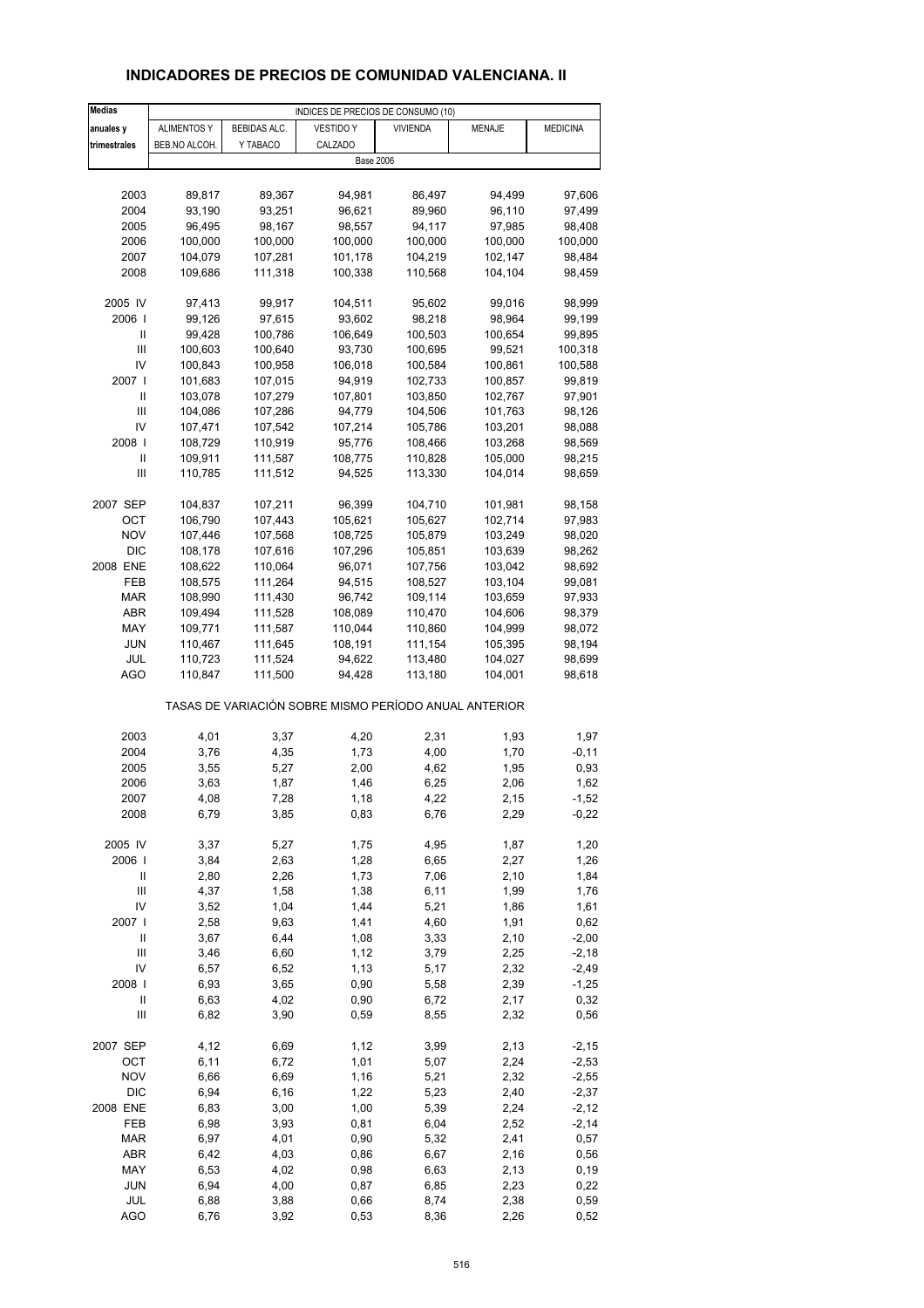| <b>Medias</b> |                   |               | INDICES DE PRECIOS DE CONSUMO (10)                    |           |               |              |
|---------------|-------------------|---------------|-------------------------------------------------------|-----------|---------------|--------------|
| anuales y     | <b>TRANSPORTE</b> | COMUNICA -    | OCIO <sub>Y</sub>                                     | ENSEÑANZA | HOTELES,      | <b>OTROS</b> |
| trimestrales  |                   | <b>CIONES</b> | <b>CULTURA</b>                                        |           | CAFÉS Y REST. |              |
|               |                   |               | <b>Base 2006</b>                                      |           |               |              |
|               |                   |               |                                                       |           |               |              |
| 2003          | 86,028            | 106,010       | 101,406                                               | 87,882    | 88,056        | 90,701       |
| 2004          | 89,805            | 104,190       | 100,734                                               | 91,952    | 91,792        | 93,518       |
| 2005          | 95,223            | 101,910       | 100,466                                               | 96,449    | 95,426        | 96,564       |
| 2006          | 100,000           | 100,000       | 100,000                                               | 100,000   | 100,000       | 100,000      |
| 2007          | 101,999           | 99,692        | 98,989                                                | 103,860   | 105,335       | 102,968      |
| 2008          | 109,252           | 99,572        | 98,608                                                | 107,294   | 110,427       | 105,870      |
|               |                   |               |                                                       |           |               |              |
| 2005 IV       | 97,271            | 101,153       | 100,276                                               | 98,492    | 96,435        | 97,125       |
| 2006          | 98,764            | 101,112       | 99,951                                                | 98,934    | 97,922        | 98,944       |
| Ш             | 101,418           | 100,138       | 99,561                                                | 99,104    | 99,663        | 99,980       |
| Ш             | 101,683           | 99,674        | 100,970                                               | 99,449    | 101,325       | 100,229      |
| IV            | 98,134            | 99,076        | 99,518                                                | 102,514   | 101,089       | 100,847      |
| 2007 l        | 99,061            | 99,516        | 98,718                                                | 102,777   | 102,750       | 102,159      |
| Ш             | 102,174           | 99,994        | 98,982                                                | 102,790   | 105,061       | 102,976      |
| Ш             | 102,674           | 99,794        | 99,809                                                | 102,940   | 107,087       | 103,143      |
| IV            | 104,086           | 99,464        | 98,448                                                | 106,934   | 106,441       | 103,592      |
| 2008          | 106,033           | 99,603        | 98,353                                                | 107,166   | 108,583       | 104,967      |
| Ш             | 110,510           | 99,596        | 97,995                                                | 107,307   | 110,655       | 106,322      |
| Ш             | 112,195           | 99,491        | 99,908                                                | 107,465   | 112,849       | 106,549      |
|               |                   |               |                                                       |           |               |              |
| 2007 SEP      | 102,667           | 99,731        | 99,435                                                | 103,174   | 106,686       | 103,333      |
| OCT           | 102,930           | 99,609        | 98,649                                                | 106,592   | 106,404       | 103,452      |
| <b>NOV</b>    | 104,238           | 99,495        | 97,766                                                | 107,059   | 106,230       | 103,577      |
| <b>DIC</b>    | 105,089           | 99,288        | 98,930                                                | 107,150   | 106,690       | 103,746      |
| 2008 ENE      | 105,165           | 99,679        | 98,060                                                | 107,092   | 107,634       | 104,185      |
| FEB           | 105,604           | 99,531        | 98,132                                                | 107,203   | 108,301       | 105,173      |
| <b>MAR</b>    | 107,331           | 99,598        | 98,867                                                | 107,203   | 109,814       | 105,542      |
|               |                   |               |                                                       |           |               |              |
| ABR           | 108,054           | 99,573        | 97,646                                                | 107,233   | 110,337       | 105,989      |
| MAY           | 110,755           | 99,600        | 97,969                                                | 107,329   | 110,545       | 106,250      |
| JUN           | 112,720           | 99,615        | 98,370                                                | 107,358   | 111,084       | 106,727      |
| JUL           | 113,489           | 99,559        | 99,274                                                | 107,465   | 112,307       | 106,520      |
| AGO           | 110,900           | 99,423        | 100,542                                               | 107,465   | 113,390       | 106,577      |
|               |                   |               | TASAS DE VARIACIÓN SOBRE MISMO PERÍODO ANUAL ANTERIOR |           |               |              |
| 2003          | 1,85              | $-3,17$       | 0,67                                                  | 3,35      | 4,34          | 3,36         |
| 2004          | 4,39              | $-1,72$       | $-0,66$                                               | 4,63      | 4,24          | 3,11         |
| 2005          | 6,03              | $-2,19$       | $-0,27$                                               | 4,89      | 3,96          | 3,26         |
| 2006          | 5,02              | $-1,87$       | $-0,46$                                               |           | 4,79          |              |
| 2007          | 2,00              | $-0,31$       |                                                       | 3,68      |               | 3,56         |
|               |                   |               | $-1,01$                                               | 3,86      | 5,33          | 2,97         |
| 2008          | 8,03              | $-0,20$       | $-0,53$                                               | 4,38      | 5,42          | 3,10         |
| 2005 IV       | 6,22              | $-2,26$       | $-0,25$                                               | 3,62      | 4,15          | 3,33         |
| 2006          | 7,81              | $-1,81$       | $-0,35$                                               | 3,35      | 4,46          | 3,31         |
| Ш             | 7,60              | $-1,81$       | $-0,52$                                               | 3,56      | 4,86          | 3,43         |
| Ш             | 4,01              | $-1,83$       | $-0,23$                                               | 3,72      | 5,02          | 3,66         |
| IV            | 0,89              | $-2,05$       | $-0,76$                                               | 4,08      | 4,83          | 3,83         |
| 2007 l        | 0,30              | $-1,58$       | $-1,23$                                               | 3,88      | 4,93          | 3,25         |
| Ш             | 0,75              | $-0,14$       | $-0,58$                                               | 3,72      | 5,42          | 3,00         |
|               |                   |               |                                                       |           |               |              |
| Ш             | 0,97              | 0,12          | $-1,15$                                               | 3,51      | 5,69          | 2,91         |
| IV            | 6,06              | 0,39          | $-1,07$                                               | 4,31      | 5,29          | 2,72         |
| 2008          | 7,04              | 0,09          | $-0,37$                                               | 4,27      | 5,68          | 2,75         |
| Ш             | 8,16              | $-0,40$       | $-1,00$                                               | 4,39      | 5,32          | 3,25         |
| Ш             | 9,27              | $-0,33$       | $-0,09$                                               | 4,51      | 5,18          | 3,40         |
| 2007 SEP      | 2,53              | $-0,03$       | $-0,95$                                               | 3,02      | 5,54          | 2,87         |
| OCT           | 4,84              | 0,20          | $-0,99$                                               | 4,41      | 5,39          | 2,72         |
| <b>NOV</b>    | 6,43              | 0,39          | $-1,16$                                               | 4,21      | 5,17          | 2,68         |
|               |                   |               |                                                       |           |               |              |
| <b>DIC</b>    | 6,92              | 0,58          | $-1,07$                                               | 4,31      | 5,32          | 2,77         |
| 2008 ENE      | 6,99              | 0,39          | $-0,17$                                               | 4,20      | 5,26          | 2,19         |
| FEB           | 6,97              | 0,65          | $-0,85$                                               | 4,30      | 5,57          | 3,02         |
| <b>MAR</b>    | 7,16              | $-0,77$       | $-0,08$                                               | 4,31      | 6,20          | 3,03         |
| ABR           | 6,54              | $-0,54$       | $-1,91$                                               | 4,34      | 5,37          | 3,08         |
| MAY           | 8,21              | $-0,08$       | $-0,81$                                               | 4,41      | 5,39          | 3,18         |
| <b>JUN</b>    | 9,70              | $-0,57$       | $-0,26$                                               | 4,44      | 5,22          | 3,49         |
| JUL           | 10,24             | $-0,35$       | $-0,06$                                               | 4,51      | 5,12          | 3,37         |

#### **INDICADORES DE PRECIOS DE COMUNIDAD VALENCIANA. III**

AGO 8,29 -0,32 -0,12 4,51 5,24 3,42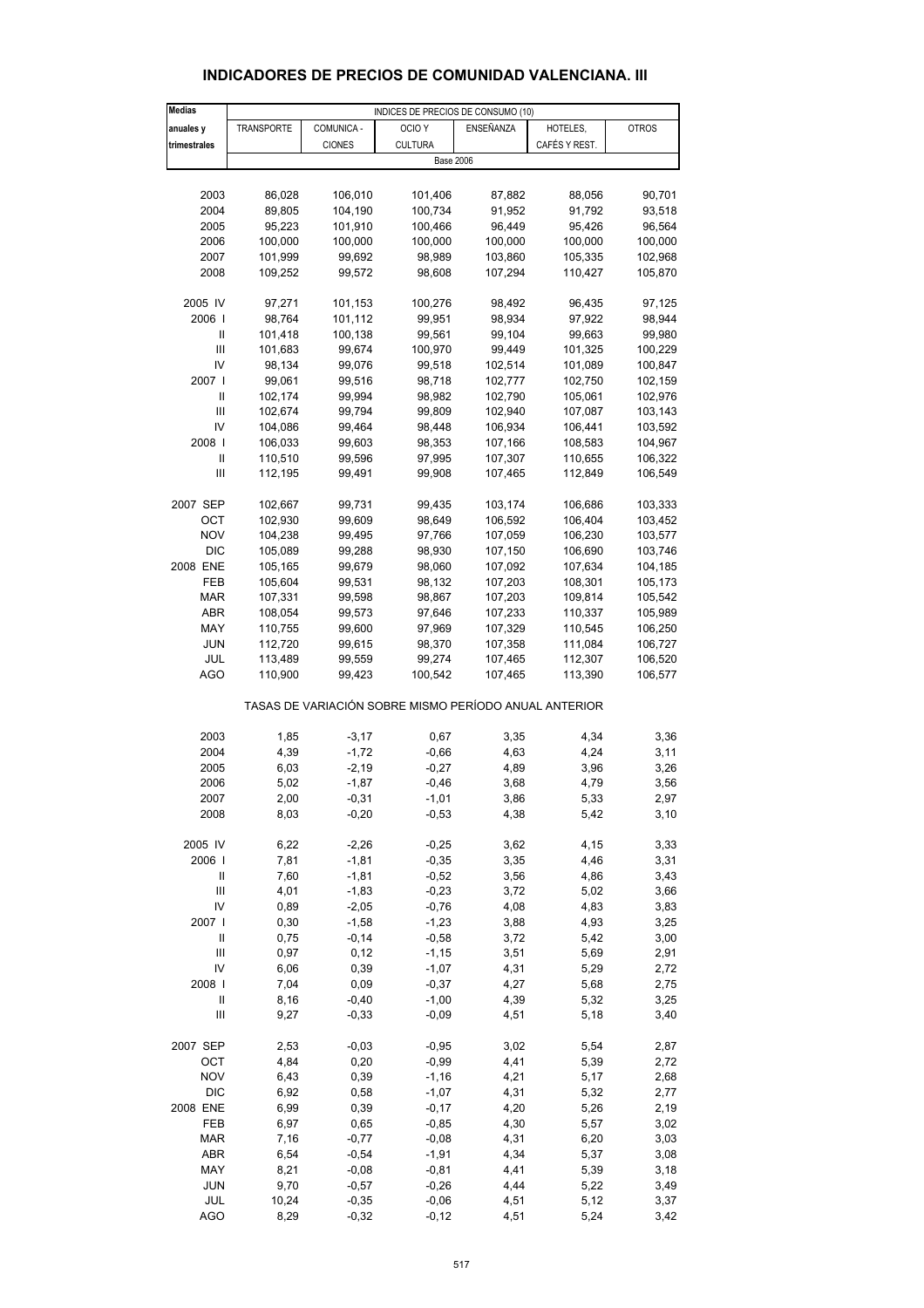| <b>Medias</b>          |                                  | <b>SALARIOS</b>       |                                                       |                                              |                        |              |                   |              |              |
|------------------------|----------------------------------|-----------------------|-------------------------------------------------------|----------------------------------------------|------------------------|--------------|-------------------|--------------|--------------|
| anuales y              | POR TRABAJADOR Y MES             | <b>COSTE SALARIAL</b> | POR HORA EFECTIVA DE TRABAJO                          | INCREMENTO SALARIAL PACTADO EN CONVENIO (12) |                        |              |                   |              |              |
| trimestrales           | <b>TOTAL</b><br><b>ORDINARIO</b> |                       | <b>TOTAL</b><br><b>ORDINARIO</b>                      |                                              | <b>TOTAL</b><br>AGRIC. |              | CONST.<br>INDUST. |              | SERV.        |
|                        |                                  | €                     |                                                       |                                              |                        |              | $\%$              |              |              |
|                        |                                  |                       |                                                       |                                              |                        |              |                   |              |              |
| 2003                   | 1.319,05                         | 1.145,82              | 9,40                                                  | 8,17                                         | 3,81                   | 4,18         | 4,75              | 3,40         | 3,63         |
| 2004                   | 1.350,39                         | 1.175,97              | 9,71                                                  | 8,46                                         | 3,74                   | 4,38         | 4,58              | 3,79         | 3,28         |
| 2005                   | 1.388,00                         | 1.205,37              | 10,00                                                 | 8,70                                         | 4,09                   | 4,82         | 4,50              | 4,14         | 3,80         |
| 2006                   | 1.438,18                         | 1.251,97              | 10,49                                                 | 9,14                                         | 3,52                   | 5,17         | 3,46              | 3,46         | 3,30         |
| 2007                   | 1.485,90                         | 1.304,81              | 10,93                                                 | 9,60                                         | 4,52                   | 5,48         | 5,70              | 4,32         | 4,04         |
| 2008                   | 1.550,86                         | 1.364,44              | 10,94                                                 | 9,64                                         | 3,01                   | 3,93         | 3,53              | 3,17         | 2,81         |
| 2005 IV                | 1.486,18                         | 1.215,57              | 10,70                                                 | 8,75                                         | 2,70                   | 3,34         | 2,80              | 2,78         | 2,59         |
| 2006                   | 1.373,27                         | 1.227,66              | 9,36                                                  | 8,37                                         | 2,67                   | 3,66         | 2,00              | 2,76         | 2,61         |
| Ш                      | 1.448,93                         | 1.237,05              | 10,35                                                 | 8,84                                         | 2,80                   | 3,66         | 2,80              | 2,90         | 2,73         |
| $\mathbf{III}$         | 1.383,49                         | 1.273,12              | 10,80                                                 | 9,94                                         | 2,88                   | 3,66         | 2,80              | 3,12         | 2,73         |
| IV                     | 1.547,02                         | 1.270,03              | 11,45                                                 | 9,40                                         | 3,14                   | 5,19         | 2,80              | 3,12         | 2,91         |
| 2007 l                 | 1.420,79                         | 1.284,50              | 9,85                                                  | 8,90                                         | 2,74                   | 3,10         | 2,00              | 2,80         | 2,70         |
| $\mathsf{I}$           | 1.496,78                         | 1.291,24              | 10,61                                                 | 9,15                                         | 2,62                   | 3,10         | 2,00              | 2,79         | 2,56         |
| Ш                      | 1.429,81                         | 1.318,24              | 11,35                                                 | 10,46                                        | 2,69                   | 3,10         | 2,45              | 2,89         | 2,57         |
| IV                     | 1.596,23                         | 1.325,25              | 11,92                                                 | 9,90                                         | 2,68                   | 2,90         | 2,45              | 2,94         | 2,54         |
| 2008                   | 1.503,66                         | 1.358,59              | 10,98                                                 | 9,92                                         | 2,99                   | 3,72         | 3,50              | 3,02         | 2,67         |
| Ш                      | 1.598,06                         | 1.370,29              | 10,90                                                 | 9,35                                         | 2,89                   | 3,93         | 2,50              | 3,12         | 2,68         |
| Ш                      |                                  |                       |                                                       | ٠                                            | 3,01                   | 3,93         | 3,53              | 3,17         | 2,81         |
|                        |                                  |                       |                                                       |                                              |                        |              |                   |              |              |
| 2007 SEP               |                                  |                       |                                                       | ÷,<br>٠                                      | 2,69                   | 3,10         | 2,45              | 2,89         | 2,57         |
| OCT<br><b>NOV</b>      |                                  |                       |                                                       |                                              | 2,71                   | 3,11         | 2,45              | 2,93         | 2,57         |
| <b>DIC</b>             |                                  |                       |                                                       | ÷,<br>٠                                      | 2,68                   | 3,11         | 2,45              | 2,94         | 2,54         |
|                        |                                  |                       |                                                       |                                              | 2,68                   | 2,90         | 2,45              | 2,94         | 2,54         |
| 2008 ENE<br><b>FEB</b> | ٠                                | ٠                     |                                                       |                                              | 2,83                   | 3,74         | 2,45              | 3,00         | 2,55         |
|                        |                                  |                       |                                                       | $\overline{\phantom{a}}$                     | 2,97                   | 3,72         | 3,50              | 3,02         | 2,62         |
| <b>MAR</b>             |                                  |                       |                                                       | $\overline{\phantom{a}}$                     | 2,99                   | 3,72         | 3,50              | 3,02         | 2,67         |
| <b>ABR</b><br>MAY      | ٠                                | ÷.                    |                                                       | $\overline{\phantom{a}}$                     | 3,20<br>3,20           | 5,46         | 3,50              | 3,02         | 2,73         |
| <b>JUN</b>             |                                  |                       |                                                       | $\overline{\phantom{a}}$                     |                        | 5,46         | 3,50              | 3,02         | 2,73         |
| <b>JUL</b>             |                                  |                       |                                                       | $\overline{\phantom{a}}$                     | 2,89                   | 3,93         | 2,50              | 3,12         | 2,68         |
| <b>AGO</b>             |                                  |                       |                                                       | ٠                                            | 3,19<br>3,01           | 5,46<br>3,93 | 2,50<br>3,53      | 3,02<br>3,17 | 2,73<br>2,81 |
|                        |                                  |                       |                                                       |                                              |                        |              |                   |              |              |
|                        |                                  |                       | TASAS DE VARIACIÓN SOBRE MISMO PERÍODO ANUAL ANTERIOR |                                              |                        |              |                   |              |              |
|                        |                                  |                       |                                                       |                                              |                        |              |                   |              |              |
| 2003<br>2004           | 4,46<br>2,38                     | 3,32<br>2,63          | 4,04<br>3,27                                          | 2,87<br>3,55                                 |                        |              |                   |              |              |
| 2005                   | 2,79                             | 2,50                  | 3,04                                                  | 2,84                                         |                        |              |                   |              |              |
| 2006                   | 3,62                             | 3,87                  | 4,90                                                  | 5,06                                         |                        |              |                   |              |              |
| 2007                   | 3,32                             | 4,22                  | 4,22                                                  | 5,09                                         |                        |              |                   |              |              |
| 2008                   | 6,31                             | 5,95                  | 6,94                                                  | 6,76                                         |                        |              |                   |              |              |
|                        |                                  |                       |                                                       |                                              |                        |              |                   |              |              |
| 2005 IV                | 3,02                             | 2,34                  | 2,88                                                  | 2,22                                         |                        |              |                   |              |              |
| 2006                   | 2,74                             | 2,73                  | $-1,58$                                               | $-1,65$                                      |                        |              |                   |              |              |
| $\sf II$               | 2,84                             | 3,03                  | 8,26                                                  | 8,47                                         |                        |              |                   |              |              |
| $\mathbf{III}$         | 4,79                             | 5,20                  | 5,57                                                  | 5,97                                         |                        |              |                   |              |              |
| IV                     | 4,09                             | 4,48                  | 7,01                                                  | 7,43                                         |                        |              |                   |              |              |
| 2007 l                 | 3,46                             | 4,63                  | 5,24                                                  | 6,33                                         |                        |              |                   |              |              |
|                        | 3,30                             | 4,38                  | 2,51                                                  | 3,51                                         |                        |              |                   |              |              |
| $\mathbf{III}$         | 3,35                             | 3,54                  | 5,09                                                  | 5,23                                         |                        |              |                   |              |              |
| IV                     | 3,18                             | 4,35                  | 4,10                                                  | 5,32                                         |                        |              |                   |              |              |
| 2008                   | 5,83                             | 5,77                  | 11,47                                                 | 11,46                                        |                        |              |                   |              |              |
| $\sf II$               | 6,77                             | 6, 12                 | 2,73                                                  | 2,19                                         |                        |              |                   |              |              |
| $\mathbf{III}$         |                                  |                       |                                                       |                                              |                        |              |                   |              |              |
| 2007 SEP               |                                  |                       |                                                       |                                              |                        |              |                   |              |              |
| OCT                    |                                  |                       |                                                       |                                              |                        |              |                   |              |              |
| <b>NOV</b>             |                                  |                       |                                                       |                                              |                        |              |                   |              |              |
| <b>DIC</b>             |                                  |                       |                                                       |                                              |                        |              |                   |              |              |
| 2008 ENE               |                                  |                       |                                                       |                                              |                        |              |                   |              |              |
| FEB                    |                                  |                       |                                                       |                                              |                        |              |                   |              |              |
| <b>MAR</b>             |                                  |                       |                                                       |                                              |                        |              |                   |              |              |
| <b>ABR</b>             |                                  |                       |                                                       |                                              |                        |              |                   |              |              |
| MAY                    |                                  |                       |                                                       |                                              |                        |              |                   |              |              |
| <b>JUN</b>             |                                  |                       |                                                       |                                              |                        |              |                   |              |              |
| JUL                    |                                  |                       |                                                       |                                              |                        |              |                   |              |              |
| <b>AGO</b>             |                                  |                       |                                                       |                                              |                        |              |                   |              |              |

#### **INDICADORES DE SALARIOS DE LA COMUNIDAD VALENCIANA**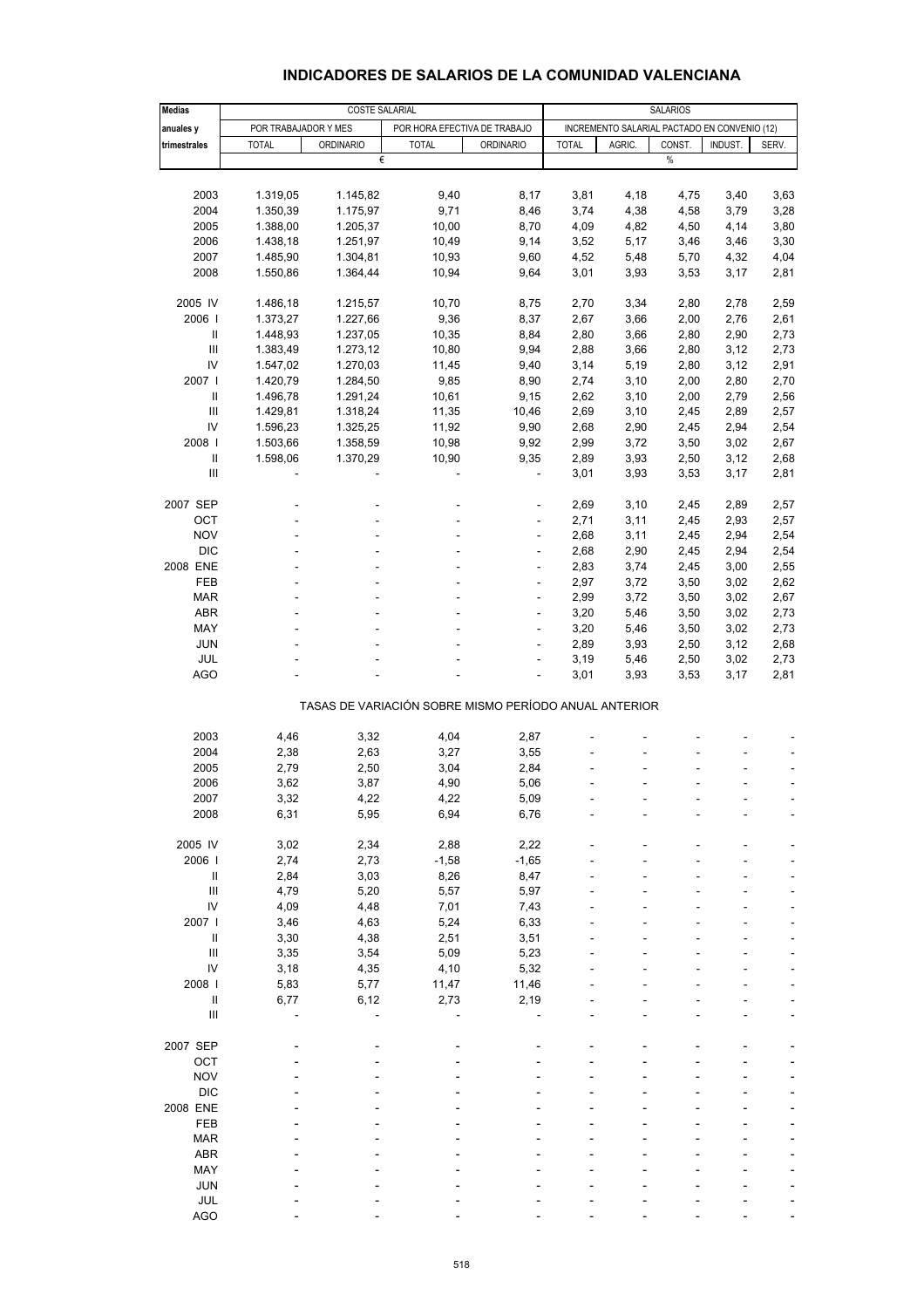| <b>Medias</b>                                         |                 |           | HIPOTECAS INMOBILIARIAS                   |           |                           |                |  |  |  |
|-------------------------------------------------------|-----------------|-----------|-------------------------------------------|-----------|---------------------------|----------------|--|--|--|
|                                                       |                 |           | CRÉDITOS Y DEPÓSITOS DEL SISTEMA BANCARIO |           |                           |                |  |  |  |
| anuales y                                             | <b>CRÉDITOS</b> |           | <b>DEPÓSITOS</b>                          |           | FINCAS RÚSTICAS Y URBANAS |                |  |  |  |
| trimestrales                                          | S.PRIVADO       | S.PÚBLICO | S.PRIVADO                                 | S.PÚBLICO | NÚMERO                    | <b>IMPORTE</b> |  |  |  |
|                                                       |                 |           | Millones de €                             |           | Unidades                  | Miles de €     |  |  |  |
|                                                       |                 |           |                                           |           |                           |                |  |  |  |
| 2003                                                  | 68.771,47       | 3.604,36  | 51.002,50                                 | 1.288,61  | 14.449                    | 1.190.735      |  |  |  |
| 2004                                                  | 82.046,00       | 3.674,16  | 59.848,52                                 | 1.621,51  | 17.367                    | 1.681.852      |  |  |  |
| 2005                                                  | 106.847,92      | 3.798,03  | 67.167,27                                 | 2.038,72  | 20.348                    | 2.352.475      |  |  |  |
| 2006                                                  | 137.631,71      | 3.672,39  | 79.565,97                                 | 2.537,62  | 22.992                    | 3.047.601      |  |  |  |
| 2007                                                  | 167.349,65      | 3.847,33  | 93.754,30                                 | 3.765,80  | 21.961                    | 3.115.513      |  |  |  |
|                                                       |                 |           |                                           |           |                           |                |  |  |  |
| 2008                                                  | 179.143,88      | 4.412,31  | 97.809,39                                 | 2.855,79  | 16.001                    | 2.160.849      |  |  |  |
|                                                       |                 |           |                                           |           |                           |                |  |  |  |
| 2005 IV                                               | 117.504,14      | 3.758,86  | 69.646,74                                 | 2.185,44  | 19.623                    | 2.410.163      |  |  |  |
| 2006                                                  | 126.848,88      | 3.665,28  | 73.485,55                                 | 2.320,34  | 25.480                    | 3.249.500      |  |  |  |
| $\mathbf{II}$                                         | 134.275,56      | 3.658,36  | 77.059,91                                 | 1.996,69  | 23.570                    | 3.066.287      |  |  |  |
| Ш                                                     | 139.355,21      | 3.664,95  | 81.723,06                                 | 2.635,45  | 22.054                    | 2.980.876      |  |  |  |
| IV                                                    | 150.047,20      | 3.700,97  | 85.995,37                                 | 3.197,98  | 20.864                    | 2.893.742      |  |  |  |
| 2007                                                  | 158.545,52      | 3.586,85  | 90.213,77                                 | 4.002,84  | 24.666                    | 3.558.339      |  |  |  |
| $\mathbf{II}$                                         | 165.792,39      | 3.776,91  | 93.300,77                                 | 2.813,06  | 24.446                    | 3.370.784      |  |  |  |
| Ш                                                     | 170.818,32      | 3.810,62  | 93.709,70                                 | 4.122,42  | 20.726                    | 2.979.511      |  |  |  |
| IV                                                    | 174.242,38      | 4.214,94  | 97.792,95                                 | 4.124,87  | 18.006                    | 2.553.419      |  |  |  |
| 2008                                                  | 177.954,73      | 3.998,50  | 97.604,17                                 | 3.000,13  | 16.723                    | 2.272.043      |  |  |  |
| $\mathbf{II}$                                         | 180.333,03      | 4.826,11  | 98.014,61                                 | 2.711,44  | 15.987                    | 2.128.906      |  |  |  |
| Ш                                                     |                 |           |                                           |           | 13.878                    | 1.923.096      |  |  |  |
|                                                       |                 |           |                                           |           |                           |                |  |  |  |
|                                                       |                 |           |                                           |           |                           |                |  |  |  |
| 2007 AGO                                              |                 |           |                                           |           | 18.096                    | 2.725.358      |  |  |  |
| SEP                                                   | ÷,              | -         | ÷                                         | ÷         | 21.028                    | 3.113.258      |  |  |  |
| OCT                                                   | ä,              |           |                                           |           | 19.981                    | 2.913.423      |  |  |  |
| <b>NOV</b>                                            |                 |           |                                           |           | 19.817                    | 2.689.752      |  |  |  |
| <b>DIC</b>                                            | L,              |           |                                           | ÷         | 14.219                    | 2.057.081      |  |  |  |
| 2008 ENE                                              | L,              |           |                                           | ä,        | 20.561                    | 2.587.900      |  |  |  |
| FEB                                                   |                 |           |                                           |           | 17.268                    | 2.427.925      |  |  |  |
| <b>MAR</b>                                            | ÷,              |           |                                           | ÷         | 12.340                    | 1.800.305      |  |  |  |
| <b>ABR</b>                                            | L,              |           |                                           |           | 17.045                    | 2.260.795      |  |  |  |
| MAY                                                   |                 |           |                                           |           | 16.921                    | 2.065.020      |  |  |  |
| <b>JUN</b>                                            |                 |           |                                           |           | 13.995                    | 2.060.903      |  |  |  |
| JUL                                                   |                 |           |                                           |           | 13.878                    | 1.923.096      |  |  |  |
|                                                       |                 |           |                                           |           |                           |                |  |  |  |
| TASAS DE VARIACIÓN SOBRE MISMO PERÍODO ANUAL ANTERIOR |                 |           |                                           |           |                           |                |  |  |  |
|                                                       |                 |           |                                           |           |                           |                |  |  |  |
| 2003                                                  | 13,21           | 12,32     | 10,24                                     | $-7,42$   | 4,73                      | 18,25          |  |  |  |
| 2004                                                  | 19,30           | 1,94      | 17,34                                     | 25,83     | 20,19                     | 41,24          |  |  |  |
| 2005                                                  | 30,23           | 3,37      | 12,23                                     | 25,73     | 17,17                     | 39,87          |  |  |  |
| 2006                                                  | 28,81           | $-3,31$   | 18,46                                     | 24,47     | 12,99                     | 29,55          |  |  |  |
| 2007                                                  | 21,59           | 4,76      | 17,83                                     | 48,40     | $-4,49$                   | 2,23           |  |  |  |
| 2008                                                  | 10,47           | 19,84     | 6,60                                      | $-16,20$  | $-34,26$                  | $-36,68$       |  |  |  |
|                                                       |                 |           |                                           |           |                           |                |  |  |  |
| 2005 IV                                               | 34,26           | 11,76     | 10,55                                     | 50,26     | 14,23                     | 37,32          |  |  |  |
| 2006                                                  | 36,87           | 5,71      | 11,41                                     | 21,88     | 32,73                     | 59,37          |  |  |  |
| Ш                                                     | 26,11           | $-12,23$  | 16,19                                     | 11,93     | 9,74                      | 29,99          |  |  |  |
| $\mathbf{III}$                                        | 25,84           | $-3,49$   | 22,45                                     | 15,50     | 4,55                      | 14,57          |  |  |  |
| IV                                                    | 27,70           | $-1,54$   | 23,47                                     | 46,33     | 6,33                      | 20,06          |  |  |  |
| 2007                                                  | 24,99           | $-2,14$   | 22,76                                     | 72,51     | $-3,20$                   | 9,50           |  |  |  |
| Ш                                                     | 23,47           | 3,24      | 21,08                                     | 40,89     | 3,72                      | 9,93           |  |  |  |
| $\mathbf{III}$                                        |                 |           |                                           |           |                           |                |  |  |  |
|                                                       | 22,58           | 3,97      | 14,67                                     | 56,42     | $-6,02$                   | $-0,05$        |  |  |  |
| IV                                                    | 16,13           | 13,89     | 13,72                                     | 28,98     | $-13,70$                  | $-11,76$       |  |  |  |
| 2008                                                  | 12,24           | 11,48     | 8,19                                      | $-25,05$  | $-32,20$                  | $-36, 15$      |  |  |  |
| Ш                                                     | 8,77            | 27,78     | 5,05                                      | $-3,61$   | $-34,60$                  | $-36,84$       |  |  |  |
| $\mathbf{III}$                                        |                 |           |                                           |           | $-39,80$                  | $-37,96$       |  |  |  |
| 2007 AGO                                              |                 |           |                                           |           | $-0,97$                   | 8,66           |  |  |  |
| <b>SEP</b>                                            |                 |           |                                           |           | $-12,77$                  | $-6,56$        |  |  |  |
| OCT                                                   |                 |           |                                           |           | $-9,17$                   | 1,06           |  |  |  |
|                                                       |                 |           |                                           |           |                           |                |  |  |  |
| <b>NOV</b>                                            |                 |           |                                           |           | $-13,45$                  | $-16,80$       |  |  |  |
| <b>DIC</b>                                            |                 |           |                                           |           | $-19,66$                  | $-19,82$       |  |  |  |
| 2008 ENE                                              |                 |           |                                           |           | $-21,04$                  | $-28,38$       |  |  |  |
| FEB                                                   |                 |           |                                           |           | $-26,80$                  | $-32,92$       |  |  |  |
| <b>MAR</b>                                            |                 |           |                                           |           | $-49,36$                  | $-47,69$       |  |  |  |
| ABR                                                   |                 |           |                                           |           | $-18,94$                  | $-21,53$       |  |  |  |
| MAY                                                   |                 |           |                                           |           | $-36,74$                  | $-43,83$       |  |  |  |
| JUN                                                   |                 |           |                                           |           | $-45,26$                  | $-42,03$       |  |  |  |
| JUL                                                   |                 |           |                                           |           | $-39,80$                  | $-37,96$       |  |  |  |

# **INDICADORES MONETARIOS Y FINANCIEROS DE LA COMUNIDAD VALENCIANA**